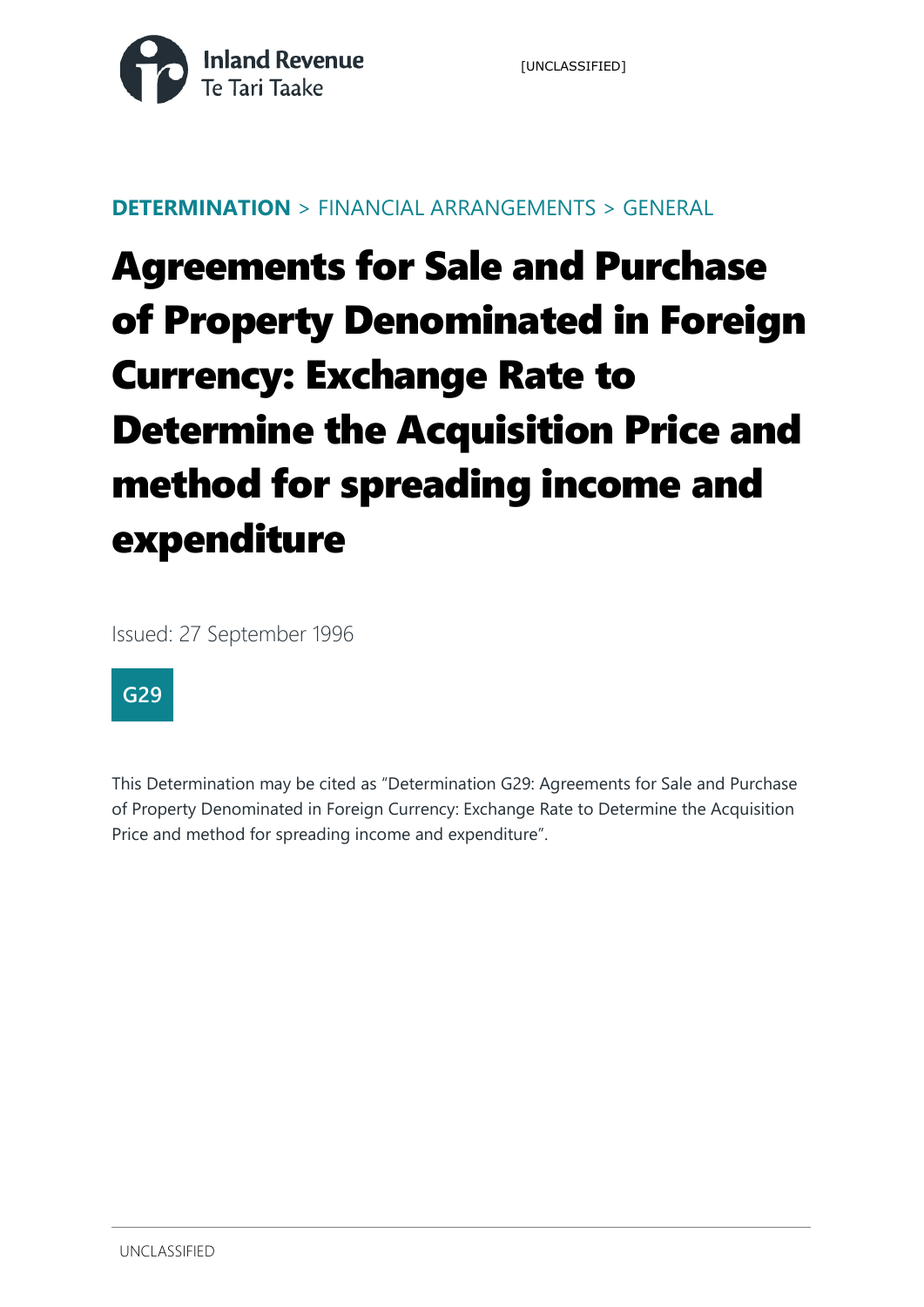

## 1 Explanation (which does not form part of the determination)

## What financial arrangements does this determination apply to?

1. This determination applies to any agreement for the sale and purchase of property (or "ASAP") which is subject to the accrual rules, if the price for the property is denominated in a foreign currency (a "foreign currency ASAP"), and certain other conditions are met. It does not apply to a short term ASAP or a private or domestic ASAP (as those terms are defined in the Act), because these agreements are excepted financial arrangements.

### General Principles of taxation of foreign currency ASAPs

- 2. For all ASAPs (whether or not denominated in a foreign currency) which are subject to the accrual rules, you must calculate a core acquisition price. This is the total of:
	- (a) the lowest price that you and the other party would have agreed upon for the property at the time the ASAP was entered into, on the basis of payment in full at the time the first right in the specified property is to be transferred;

or if there is no such lowest price, the discounted value of the amounts payable for the property, calculated in accordance with Determination G21A;

and

- (b) any other amounts paid by the seller to the buyer (for purposes of explanation, these can safely be ignored).
- 3. The difference, if any, between the NZ\$ value of the core acquisition price (plus or minus certain non-contingent fees) and the NZ\$ value of the amount paid by the buyer to the seller (the price) is income or expenditure, under the accrual rules. This difference may arise for a number of reasons:

(a) In the case of an ASAP where the price is fixed in NZ\$, the reason for this difference will generally be the time value of money. If the buyer pays in advance for the goods, the buyer will often require a discount from the cash price. If the buyer pays on a deferred basis, the seller will often require an additional amount as compensation for the deferral. This can be equivalent to:

• a loan from the buyer to the seller in the case of a pre-payment, with the discount to the purchase price representing interest payable by the seller; or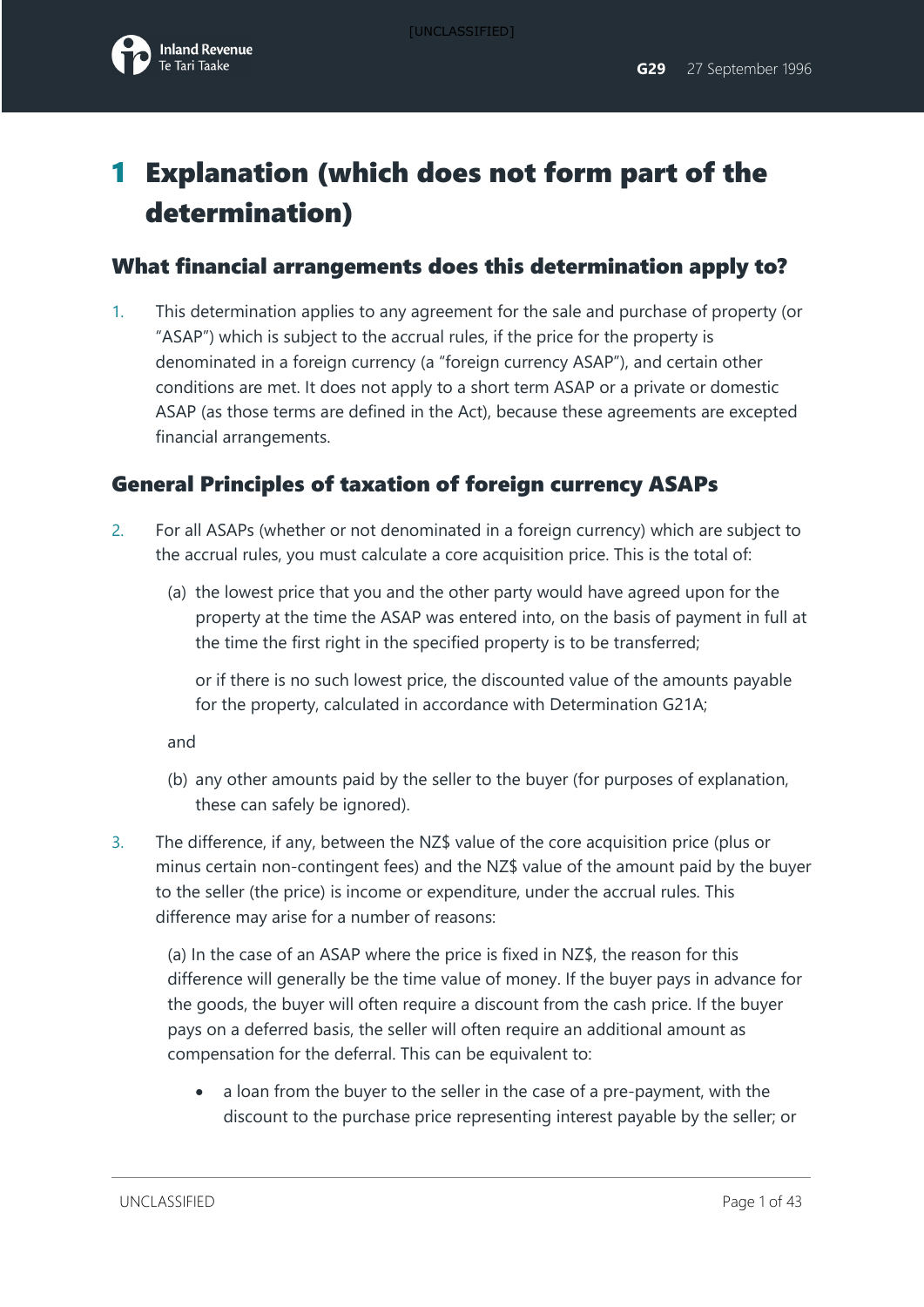

• a loan from the seller to the buyer in the case of a deferred settlement, with the additional amount required by the seller representing interest payable by the buyer.

(b) In the case of a foreign currency ASAP, there can be another reason for the difference between the NZ\$ value of the core acquisition price and the NZ\$ value of the price paid by the buyer to the seller. That is that different exchange rates could be used to convert these amounts into NZ\$. The price must be converted into NZ\$ using the spot exchange rate on payment date, while the core acquisition price is converted into NZ\$ using the forward exchange rate from the contract date to either the date of payment or the date of transfer of the property. If the exchange rates are different, then there will be a difference between the NZ\$ value of the core acquisition price and the NZ\$ value of the price, even if the amounts are identical when determined in the foreign currency.

- 4. Regardless of why it arises, this difference will be recognised:
	- under section EH 1(5) of the Act, if you are a party to the ASAP at the end of an income year, by way of an allocation of income or expenditure to that income year;
	- under the base price adjustment in section EH 4 of the Act, when the ASAP matures or is transferred by you.
- 5. Section OB 7(1) deals with the calculation of the core acquisition price in the case of a foreign currency ASAP. It provides that the lowest price is the lowest price the parties would have agreed to in the foreign currency, converted into NZ\$ using:
	- the forward exchange rate, on the contract date, for exchange of the foreign currency into NZ\$ on the rights date (this is the date on which first rights in the property pass to the buyer, and will often be the date on which goods are delivered) under the foreign currency ASAP (Rate A); or
	- the forward exchange rate, on the contract date, for exchange of the foreign currency into NZ\$ on the final payment date under the foreign currency ASAP (Rate B); or
	- such other rate as is approved by the Commissioner by determination.

### What this determination does

6. This determination approves the adoption of three alternative exchange rates for converting the foreign currency lowest price into NZ\$. This is in accordance with paragraph (c) of section OB 7(1) (which clarifies the calculation of the "core acquisition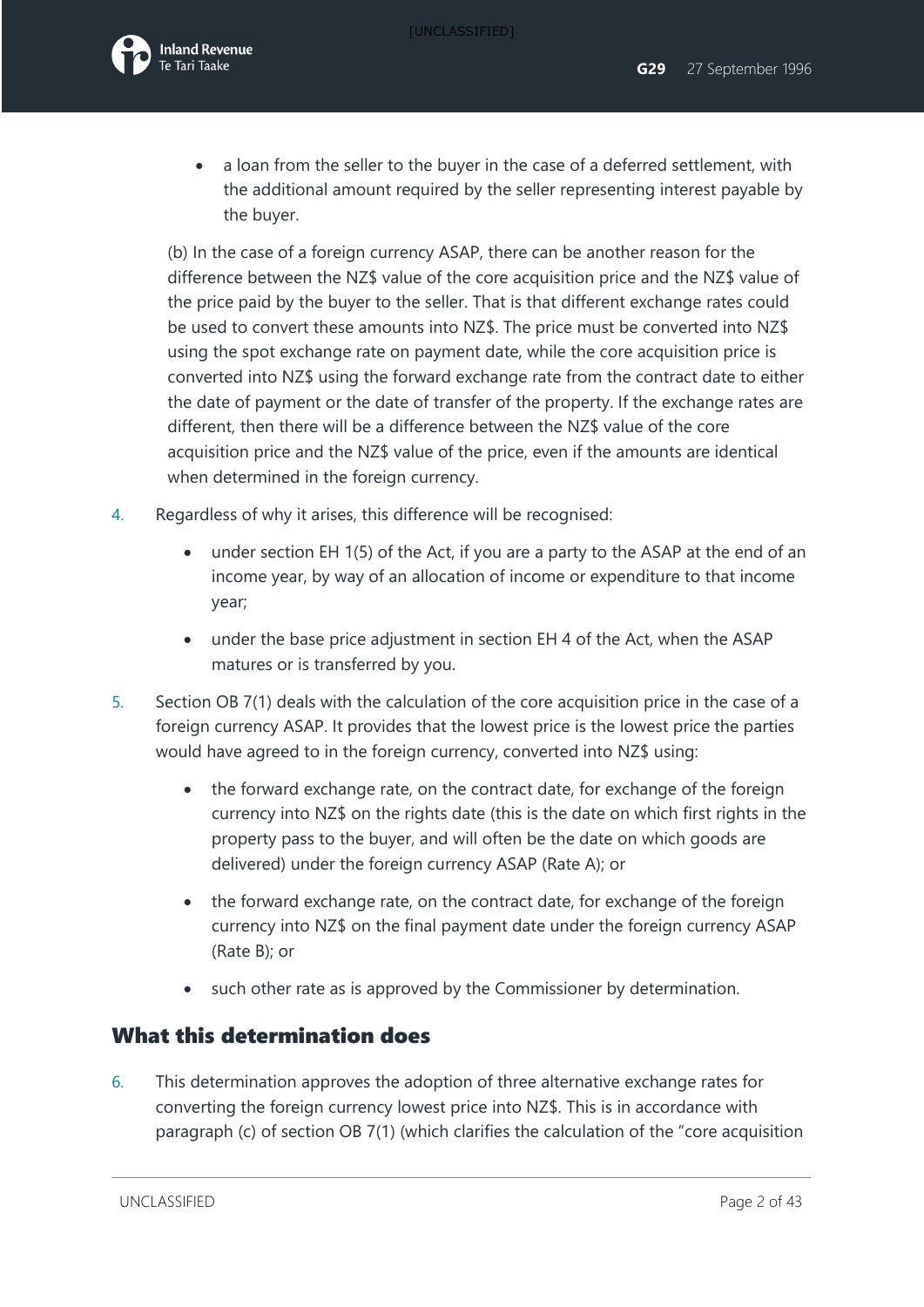

price" in the case of a foreign currency ASAP) and section 90(1)(k) of the Tax Administration Act 1994. This determination also prescribes the method you must use to calculate income or expenditure from a foreign currency ASAP under section EH 1(5). The method you must use depends on the exchange rate you have used. The rates approved by this determination are:

- **Spot rate on the rights date** (Rate C). The effect of using this rate is that currency fluctuations between the rights date and the payment date will give rise to income or expenditure under the accrual rules. This rate can only be used for ASAPs which are for trading stock (excluding land or shares). If you use this rate you must apply Method C to calculate income or expenditure from the ASAP under section EH 1(5).
- **Spot rate on the contract date** (Rate D). The effect of using this rate is that currency fluctuations between the contract date (the date on which you enter into the ASAP) and the payment date will give rise to income or expenditure under the accrual rules. This rate can only be used for ASAPs which are for trading stock (excluding land or shares). If you use this rate you must apply Method D to calculate income or expenditure from the ASAP under section EH 1(5).
- **Spot rate on payment date** (Rate E). The effect of using this rate is to ensure that foreign currency fluctuations do not give rise to accrual income or expenditure under the foreign currency ASAP. You can only use Rate E if your annual gross income is less than \$2,500,000 in the income year you become a party to the ASAP. In calculating that amount, you should exclude income from foreign currency ASAPs not completed at balance date. As an anti-avoidance measure, in calculating the \$2,500,000 you must also take into account the annual gross income of associated persons. If you use this rate you must apply Method E to calculate income or expenditure from the ASAP under section EH 1(5).
- 7. The NZ\$ value of the foreign currency lowest price is also the price at which the property is deemed to have been sold or acquired by you for income tax purposes (under section EH 8(2)). If you use Rate E and Method E, you may have to convert the relevant payments into NZ\$ using the spot rate at the first balance date following acquisition of the property. This ensures that the price can be established in the year the property is transferred to you.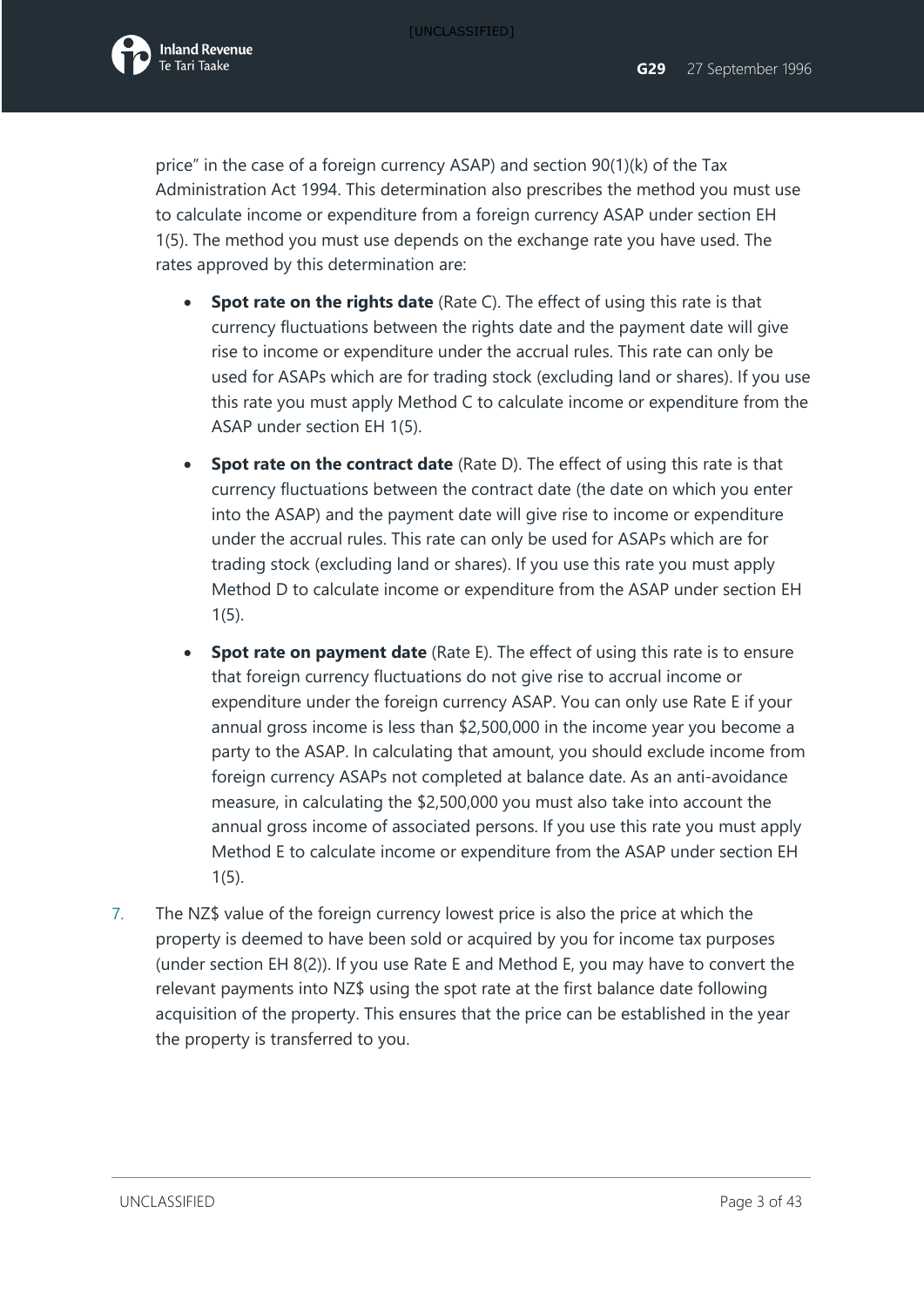

## 2 Reference

This determination is made under paragraphs (c) and (k) of section 90(1) of the Tax Administration Act 1994.

## 3 Scope

### General

- 1. Subject to (3), (4) and (5) below, this determination applies to the calculation of income or expenditure under any foreign currency ASAP with respect to which you either:
	- become a party in your 1996–97 income year or a subsequent income year; or
	- calculate the core acquisition price using section OB  $7(1)(a)$ , (b) or (c), under section EZ 10(2).
- 2. Method A is available to all taxpayers for all foreign currency ASAPs if they use Rate A.
- 3. Method B is available to all taxpayers who use Rate B, which may only be used if the period between the rights date and the settlement date (date of final payment) is not more than five years.
- 4. Rates C and D, and Methods C and D

You may use rates C or D, and Methods C or D only if the property that is the subject of the ASAP is trading stock in relation to you, other than land or shares.

5. Rate E and Method E

You may apply Rate E and Method E only if the aggregate of your gross income (as defined in the Act) and that of all associated persons, in the income year you became a party to the foreign currency ASAP, does not exceed \$2,500,000. For this purpose, gross income should be adjusted by excluding any income from foreign currency ASAPs which are subject to section EH 1 in the income year.

6. Where both this determination and Determination G9A could apply to an ASAP, you should apply this determination, and not Determination G9A to the ASAP. You may however apply G9A to a loan which is part of the ASAP (see paragraph 6(4)).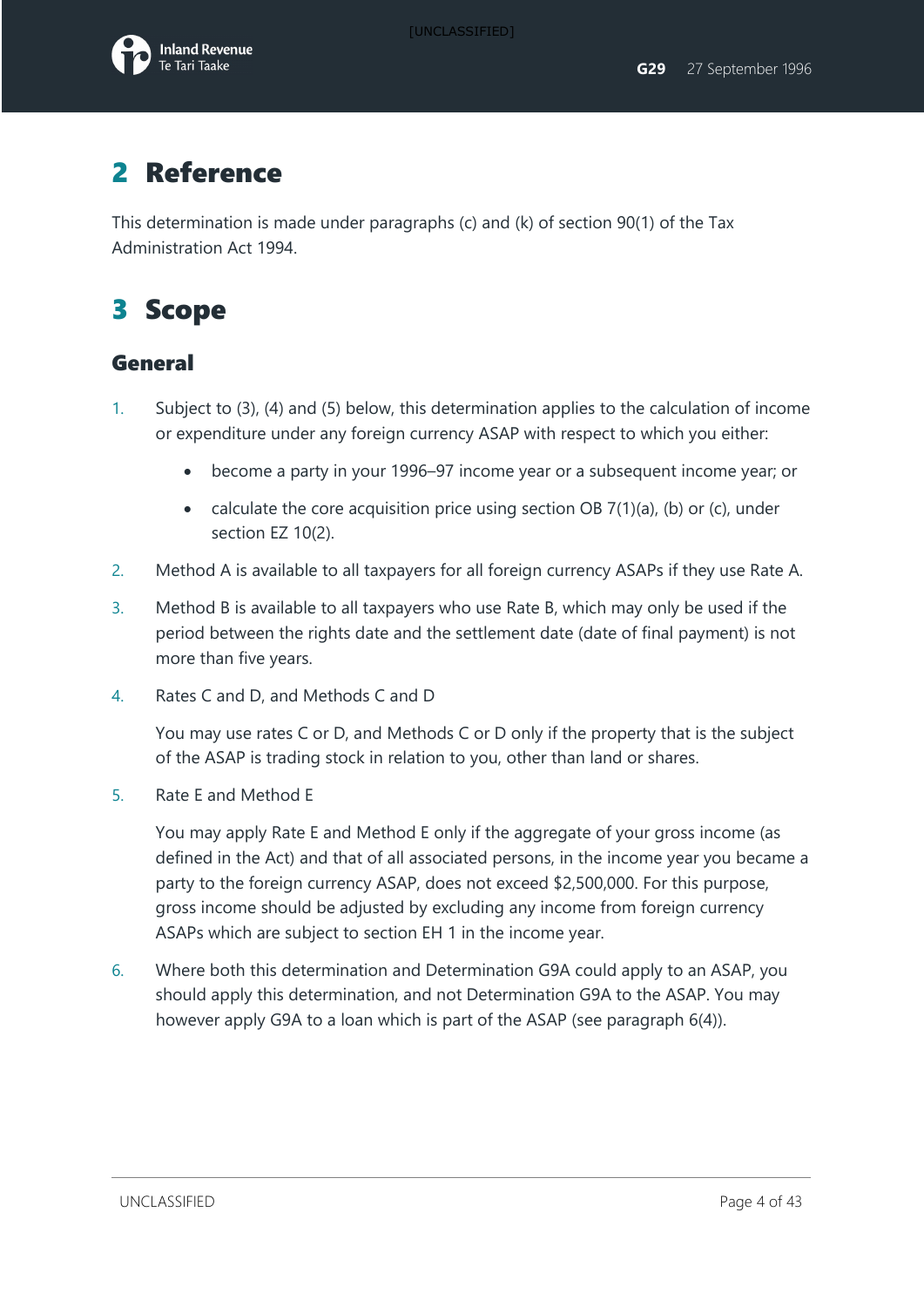

## 4 Principle

- 1. Under the qualified accrual rules a foreign currency ASAP gives rise to income or expenditure equal to the difference between the NZ\$ value of the acquisition price of the ASAP and the NZ\$ value of the price.
- 2. The acquisition price is equal to the core acquisition price, less (in the case of the holder) or plus (in the case of the issuer) any non-contingent fees paid by that party that qualify as item z in the definition of acquisition price in section OB 1.
- 3. The core acquisition price is defined in section OB 1. The main component of the core acquisition price is, broadly, the lowest price the parties would have agreed upon, assuming payment in full at the time of delivery. You should refer to the detailed definition of core acquisition price contained in the Act.
- 4. In the case of a foreign currency ASAP, the lowest price is denominated in a foreign currency, and must be converted into NZ\$. Section OB 7 allows the use of two forward rates, Rates A and B (contained in paragraphs (a) and (b) of section OB 7(1) and described in paragraph 1(5) of this determination), but not all taxpayers will wish to use forward rates. This determination approves the use of the spot rate on certain alternative dates.
- 5. If you are a party to an ASAP you will have to determine the lowest price, using either one of the statutory rates, or one of the rates prescribed by this determination. You will then have to spread any income or expenditure arising from the ASAP using the method described in this determination which is applicable to the rate you are using.

## 5 Interpretation

### In this determination:

- 1. a reference to the "Act" is a reference to the Income Tax Act 1994.
- 2. "ASAP" means an agreement for sale and purchase of property which is subject to the accrual rules;

"Contract date" means the date on which the foreign currency ASAP was entered into;

"Foreign currency ASAP" means an ASAP under which the price for the property the subject of the ASAP is denominated in foreign currency;

"Forward rate" means the rate for a forward contract as defined in paragraph 6(4) of Determination G6D: Foreign Currency Rates;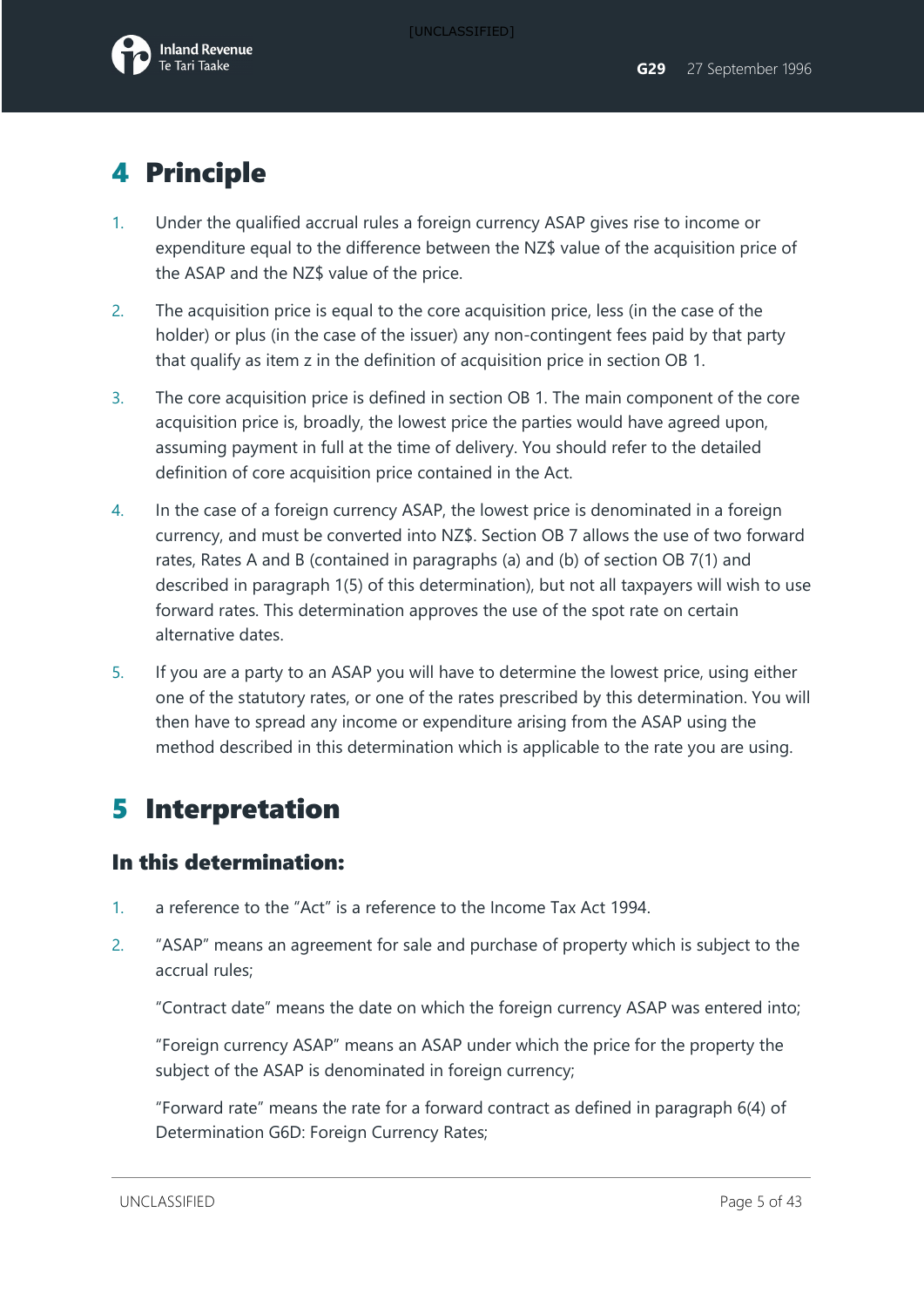

"Lowest price" is the lowest price referred to in paragraph (c) of the definition of "core acquisition price";

"Payment date" means a date on which any part of the price for the property transferred under an ASAP is paid by the buyer;

"Price" means the foreign currency price agreed to be paid in consideration for the property under an ASAP, including any agreed interest charges;

"Rights date" is the day on which the first right in the specified property subject to an ASAP is to be transferred;

"Settlement date" means the day on which final payment is to be made under the financial arrangement;

"Spot rate" means the rate for a spot contract as defined in paragraph 6(3) Determination G6D: Foreign Currency Rates.

3. all other terms used have the same meaning given to them for the purposes of the qualified accruals rules in the Act.

*As an aid to interpretation only, and not as a definitive list, the following are the terms defined in the Act that are of particular note: right in the specified property, trading stock, associated persons, agreement for the sale and purchase of property.*

## 6 Rate and method – general

- 1. All the methods approved by this determination require you to treat yourself as a party to a foreign currency loan or loans. The nature of the foreign currency loan or loans is set out in paragraphs (2) to (4).
- 2. To the extent that the price is paid before the rights date, treat yourself as a party to a loan:
	- from the buyer to the seller:
	- of an amount equal to the amount of the price paid before the rights date;
	- advanced on the date the amounts are paid;
	- repaid on the rights date;
	- with a repayment amount equal to the amount of the lowest price, less any amount paid on the rights date, and less the amount attributable to the advance under any loan referred to in (3).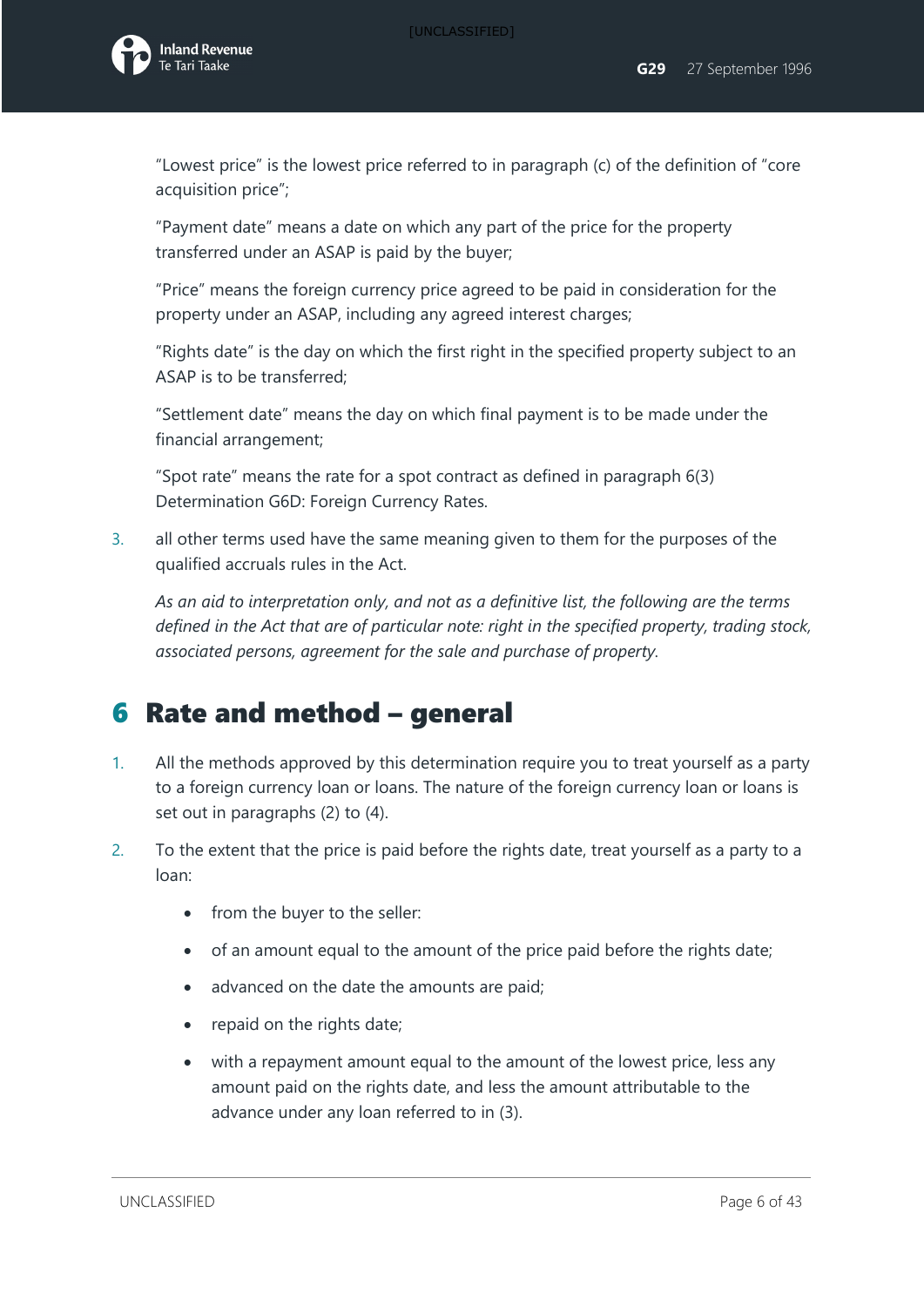- 3. To the extent that the price is paid after the rights date, treat yourself as a party to a loan:
	- from the seller to the buyer;
	- of an amount equal to the lowest price, less any amount paid on the rights date, and less any amount attributable to the repayment of any loan referred to in (2);
	- advanced on the rights date;
	- repaid on the payment date or payment dates occurring after the rights date;
	- with a repayment amount equal to the price, less any amount paid on or before the rights date.
- 4. In many cases you may be able to apply Determination G9A to the loan.

## 7 Method A – forward rate to rights date

- 1. If you adopt method A you must use Rate A to calculate the NZ\$ value of the lowest price.
- 2. In a year before the year in which you are required to do a base price adjustment for the foreign currency ASAP, calculate your income or expenditure by applying an available method under the qualified accruals rules as if you were party to a loan or loans as set out above in "Method — General".

Also take into account, as income or expenditure in any year up to and including the year in which the rights date occurs, the amount

 $a - b$ 

where

a is the NZ\$ value of the lowest price converted using either

(i) if the rights date is after the end of the year, the forward rate from the last day of the relevant income year to the rights date;

(ii) in any other case, the spot rate on rights date.

b is the NZ\$ value of the lowest price converted using the forward rate to the rights date from whichever is the later of:

(i) the last day of the previous income year;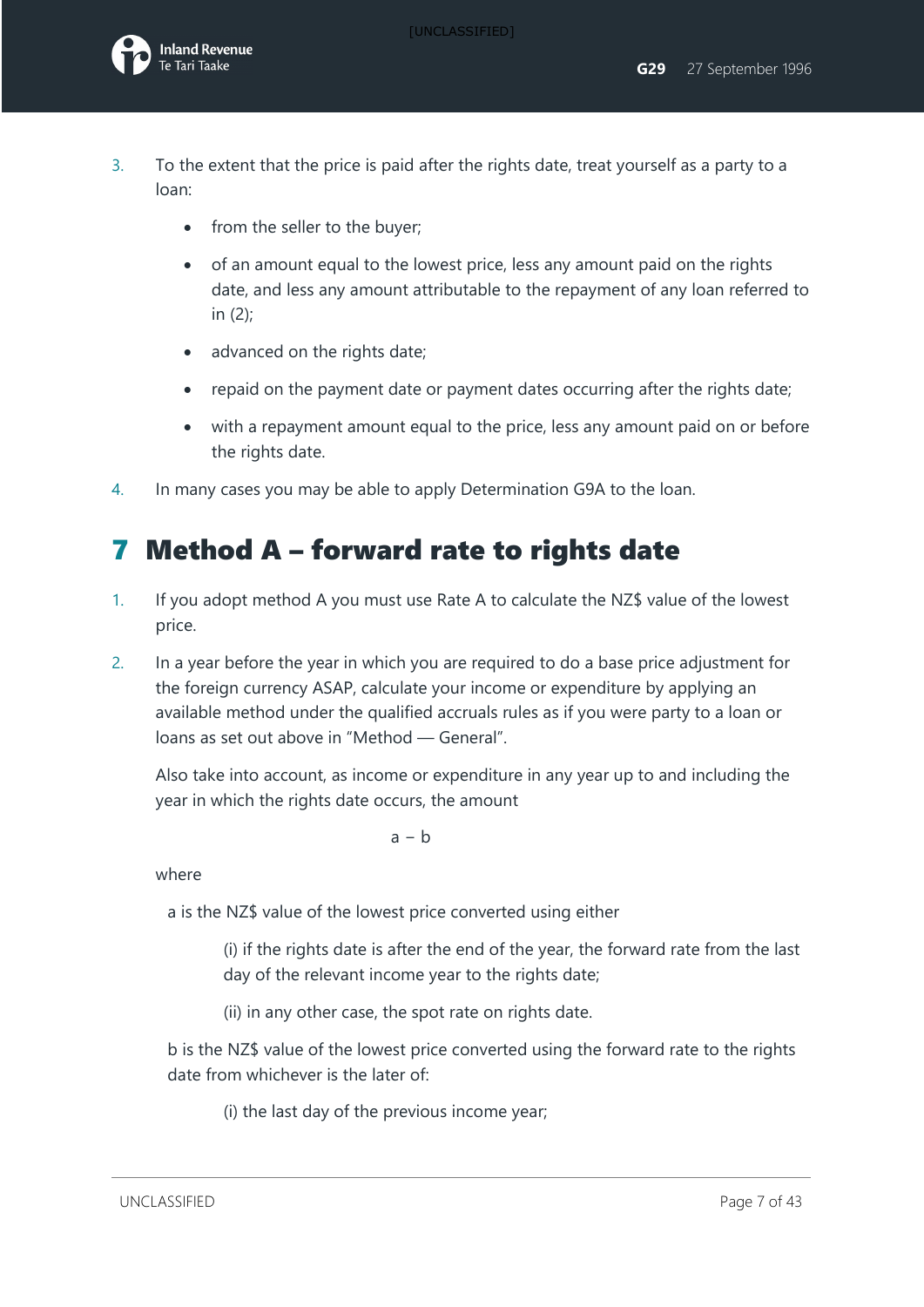

(ii) the contract date.

using a reasonable estimate of the rights date at that time (unless a(ii) applies).

3. If a − b is a negative, this amount will be income if you are the buyer, and expenditure if you are the seller. If a − b is a positive, the amount will be income if you are the seller, and expenditure if you are the buyer.

## 8 Method B – forward rate to settlement date

- 1. If you adopt method B, you must use Rate B to calculate the NZ\$ value of the lowest price.
- 2. In a year before the year in which you are required to do a base price adjustment for the foreign currency ASAP, calculate your income or expenditure by applying an available method under the qualified accruals rules to calculate the foreign currency income or expenditure you would have if you were party to a foreign currency loan or loans as set out above in "Method — General".
- 3. In calculating this income or expenditure, treat the foreign currency loan or loans as if they were in NZ\$. In particular, do not apply Determination G9A to the loan contract. Then convert the foreign currency income or expenditure into NZ\$ using the spot rate on the payment date. If there is more than one payment date, use the weighted average of the spot rates. For payment dates occurring after the last day of the year, use the spot rate on that day.
- 4. Also take into account as income or expenditure in any year up to and including the year in which the settlement date occurs, the amount

 $a - b$ 

where

a is the NZ\$ value of the lowest price converted using either

(i) if the settlement date is after the end of the year, the forward rate from the last day of the relevant income year to the settlement date;

(ii) in any other case, the spot rate on settlement date.

b is the NZ\$ value of the lowest price converted using the forward rate to the settlement date from whichever is the later of:

- (i) the last day of the previous income year;
- (ii) the contract date.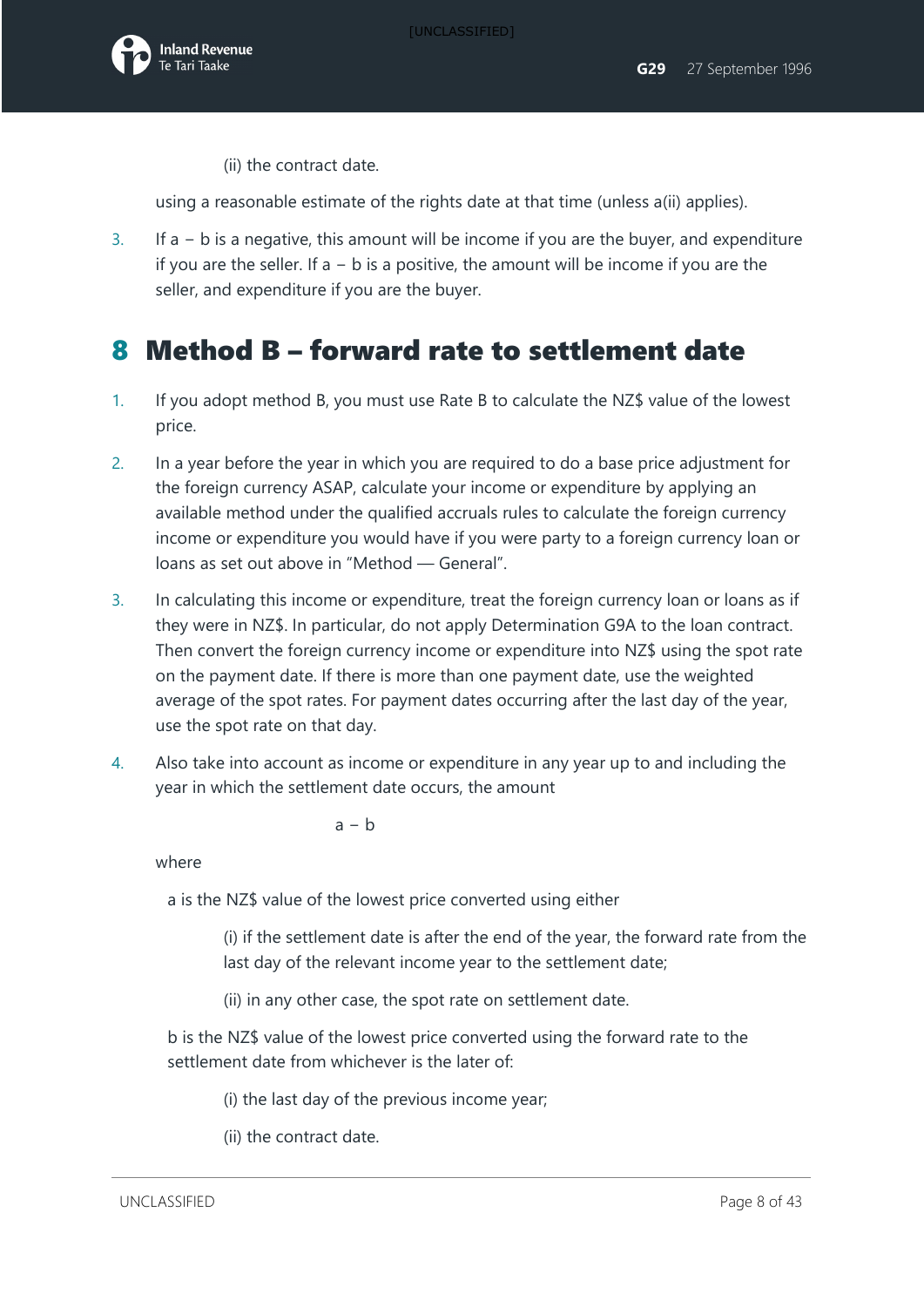using a reasonable estimate of the settlement date at that time (unless a(ii) applies).

5. If a − b is a negative, this amount will be income if you are the buyer, and expenditure if you are the seller. If a − b is a positive, the amount will be income if you are the seller, and expenditure if you are the buyer.

## 9 Rate C and method C – spot rate at rights date

- 1. If you adopt Method C, you must use rate C to calculate the NZ\$ value of the lowest price.
- 2. In a year before the year in which you are required to do a base price adjustment for the foreign currency ASAP, calculate your income or expenditure by applying an available method under the qualified accruals rules as if you were party to a loan or loans as set out above in "Method — General".
- 3. Because you are using the spot rate at rights date to convert the foreign currency core acquisition price to NZ\$, you will not have any income or expenditure for tax purposes in the period between the contract date and the earlier of the rights date or the first payment date.

## 10Rate D and method D – spot rate at contract date

- 1. If you adopt Method D, you must use Rate D to calculate the NZ\$ value of the lowest price.
- 2. If you adopt Method D, then even if there is no difference between the foreign currency price and the foreign currency lowest price, you will have income/expenditure if there is a change in the spot rate from the contract date to the payment date.
- 3. In a year before the year in which you are required to do a base price adjustment for the Foreign currency ASAP, calculate your income or expenditure by applying an available method under the qualified accruals rules as if you were party to a loan or loans as set out above in "Method — General".
- 4. Because you are using the spot rate at contract date to convert the foreign currency core acquisition price to NZ\$, you must take into account as income or expenditure, in any year up to and including the year in which the rights date occurs, the amount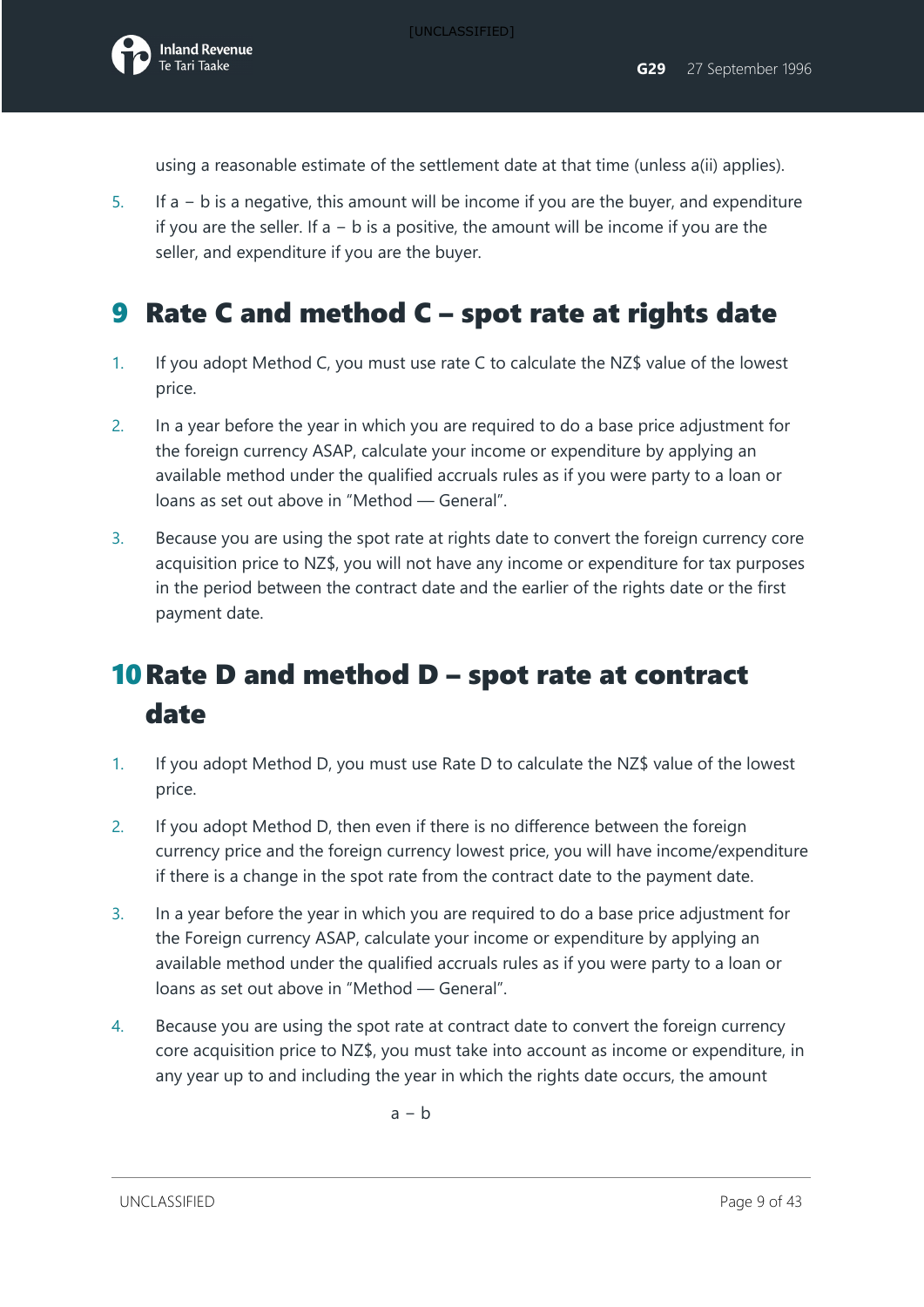where:

a is the NZ\$ value of the lowest price converted using the spot rate on the earlier of the last day of the relevant income year and the rights date

b is the NZ\$ value of the lowest price converted using the spot rate on whichever is the later of the last day of the previous income year and the contract date.

5. If a − b is negative, this will be income if you are the buyer, and expenditure if you are the seller. If a − b is positive, this will be income if you are the seller, and expenditure if you are the buyer.

## 11 Rate E and method E – spot rate at payment date

- 1. If you adopt Method E, you must use Rate E to calculate the NZ\$ value of the lowest price, subject to (2)(ii) below. If there is more than one payment date, you must use the weighted average of the spot rates on the payment dates.
- 2. If you need to know the NZ\$ price of the property for the purpose of calculating your assessable income for an income year (other than under the qualified accrual rules), and any payments under the foreign currency ASAP are made after the end of the relevant year, you must determine the NZ\$ value of the lowest price by converting those payments into NZ\$ at either:

(i) the spot rate on the payment date if the agreement is completed before you are required to file your income tax return for the relevant year, and you elect to use that rate; or

(ii) the spot rate on the last day of the relevant year.

- 3. If you choose to use Method E, and if there is no difference between the foreign currency price and the foreign currency lowest price (plus any amount comprised in item x in the core acquisition price definition), you will have no income or expenditure under the qualified accruals rules from the foreign currency ASAP (unless paragraph 2(ii) applies).
- 4. In a year before the year in which you are required to do a base price adjustment for the foreign currency ASAP, calculate your income or expenditure from the ASAP as the result of

 $a - b - c$ 

where:

UNCLASSIFIED **Page 10 of 43**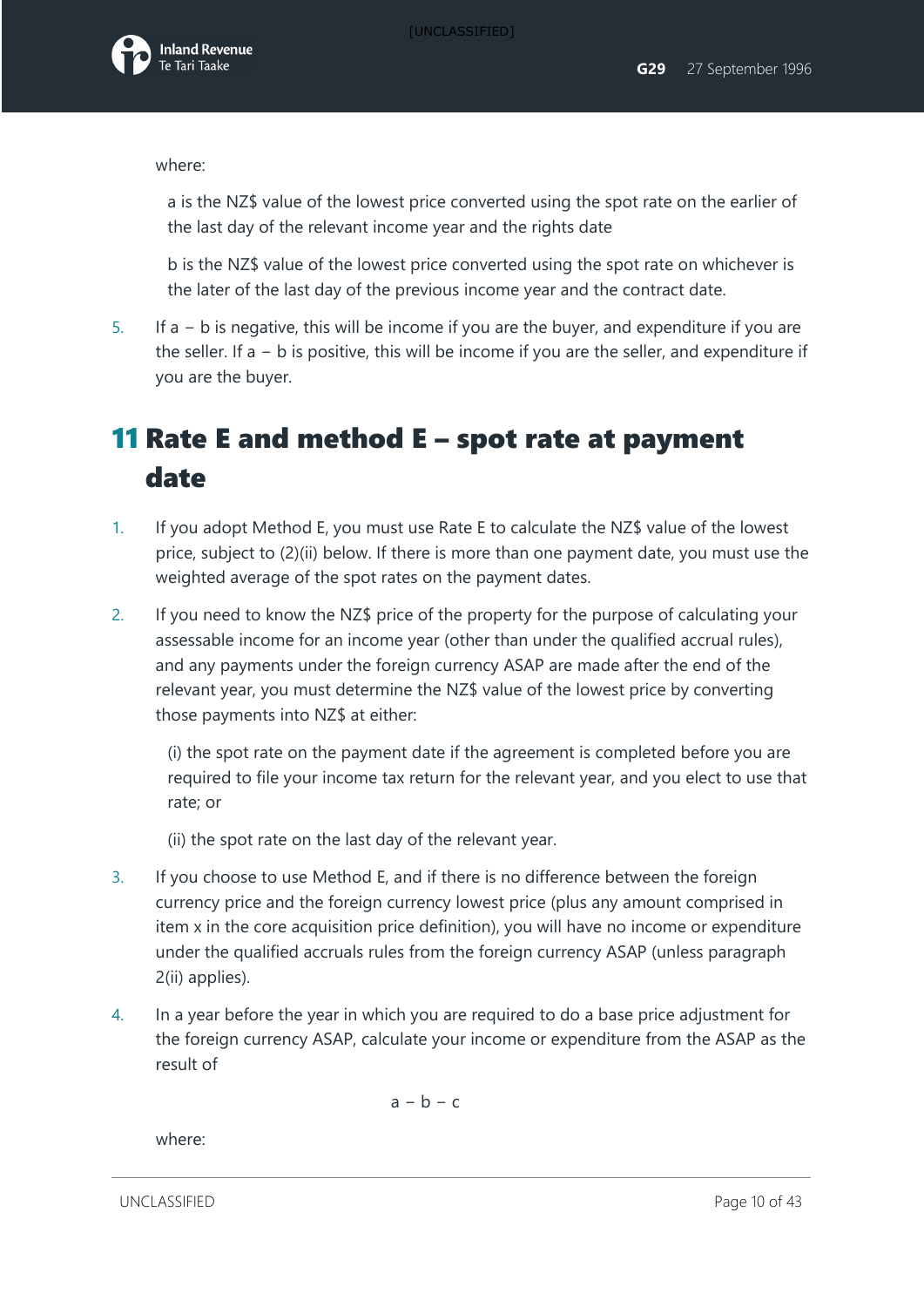

a is the NZ\$ value of the price. Determine this NZ\$ value by converting the price into NZ\$ using the spot rate on the payment date or payment dates. Convert any payments required to be made after the end of the year:

at the spot rate on the last day of the year; or

if the agreement matures before the date on which you must file your tax return for the year, at the spot rate on the relevant payment date, if you elect to use that rate;

b is the NZ\$ value of the lowest price. Determine this NZ\$ value by converting the lowest price into NZ\$ using the spot rate used to calculate "a", or the weighted average of the spot rates if there is more than one payment date. However, if you have taken the cost of the property into account in calculating your assessable income (other than under the qualified accrual rules) in a previous income year, you must calculate the NZ\$ value of the lowest price using the same exchange rate used to calculate the lowest price in that previous income year.

c is the NZ\$ value of the unaccrued difference between the price and lowest price, calculated in accordance with paragraph (6).

- 5. If the result of the calculation in paragraph (4) is positive, that amount will be income if you are the seller of the property and expenditure if you are the buyer. If the result is negative, the amount will be income if you are the buyer of the property and expenditure if you are the seller.
- 6. "c" in paragraph (4) is calculated as follows:

Apply an available method under the accrual rules to calculate the foreign currency income or expenditure you would have if you were a party to a foreign currency loan or loans as set out above in "Rate and Method — General". In calculating this expenditure, treat the foreign currency loan or loans as if they were in NZ\$. In particular, do not apply Determination G9A to the loan contract;

Convert this foreign currency income or expenditure into NZ\$ using the exchange rate used to calculate "a" in paragraph (4).

## 12Example

1. A US resident agrees to sell a quantity of plate glass to a New Zealand resident glass wholesaler for US\$140,000. The parties agree that the price will be paid six months after the glass is landed in Auckland, and will remain the seller's risk until it is landed.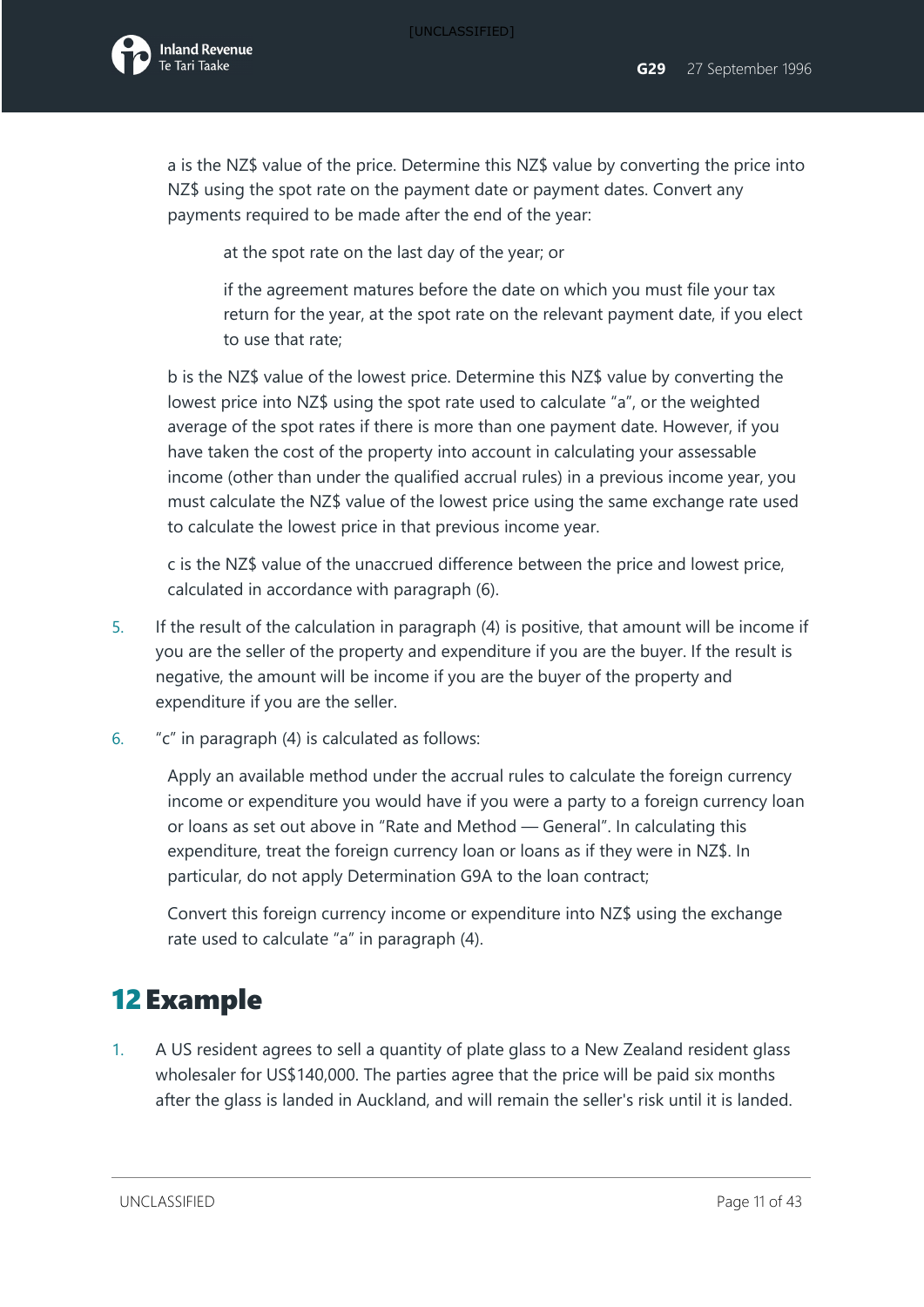The parties also agree that if the price were paid at the time the glass is landed, the price would be US\$130,000.

2. The New Zealand resident wholesaler must calculate the "lowest price" by converting the US\$130,000 to NZ\$ using one of the rates set out in section OB 7(1) of the Act, or in this determination. The difference between that amount in NZ\$, and US\$140,000 at the spot rate on payment date, will be income or expenditure to the New Zealand resident. It must then apply the appropriate method to spread that income or expenditure over the life of the ASAP.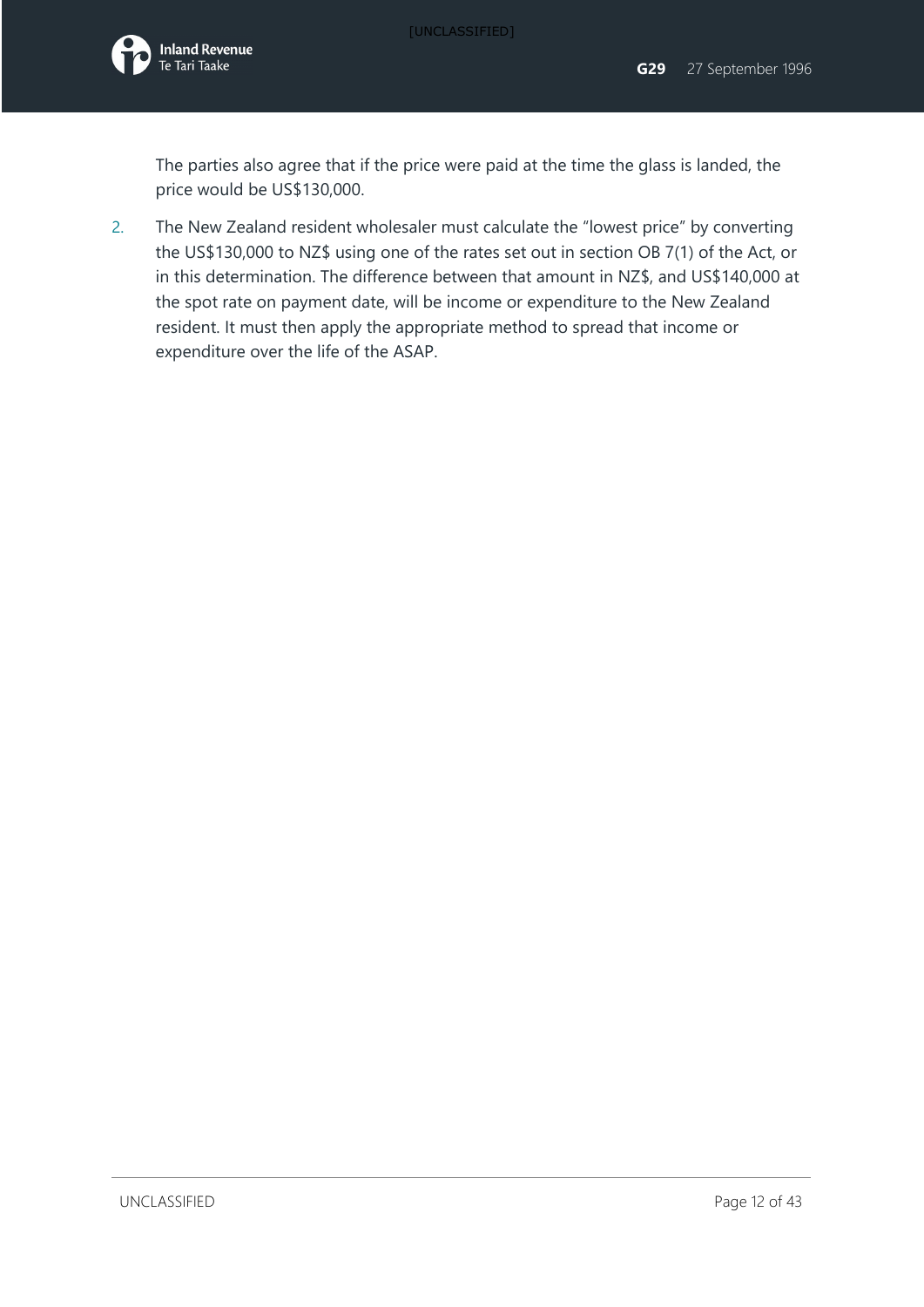

#### Summary flowchart — calculating accrual income from foreign currency agreements for sale and purchase

This chart is included for illustration purposes only. It does not form part of the determination.

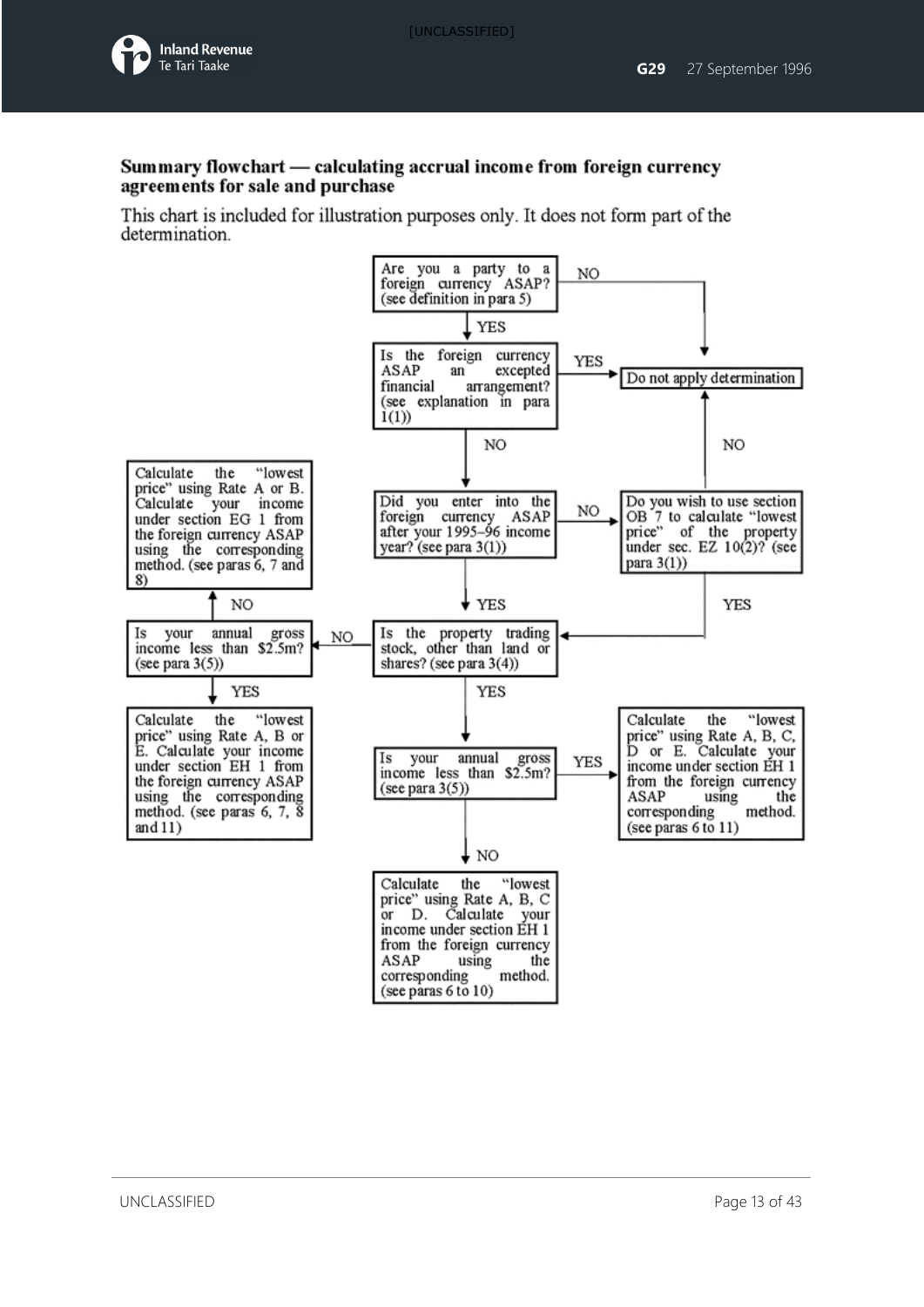

## Example 1: Purchase of a motor vehicle: payment in arrears and 10% deposit

## Calculation of a lowest price by buyer for section EH 4 using various rates and methods

*This is a simple example of a Foreign Currency ASAP with a deposit, payment in arrears, and no charge for the deferral of the payment. It shows the different results that will arise under the base price adjustment (section EH 4), using Rates C, D and E to calculate the core acquisition price. It also shows how Method E would apply to the calculation of income/expenditure from the arrangement.* 

1.1 On 1 February 1997 a NZ resident with a 31 March balance date agrees to purchase a motor vehicle from a US resident for US\$14,000. The buyer pays a deposit of US\$1,400 on 1 February 1997. The Rights Date will be 15 March 1997, when the vehicle is delivered to the buyer in Los Angeles. The final payment of US\$12,600 does not have to be made until 15 September 1997. The price that the buyer would have had to pay for a cash sale is US\$14,000. The car is acquired for business use.

1.2 The US\$/NZ\$ exchange rates for the various dates are:

1 February 1997 0.5600 15 March 1997 0.5500 31 March 1997 0.5300 15 September 1997 0.5700

1.3 This fact situation can be represented diagrammatically as follows:

| NZ\$1:                         | NZ\$1:                   | NZ\$1:                                |
|--------------------------------|--------------------------|---------------------------------------|
| US\$.55                        | US\$.53                  | <b>US\$.57</b>                        |
| 15 March<br><b>Rights Date</b> | 31 March<br>Balance date | 15 September<br>Final Payment<br>Date |
|                                |                          |                                       |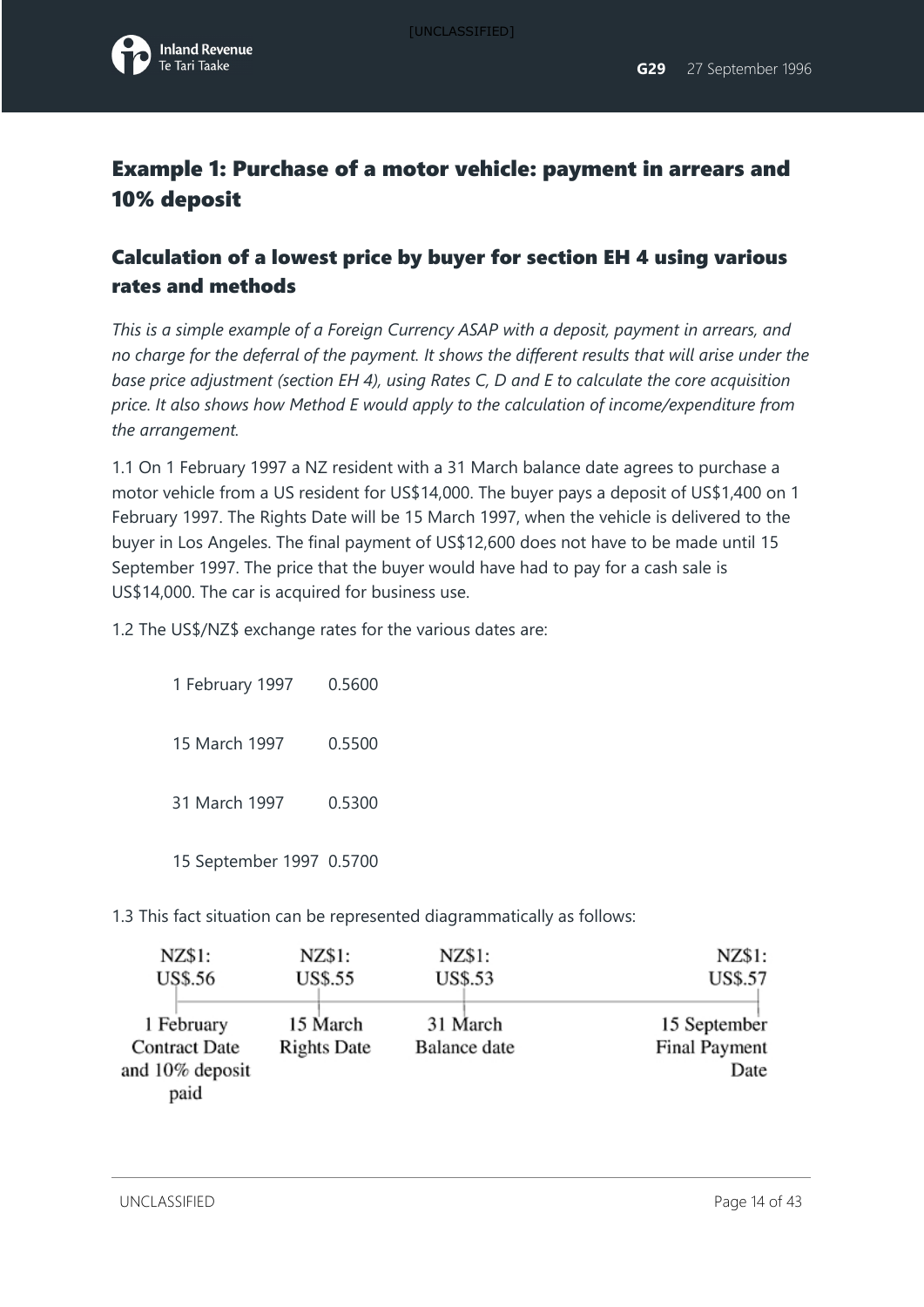

#### **Rate and Method C**

1.4 If the buyer applies Rate C, the NZ\$ Lowest Price will be the US\$14,000 Lowest Price converted into NZ\$ at the spot exchange rate on the Rights Date, ie.

#### US\$14,000

.5500

which is \$25,454.

1.5 Leaving aside any income or expenditure that might be recognised by the buyer under the accrual rules in the 1997 year, the base price adjustment in the 1998 year would be:

 $$24,605 - $25,454 = ($849).$ 

This would be income to the buyer.

#### **Rate and Method D**

1.6 If the buyer applies Rate D, the NZ\$ Lowest Price will be the US\$14,000 Lowest Price converted into NZ\$ at the spot exchange rate on the Contract Date, ie.

#### US\$14,000

.5600

which is NZ\$25,000.

1.7 Leaving aside any income or expenditure that might be recognized by the buyer under the accrual rules in the 1997 year, the base price adjustment in the 1998 year would be:

 $$24,605 - $25,000 = ($395)$ .

This would be income to the buyer.

#### **Rate and Method E**

1.8 If the buyer applies Rate E to calculate the NZ\$ Lowest Price, it must apply Method E to calculate its income/expenditure from the Foreign Currency ASAP in the 1997 year. Method E requires it to calculate the result of the formula:

 $a - b - c$ 

where

a is the NZ\$ value of the price. This is the total of:

UNCLASSIFIED **Page 15 of 43**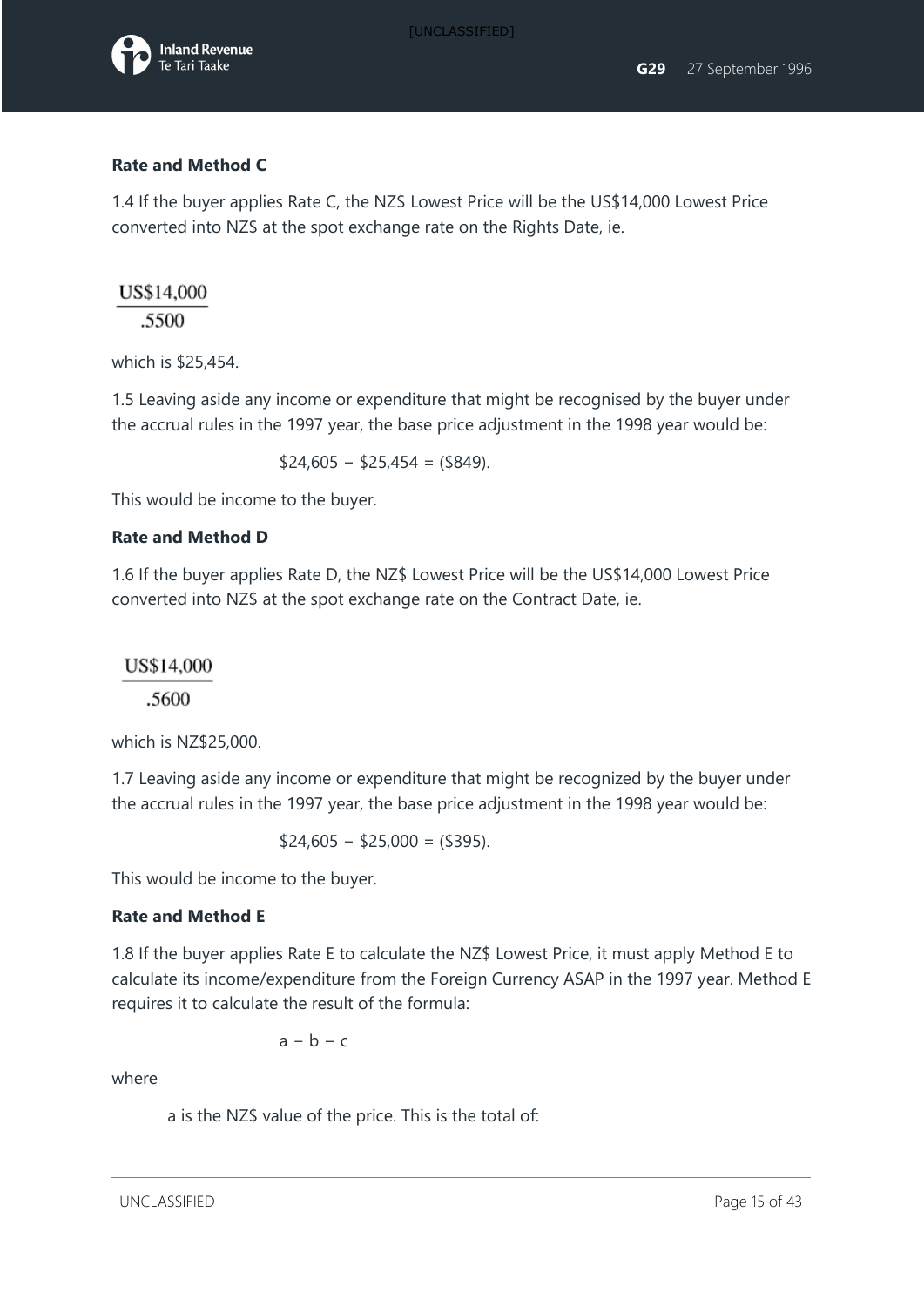$(a)$  US\$1,400/.56 = \$2,500;

(b)  $US$12,600/.53 = $23,774$ . The buyer uses the spot rate on balance date to convert the final payment, because it is required to file its tax return for the 1997 tax year before the agreement is completed.

"a" is therefore  $$2,500 + $23,774 = $26,274;$ 

b is the Lowest Price converted into NZ\$ using the weighted average of the spot rates used to calculate "a". The weighted average is:

#### US\$14,000

 $(US$1,400/.56) + (US$12,600/.53)$ 

which is .53285. "b" is therefore US\$14,000/.53285 = \$26,274;

c is the unaccrued interest, treating the agreement as two US\$ loans as follows:

(a) a loan

(i) from the buyer to the seller;

(ii) advanced on 1 February 1997 (the Contract Date);

(iii) of US\$1,400;

(iv) repaid on 15 March 1997 (the Rights Date);

(v) with a payment of  $$ 1,400$ .

(b) a loan

(i) from the seller to the buyer;

(ii) advanced on 15 March 1997 (the Rights Date);

(iii) of US\$12,600;

(iv) repaid on 15 September 1997 (the date of the second payment);

(v) with a repayment amount of US\$12,600.

The buyer must calculate its income from this arrangement in US\$, and then convert it into NZ\$ using the same rate used to calculate "a". Because the US\$ amount paid by the purchaser is the same as the US\$ Lowest Price, the buyer has no unaccrued income or expenditure from the notional loans in the income year ended 31 March 1997.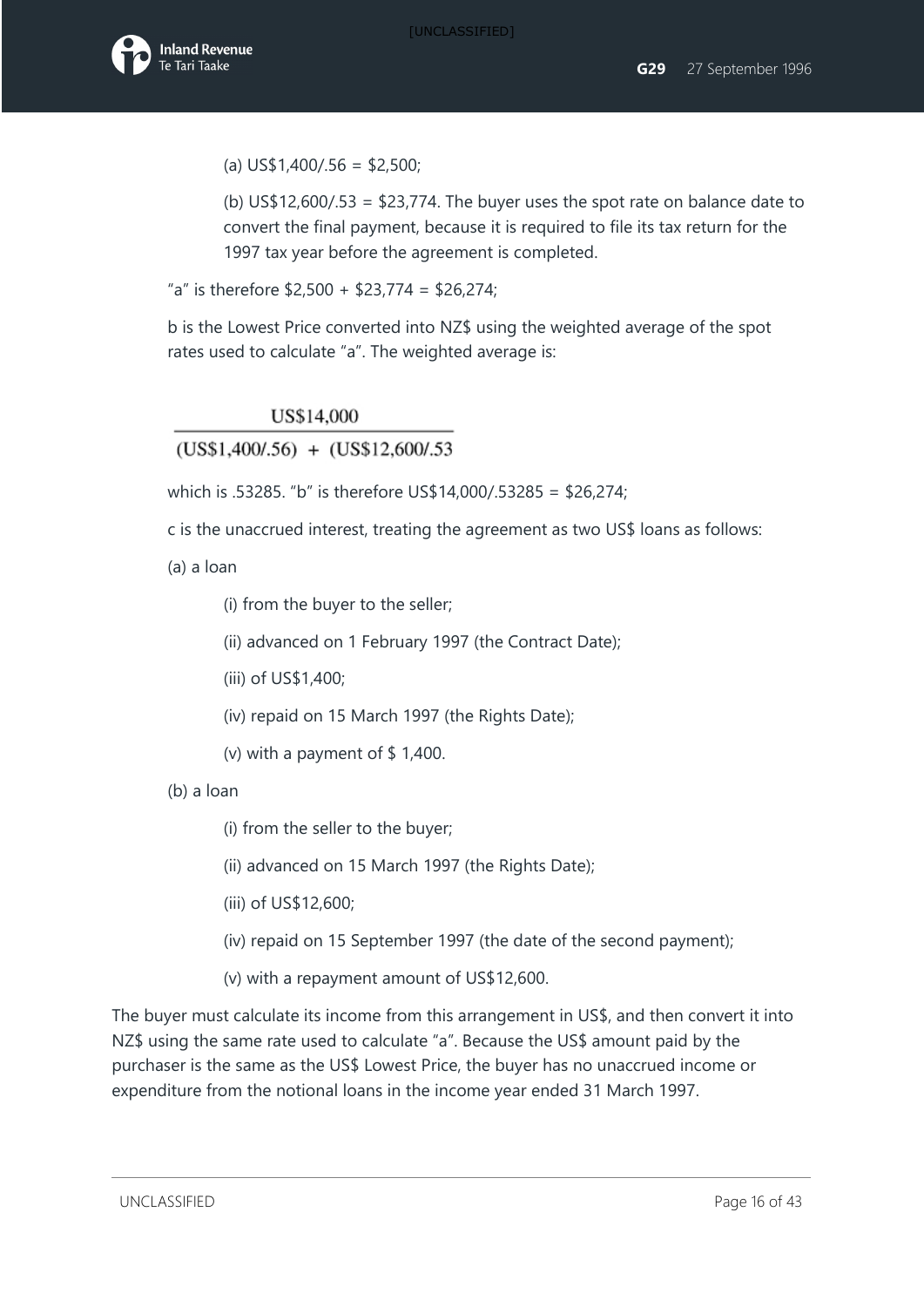1.9 The result of Method E is therefore \$26,274 − \$26,274 − 0 = 0. The buyer has no income or expenditure under section EH 1 in the 1997 year.

1.10 In the income year ended 31 March 1998, the buyer applies the base price adjustment in section EH 4. This will be calculated as follows:

a = all amounts of consideration paid by the issuer. This is the US\$ price of the vehicle, converted into NZ\$ at the Spot Rate when paid. This will be:

(i) in relation to the deposit,  $US$1,400/.56 = $2.500$ 

(ii) in relation to the final payment,  $US$12,600/.57 = $22,105$ 

giving a total of \$24,605;

 $b =$  the acquisition price, calculated converting the Lowest Price in US\$ into NZ\$ using the weighted average Spot Rate on the Payment Dates. The weighted average spot rate is:

### US\$14,000  $(US$1,400/.56) + (US$12,600/.57)$

which is .5690. The acquisition price is therefore \$24.605;

c = expenditure already recognised, of 0.

The base price adjustment is therefore \$24,605 − \$24,605 = 0.

## Example 2: Payment in arrears; charge for deferral

## Calculation of income by buyer under sections EH 1 and EH 4 using various methods and rates

*This example involves deferred payment with a charge being made for the deferral. It shows how Rates and Methods A to D would apply to calculate the buyer's income/expenditure under sections EH 1 and EH 4.* 

2.1 On 1 February 1997 a US resident agrees to sell a quantity of plate glass to a NZ resident glass wholesaler for US\$140,000. The parties agree that the price will be paid six months after the date the glass is landed in Auckland, which is expected to occur on 1 March. The glass will be at the seller's risk until it is landed in Auckland. The date it is landed will be the Rights Date. If payment were made at that time, the price would be US\$130,000.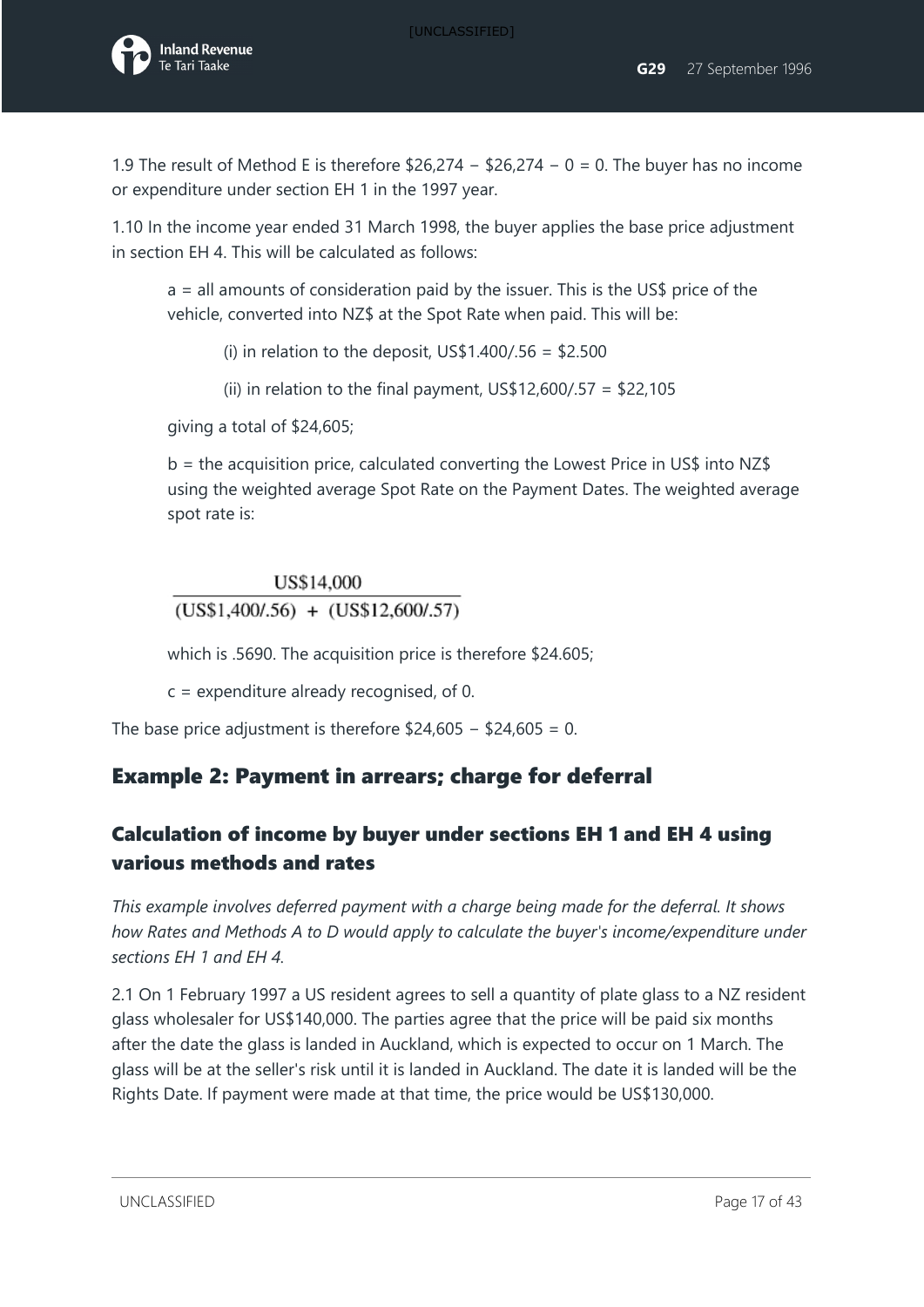

2.2 The glass is unloaded in Auckland on 15 March 1997. Therefore the term of the arrangement is 1 February 1997 to 15 September 1997 — 226 days. The purchaser's balance date is 30 June.

| Date        | Spot<br>exchange<br>rate | Forward<br>rate to<br>1 Mar | Forward<br>rate to<br>1 Sep | Forward<br>rate to<br>15 Sep |
|-------------|--------------------------|-----------------------------|-----------------------------|------------------------------|
| 1 Feb 1997  | 0.56                     | 0.55                        | 0.585                       |                              |
| 15 Mar 1997 | 0.58                     | n/a                         | 0.585                       |                              |
| 30 Jun 1997 | 0.575                    | n/a                         | 0.58                        | 0.577                        |
| 15 Sep 1997 | 0.57                     | n/a                         | n/a                         |                              |

The US\$/NZ\$ spot and forward exchange rates for the various dates are

The purchaser is the "issuer" for the purposes of the qualified accruals rules.

2.3 This transaction can be represented diagrammatically as follows:

| NZ\$1:               | NZ\$1:         | NZ\$1:       | NZ\$1:       |
|----------------------|----------------|--------------|--------------|
| US\$.56              | <b>US\$.58</b> | US\$.575     | US\$.57      |
| 1 Feb                | 15 March 1997  | 30 June 1997 | 15 Sep 1997  |
| <b>Contract Date</b> | Delivery Date  | Balance date | Payment Date |

### General

2.4 Whichever method the purchaser decides to use, it will have to treat itself as party to a notional foreign currency loan:

- (a) from the seller to the buyer;
- (b) advanced on 15 March (the Rights Date);
- (c) of an amount equal to the Lowest Price of US\$130,000;
- (d) repaid on 15 September (the payment date);
- (e) with a repayment amount of US\$140.000.

#### Rate and Method A

2.5 If the purchaser applies section OB 7(1)(a) and calculates the Lowest Price of the glass using the forward rate on the Contract Date for delivery on the expected Rights Date, it must apply Method A to calculate income/expenditure in the year ended 30 June 1997.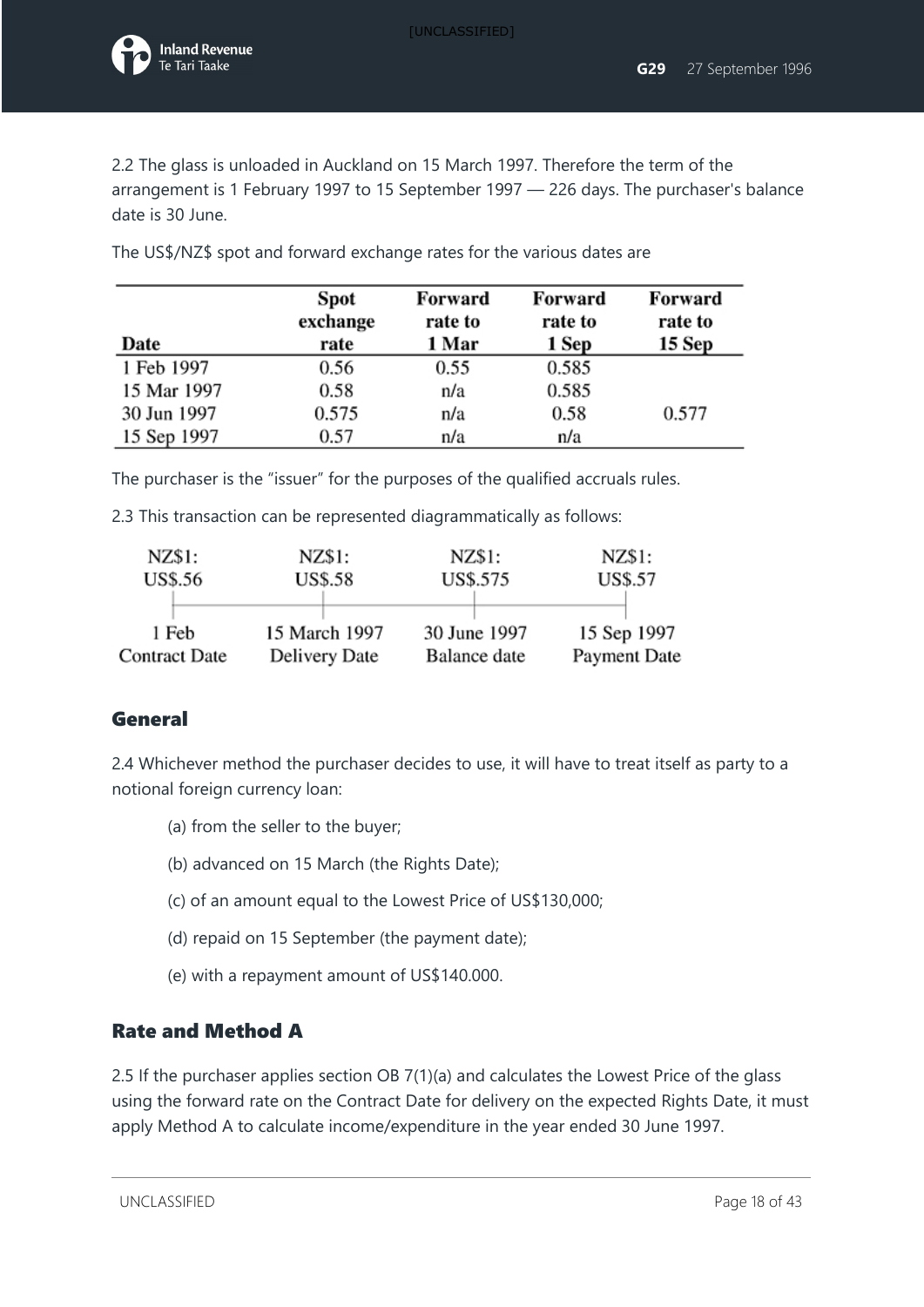

2.6 In calculating its income/expenditure in the year ended 30 June 1997 the purchaser first calculates its income from the notional foreign currency loan set out in paragraph 2.4. The purchaser uses Determination G9A.

2.7 Under Determination G9A, income or expenditure will be:

$$
a + b - c - d
$$

where

a is the value in NZ\$ of the closing tax book value, using the spot rate at balance date; and

b is the sum of the value in NZ\$ of all consideration given during the income year to or for the benefit of the purchaser in relation to the financial arrangement, using the spot rate when that consideration is given; and

c is the value in NZ\$ of the opening tax book value, using the spot rate at the start of the year; and

d is the sum of the value in NZ\$ of all consideration given during the income year by or on behalf of the person in relation to the financial arrangement, using the spot rate when that consideration is given.

2.8 The closing tax book value is calculated as follows:

$$
e + f + g - h - i
$$

where

e is—

(i) the opening tax book value at the beginning of the period, if the person was a party to the arrangement at that time; and

(ii) in every other case, nil; and

f is the sum of the US\$ value of all consideration given during the income year by or on behalf of the purchaser in relation to the financial arrangement; and

g is the purchaser's US\$ income in respect of the financial arrangement during the year; and

h is the sum of the US\$ value of all consideration given during the income year to or for the benefit of the purchaser in relation to the financial arrangement; and

UNCLASSIFIED Page 19 of 43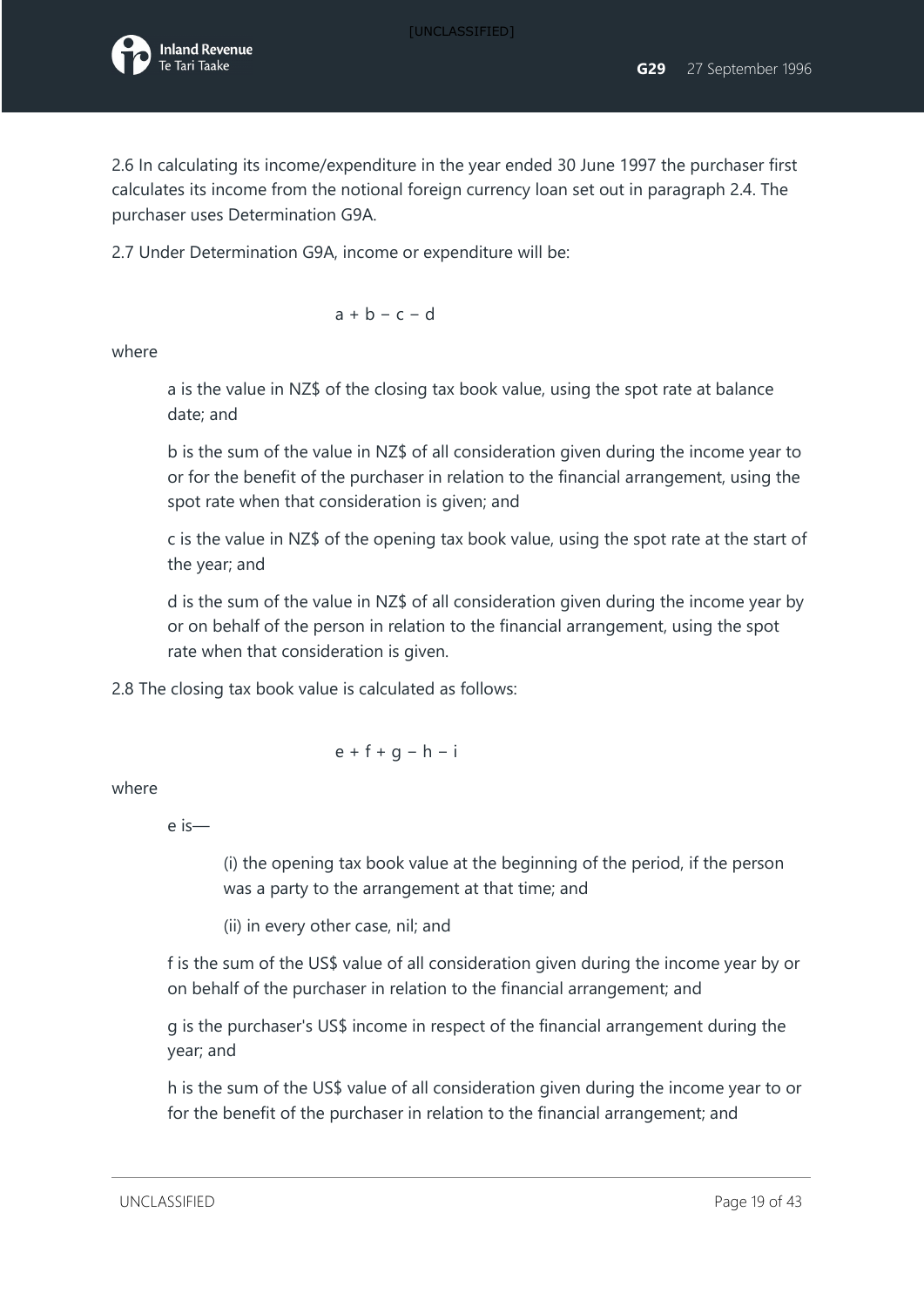i is the US\$ expenditure of the purchaser in relation to the financial arrangement.

2.9 In this case:

(a) "e", "f" and " $q$ " are zero;

(b) "h" is the amount advanced under the notional loan, ie. US\$130,000;

(c) to calculate "i", the purchaser allocates the US\$10,000 of expenditure over the period on a straight line basis. For the year ended 30 June 1997, this gives expenditure of:

(107/184) × US\$10,000 − US\$5,815.

The closing book value of the financial arrangement is therefore (US\$135,815).

2.10 To calculate "a" in the formula, the purchaser converts this closing tax book value into NZ\$ using the spot rate on the balance date. This gives a figure of (US\$ 135,815)/.5750 = (\$236,200).

2.11 "b" in the formula is the amount advanced under the notional loan, converted into NZ\$ at the spot rate on the Rights Date. This is US\$130,000/.58 = \$224,138.

2.12 "c" and "d" in the formula are zero. The result of the formula in Determination G9A in the year ended 30 June 1997 is therefore (\$236,200) + \$224,138 = (\$12,062). Because this is a negative amount, it is expenditure to the purchaser.

2.13 The second step requires the purchaser to calculate the amount:

 $a - b$ 

where

a is the NZ\$ value of the Lowest Price converted using the spot rate on the Rights Date. This is US\$130,000/.58 = \$224,138;

b is the NZ\$ value of the Lowest Price converted using the forward rate on the Contract Date to the expected Rights Date, ie. 1 March. This is US\$130,000/.55 = \$236,364.

The result is therefore (\$12,226). Since this is a negative amount and the taxpayer is the purchaser, it will be income to the purchaser.

2.14 The purchaser's income/expenditure for the 1997 year is therefore (\$12,062) + \$12,226 which gives income of \$164.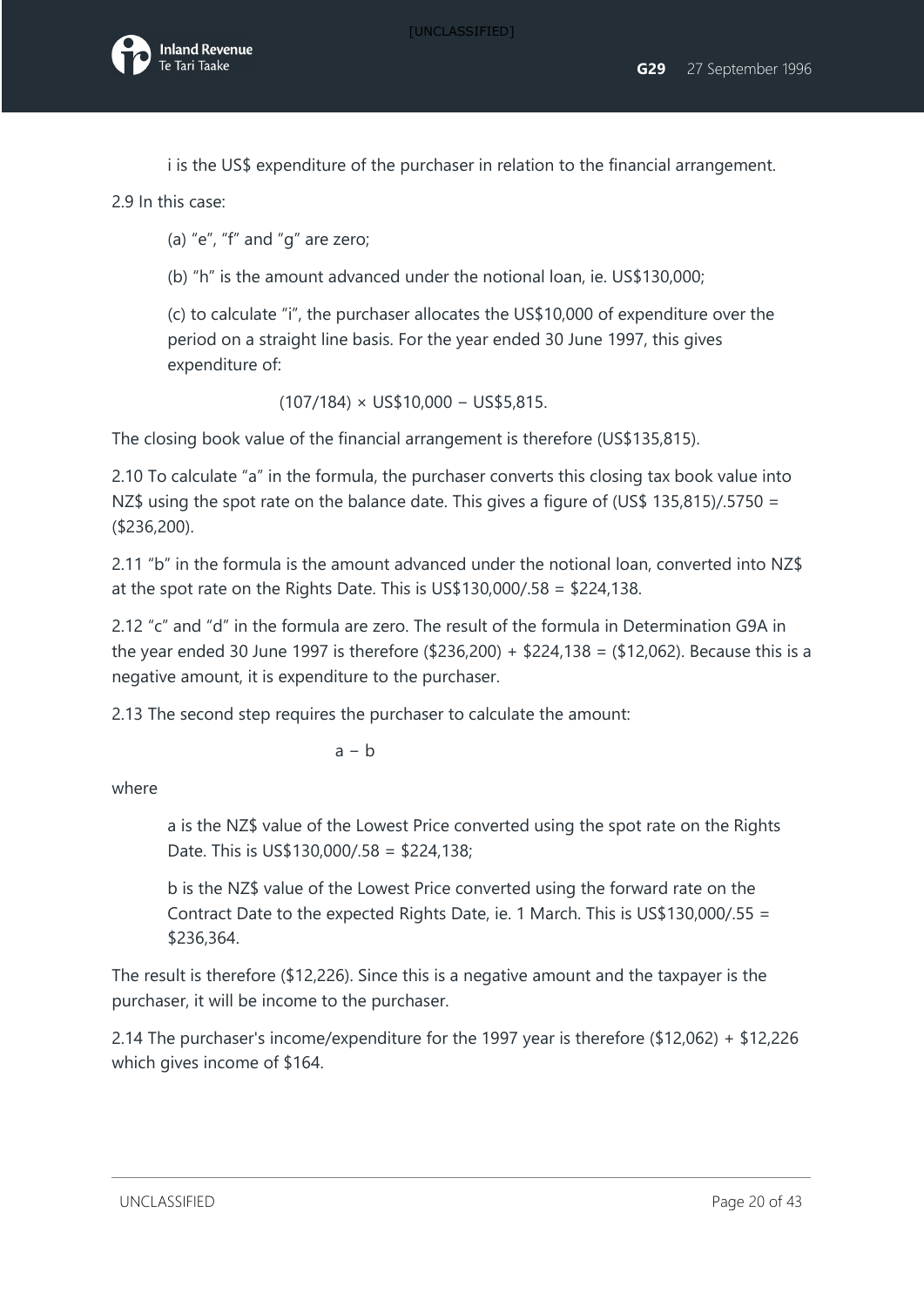2.15 In the 1998 income year, the purchaser applies the base price adjustment in section EH 4. This will be equal to:

$$
a - (b + c)
$$

where

a is all amounts of consideration paid by the purchaser. This is the US\$ price of the glass, converted into NZ\$ at the Spot Rate when paid. This is US\$140,000/.57 = \$245,614;

b is the acquisition price, calculated converting the Lowest Price in US\$ into NZ\$ using Rate A, the Forward Rate on the Contract Date for delivery on the expected Rights Date, ie. US\$130,000/.55 = \$236,364;

c is income already recognized, of \$164.

The base price adjustment is therefore \$9,086. Since this is a positive amount and the purchaser is the issuer of the Foreign Currency ASAP, this will be expenditure to the purchaser in the 1998 year.

2.16 Under section EH 8(2) of the Act, the acquisition price of \$236,364 for the glass will also be its cost price for depreciation purposes.

### Rate and Method B

2.17 If the purchaser applies section OB 7(1)(b) and calculates the NZ\$ Lowest Price of the glass using the forward rate on the Contract Date for delivery on the expected Settlement Date it must apply Method B to calculate income/expenditure in the year ended 30 June 1997.

2.18 In calculating its income/expenditure in the year ended 30 June 1997 the purchaser first calculates its income from the notional foreign currency loan set out in paragraph 2.4. However, in calculating this income or expenditure, it does not use Determination G9A. Instead, it must treat the foreign currency loan as if it were in NZ\$, and convert the resulting foreign currency income or expenditure into NZ\$ using the spot rate on payment date (or year end, if payment date is after year end).

2.19 To calculate the foreign currency income/expenditure, the purchaser allocates the US\$10,000 expenditure (ie. the difference between the Lowest Price and the price) over the period from 15 March to 15 September on a straight line basis. For the year ended 30 June 1997, this gives expenditure of:

 $(107/184) \times \text{US}$ \$10,000 = US\$5,815.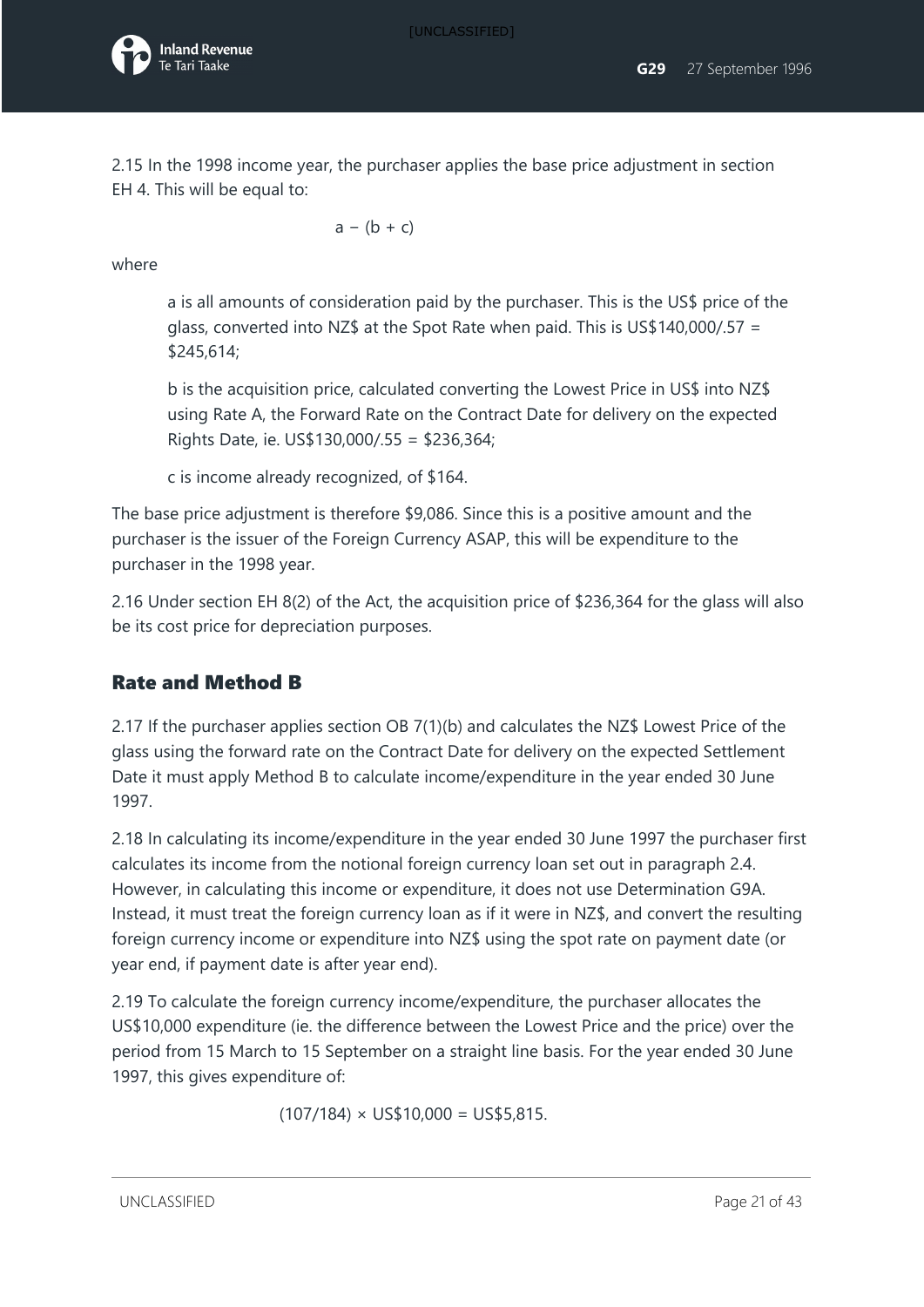

2.20 The purchaser converts this amount into NZ\$ using the spot rate at year end, which gives NZ\$ expenditure of US\$5.815/.575 = \$10.113.

2.21 The second step requires the purchaser to calculate the amount:

 $a - b$ 

where

a is the NZ\$ value of the Lowest Price converted using the forward rate on 30 June to 15 September (the expected Settlement Date on 30 June). This is US\$130,000/.577 = \$225,303;

b is the NZ\$ value of the Lowest Price converted using the forward rate on 1 February (the Contract Date) to 1 September (the expected Settlement Date on 1 February). This is US\$130,000/.585 = \$222,222.

The result is \$3,081. Since this is a positive amount and the taxpayer is the purchaser, it will be expenditure to the purchaser.

2.22 The purchaser's income/expenditure for the 1997 year is therefore (\$10,113) + (\$3,081) which gives expenditure of \$13,194.

2.23 In the 1998 income year, the purchaser applies the base price adjustment in section EH 4. This will be calculated as follows:

a is all amounts of consideration paid by the purchaser. This is the US\$ price of the glass, convened into NZ\$ at the Spot Rate when paid. This is US\$140,000/.57 = \$245,614;

b is the acquisition price, calculated convening the Lowest Price in US\$ into NZ\$ using Rate B, the Forward Rate on the Contract Date for delivery on the expected Settlement Date ie. US\$130,000/.585 = \$222,222;

c is expenditure already recognised, of \$13,194.

The base price adjustment is therefore \$10,198. Since this is a positive amount and the purchaser is the issuer of the Foreign Currency ASAP, this will be expenditure to the purchaser in the 1998 year.

2.24 Under section EH 8(2) of the Act, the acquisition price for the glass of \$222,222 will also be its cost price for depreciation purposes.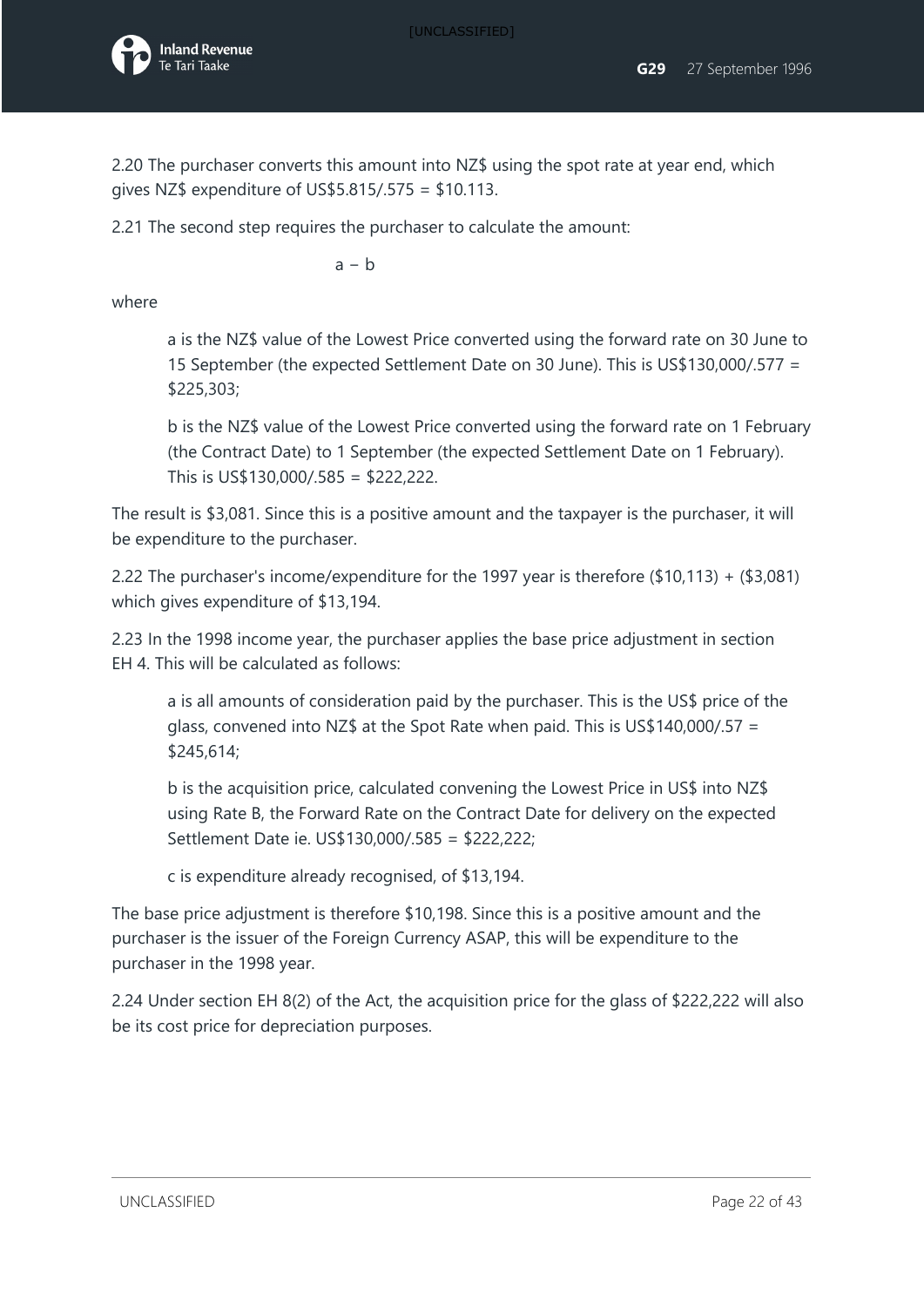

#### Rate and Method C

2.25 If the purchaser applies Rate C, it will calculate the NZ\$ value of the Lowest Price of the glass using the spot rate on the Rights Date, and must apply Method C to calculate its income/expenditure under section EH 1 from the contract in the year ended 30 June 1997.

2.26 In calculating its income/expenditure in the year ended 30 June 1997 the purchaser first calculates its income from the notional US\$ loan set out in paragraph 2.4. The purchaser uses determination G9A to determine its income or expenditure from the loan. The calculations are set out in paragraphs 2.7 to 2.12, which will give it expenditure of \$12,062 from the notional loan.

2.27 In the 1998 income year, the purchaser applies the base price adjustment in section EH 4. This will be calculated as follows:

a is all amounts of consideration paid by the purchaser. This is the US\$ price of the glass, converted into NZ\$ at the Spot Rate when paid. This is US\$140,000/.57 = \$245,614;

b is the acquisition price, calculated convening the Lowest Price in US\$ into NZ\$ using Rate C, the spot rate on the Rights Date, ie. US\$130,000/.58 = \$224,138;

c is expenditure already recognized, of \$12,062.

The base price adjustment is therefore \$9,414. Since this is a positive amount and the purchaser is the issuer of the Foreign Currency ASAP, this will be expenditure to the purchaser in the 1998 year.

2.28 Under section EH 8(2) of the Act, the acquisition price of \$224,138 for the glass will also be its cost price for tax purposes.

#### **Rate and Method D**

2.29 If the purchaser applies Rate D it will calculate the NZ\$ value of the Lowest Price of the glass using the spot rate on the Contract Date, and must apply Method D to calculate income/expenditure under section EH 1 from the contract in the year ended 30 June 1997.

2.30 In calculating its income/expenditure in the year ended 30 June 1997 the purchaser first calculates its income from the notional US\$ loan set out in paragraph 2.4. The purchaser uses determination G9A to determine its income or expenditure from the loan. The calculations are set out in paragraphs 2.7 to 2.12, which will give it expenditure of \$12,062 from the notional loan.

2.31 The second step requires the purchaser to calculate the amount: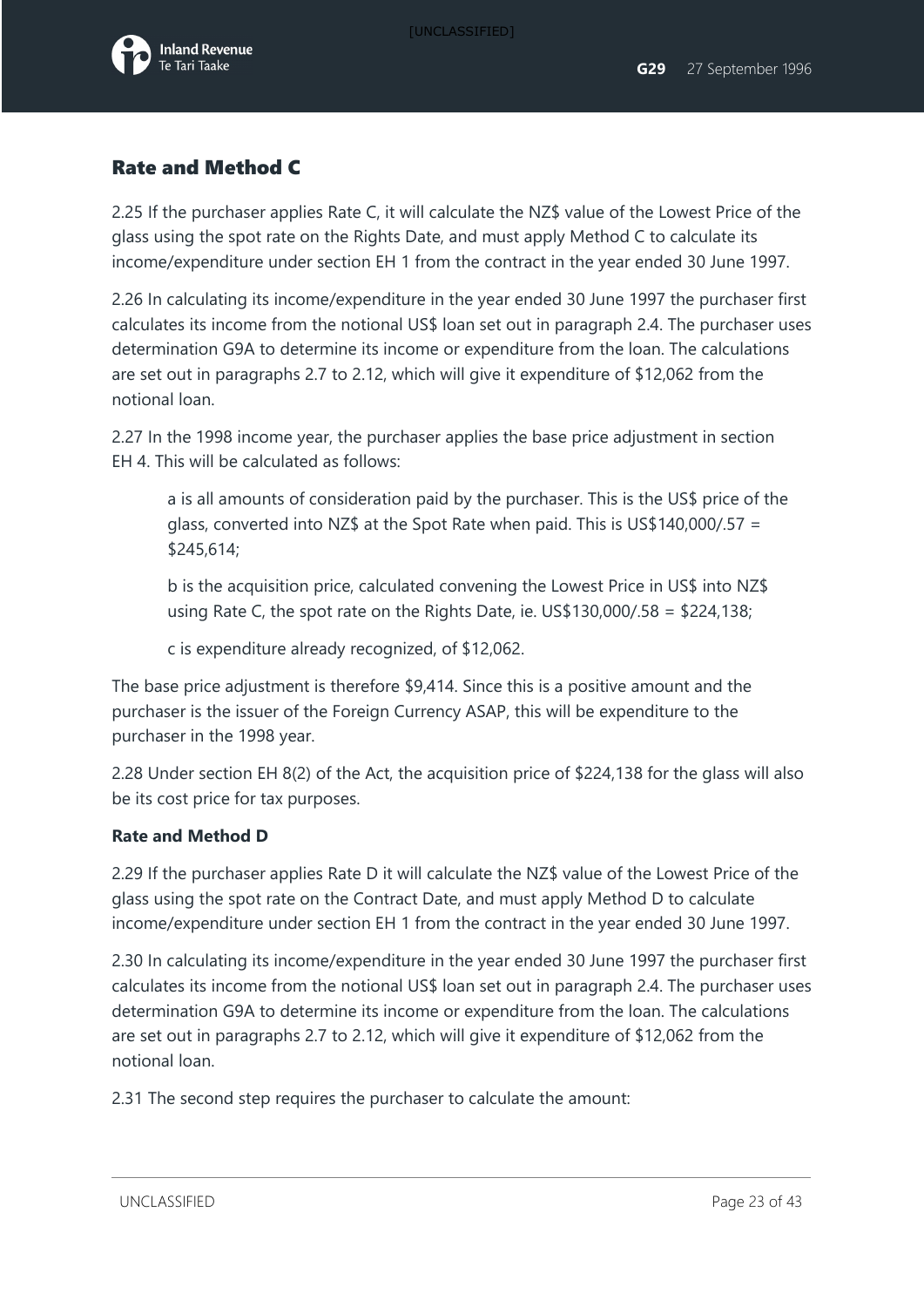

a − b

where

a is the NZ\$ value of the Lowest Price converted using the spot rate on the Rights Date. This is US\$130,000/.58 which is \$224,138;

b is the NZ\$ value of the Lowest Price converted using the spot rate on the Contract Date. This is US\$130,000/.56 = \$232,143.

The result is (\$8,005). Since this is a negative amount and the taxpayer is the purchaser, it will be income to the purchaser.

2.32 The purchaser's income/expenditure for the 1997 year is therefore (\$12,062) + \$8,005 which gives expenditure of \$4,057.

2.33 In the 1998 income year, the purchaser applies the base price adjustment in section EH 4. This will be calculated as follows:

a is all amounts of consideration paid by the purchaser. This is the US\$ price of the glass, converted into NZ\$ at the Spot Rate when paid. This is US\$140,000/.57 = \$245,614;

b is the acquisition price, calculated converting the Lowest Price in US\$ into NZ\$ using Rate D, the spot rate on the Contract Date, ie. US\$130,000/.56 = \$232,143;

c is expenditure already recognized, of \$4,057.

The base price adjustment is therefore \$9,414. Since this is a positive amount and the purchaser is the issuer of the Foreign Currency ASAP, this will be expenditure to the purchaser in the 1998 year.

2.34 Under section EH 8(2) of the Act, the acquisition price for the glass of \$232.143 will also be its cost price for depreciation purposes.

## Example 3: Sale of trading stock: payment in arrears

### Calculation of income by seller under sections EH 1 and EH 4 using various rates and methods

*This is an example of a contract with payment in arrears and no charge for the deferral. It shows how Rates and Methods A to D would apply to calculate a seller's income/expenditure under sections EH 1 and EH 4. Initially, it is on the basis that both delivery and payment are after balance date. Then the balance date is changed so that the delivery is before balance date.*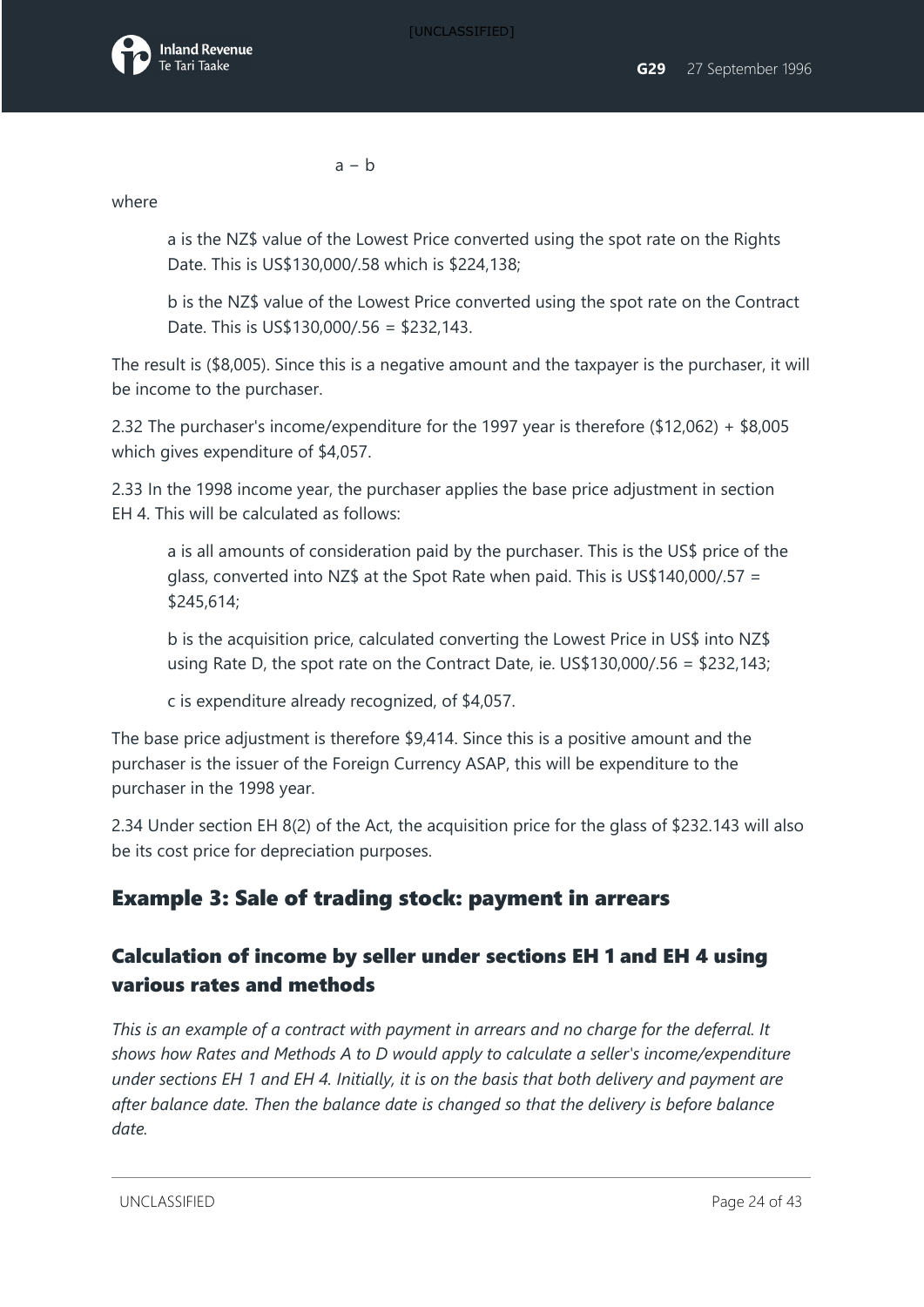

3.1 On 15 October 1996 the taxpayer, a NZ wool exporter, agrees to sell 10,000kg of wool for US\$3 per kilo, delivered to a Japanese port specified by the buyer. On both the Contract Date and 31 March, the exporter reasonably expects that delivery will occur on 20 April 1997. US\$3 is the price the parties would agree for payment on the delivery date. Payment is required 60 days after delivery. The exporter has a 31 March balance date.

3.2 The wool is actually delivered on 25 May 1997, and payment is made on 29 July 1997.

3.3 The US\$/NZ\$ exchange rates in the 1997 income year are as follows:

| Date         | <b>Spot</b><br>exchange<br>rate | Forward<br>rate to<br>20 April<br>1997 | Forward<br>rate to<br>20 June<br>1997 |
|--------------|---------------------------------|----------------------------------------|---------------------------------------|
| 15 Oct 1996  | 0.585                           | 0.605                                  | 0.62                                  |
| 31 Mar 1997  | 0.61                            | 0.612                                  | 0.615                                 |
| 25 May 1997  | 0.635                           |                                        |                                       |
| 30 June 1997 | 0.645                           | n/a                                    | 0.58                                  |
| 29 July 1997 | 0.64                            | n/a                                    | n/a                                   |

3.4 Diagrammatically, the transaction can be represented as follows:

| NZ\$1:                             | NZ\$1:                        |                                                 | NZ\$1:                                      | NZ\$1:                                 |
|------------------------------------|-------------------------------|-------------------------------------------------|---------------------------------------------|----------------------------------------|
| US\$.585                           | US\$.61                       |                                                 | US\$.635                                    | US\$.64                                |
| 1 Oct 1996<br><b>Contract Date</b> | 31 March 1996<br>Balance date | 20 April 1996<br>Expected<br><b>Rights Date</b> | 25 May 1997<br><b>Actual Rights</b><br>Date | 29 July 1997<br>Actual<br>Payment Date |

#### General

3.5 Whichever method the exporter decides to use, it will have to treat itself as party to a notional foreign currency loan:

- (a) from the exporter to the buyer;
- (b) advanced on 25 May 1997 (the Rights Date);
- (c) of an amount equal to the Lowest Price of US\$30,000:
- (d) repaid on 29 July 1997 (the payment date);
- (e) with a repayment amount of US\$30,000.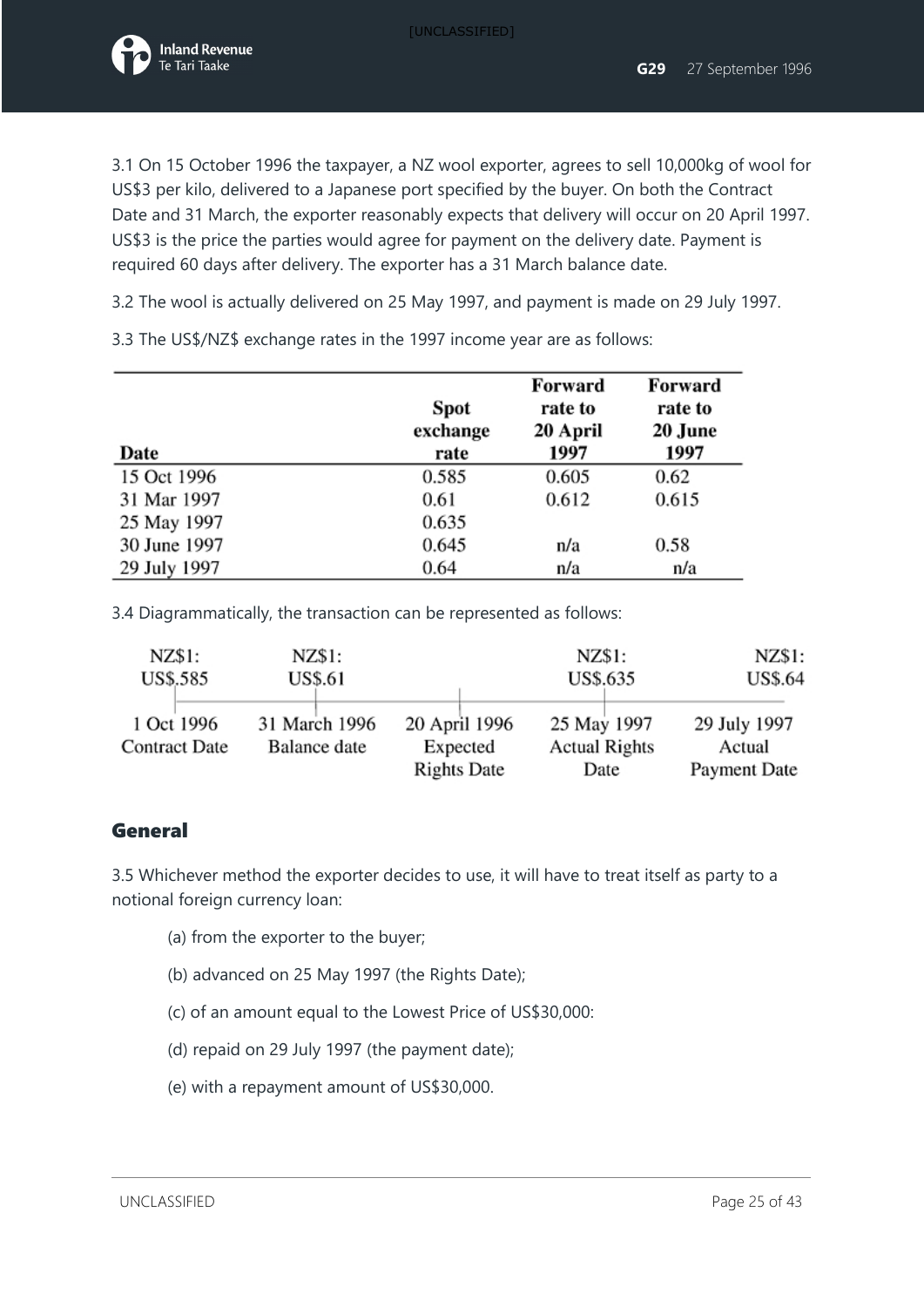

### Rate and Method A

3.6 If the exporter applies section OB 7(1)(a) and calculates the Lowest Price of the wool using the forward rate on the Contract Date for delivery on the expected Rights Date, it must apply Method A to calculate income/expenditure in the year ended 31 March 1997.

3.7 In calculating its income/expenditure in the year ended 31 March 1997 the exporter first calculates its income from the notional foreign currency loan set out in paragraph 3.5 above. As no amounts have been advanced under the loan at this date, there is no income or expenditure.

3.8 The second step requires the exporter to calculate the amount:

 $a - b$ 

where

a is the NZ\$ value of the Lowest Price converted using the forward rate on the balance date for delivery of currency on the expected Rights Date, ie. 20 April 1997. This is US\$30,000/.612 = \$49,020;

b is the NZ\$ value of the Lowest Price converted using the forward rate on the Contract Date to the expected Rights Date, ie. 20 April 1997. This is US\$30,000/.605 = \$49,587.

The result is therefore (\$567). Since this is a negative amount and the exporter is the seller, it will be expenditure to it. This will be the exporter's expenditure from the agreement for the year.

3.9 The exporter must perform a base price adjustment for the wool contract in the 1998 year. This will be equal to:

$$
a - (b + c)
$$

where

a is the NZ\$ value of the price on the date of payment, ie. US\$30,000/.64 = NZ\$46,875;

b is the acquisition price calculated by converting the Lowest Price into NZ\$ using Rate A, the Forward Rate on 15 October 1996 (the Contract Date) for delivery on 20 April 1997 (the expected Rights Date). This is US\$30,000/.605 which is NZ\$49,587;

c is income/expenditure already recognized, which in this case is (NZ\$567).

The base price adjustment is therefore (\$2,145) which is an allowable deduction to the exporter. This amount is attributable to the fluctuation in the US\$/NZ\$ exchange rate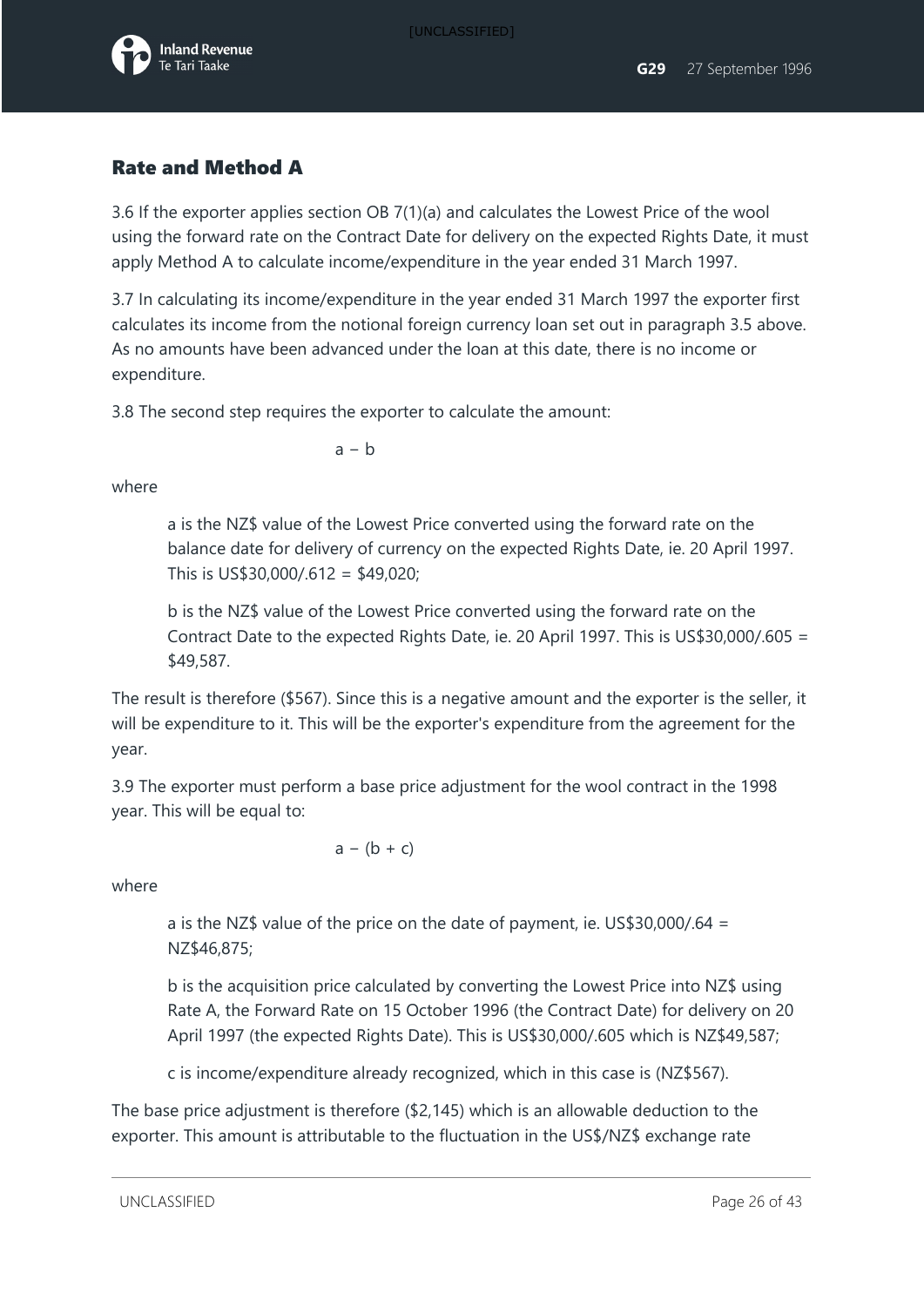

between the balance date and the payment date. The exporter will be treated as having sold the wool for \$49,587.

3.10 Suppose that the facts are the same except that the taxpayer had a 30 June balance date. The spot exchange rate on 30 June 1997 is NZ\$1:US\$0.645. With respect to the notional loan, made on 25 May, the taxpayer applies Determination G9A to calculate its income/expenditure for the 1997 year. Since there is no implied interest component, this will be equal to the NZ\$ currency fluctuation, from delivery date to balance date, in the principal amount of US\$30,000. This will be:

30,000 30,000 645 .635  $= 46,512 - 47,244$  $=$  (\$732).

This will be expenditure to the taxpayer.

3.11 The second step requires the exporter to calculate the amount:

$$
a - b
$$

where

a is the NZ\$ value of the Lowest Price converted using the spot rate on the Rights Date, ie. 25 May. This is US\$30,000/.635 = \$47,244;

b is the NZ\$ value of the Lowest Price converted using the forward rate on the Contract Date to the expected Rights Date, ie. 20 April. This is US\$30,000/.605 = \$49,587.

The result is therefore (\$2,343). Since this is a negative amount and the taxpayer is the seller, it will be expenditure to the seller.

3.12 The taxpayer's total expenditure from the wool contract for the 1997 year is therefore \$3,075.

3.13 In the 1998 year the wool contract will mature, so a base price adjustment will have to be calculated. This will be equal to:

$$
a - (b + c)
$$

where

a is the amount received by the taxpayer. This is the US\$ price received, on the day it is received, ie. US\$30,000/.64 = \$46,875;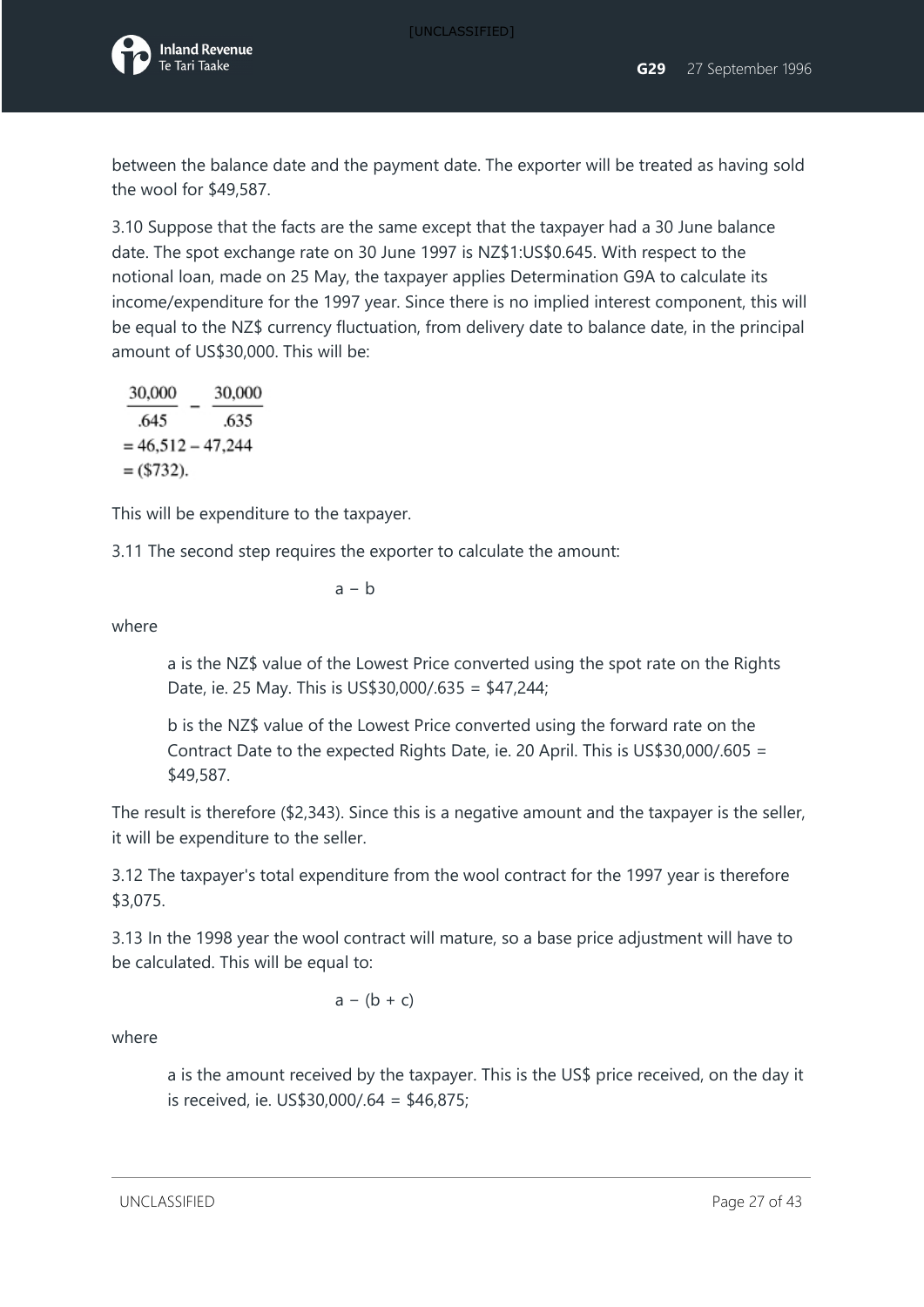

b is the acquisition price calculated by converting the Lowest Price into NZ\$ using Rate A, the forward exchange rate on the Contract Date for delivery on the expected Rights Date, ie. it is NZ\$49,587;

c is income/expenditure already recognised, which in this case is (\$3,075).

The base price adjustment is therefore \$363, which will be income to the taxpayer.

#### Rate and Method B

3.14 If the exporter applies section OB 7(1)(b) and calculates the NZ\$ Lowest Price of the wool using the forward rate on the Contract Date for delivery on the Settlement Date it must apply Method B to calculate income/expenditure in the year ended 31 March 1997.

3.15 In calculating its income/expenditure in the year ended 31 March 1997 the exporter first calculates its income from the notional foreign currency loan described in paragraph 3.5. However, in calculating this income or expenditure, it does not use determination [G9A.](javascript:void(0)) Instead, it must treat the foreign currency loan as if it were in NZ\$, and convert the resulting foreign currency income or expenditure into NZ\$ using the spot rate on Payment Date (or year end, if Payment Date is after year end).

3.16 As no amounts have been advanced under the loan at 31 March, there is no income or expenditure.

3.17 The second step requires the exporter to calculate the amount:

$$
a-b
$$

where

a is the NZ\$ value of the Lowest Price converted using the forward rate on 31 March for delivery of currency on the expected Settlement Date, ie. 20 June. This is US\$30,000/.615 = \$48,780;

b is the NZ\$ value of the Lowest Price converted using the forward rate on the Contract Date to the expected Settlement Date, ie. 20 June. This is US\$30,000/.62 = \$48,387.

The result is therefore \$393. Since this is a positive amount and the taxpayer is the seller, it will be income to it. This will be the exporter's income from the agreement for the year.

3.18 The exporter must perform a base price adjustment for the wool contract in the 1998 year. This will be equal to:

$$
a - (b + c)
$$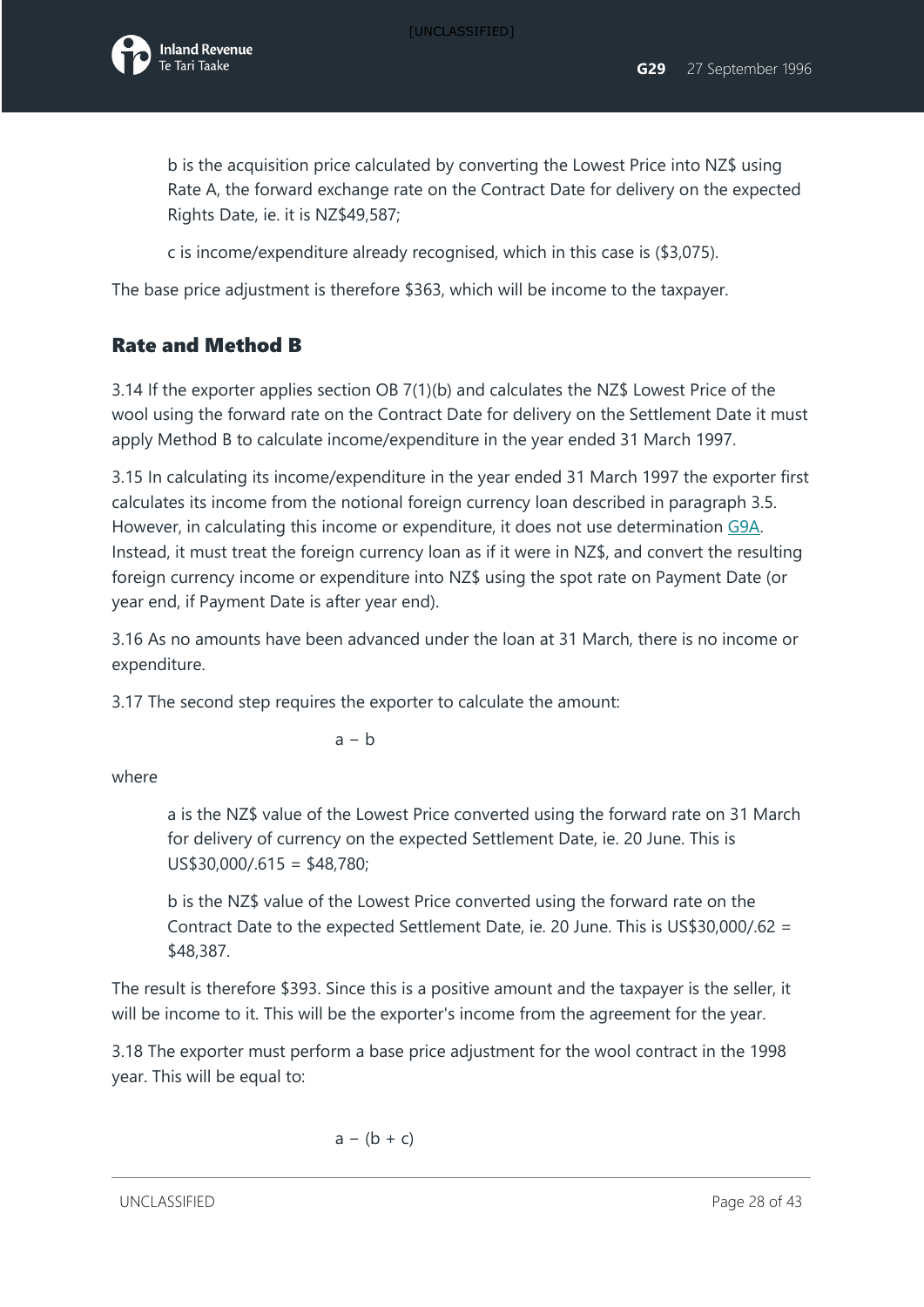

#### where

a is the NZ\$ value of the price on the date of payment, ie. US\$30,000/.64 = NZ\$46,875;

b is the acquisition price calculated by converting the US\$ into NZ\$ using Rate B, the Forward Rate on the Contract Date for delivery on the expected Settlement Date. This is US\$30,000/.62 which is NZ\$48,387;

c is income already recognized, which in this case is NZ\$393.

The base price adjustment is therefore (\$1,905) which is an allowable deduction to the exporter. The exporter will be treated as having sold the wool for \$48,387.

3.19 Suppose that the facts are the same except that the exporter had a 30 June balance date. The spot exchange rate on 30 June is NZ\$1:US\$.645. With respect to the notional loan, made on 25 May, the exporter does not use Determination G9A. Instead, it must treat the foreign currency loan as if it were in NZ\$, and convert the resulting foreign currency income or expenditure into NZ\$ using the spot rate on payment date (or year end, if payment date is after year end). Since there is no US\$ income from the notional loan, there will also be no NZ\$ income using this method.

3.20 The second step required is for the exporter to calculate the amount:

 $a - h$ 

#### where

a is the NZ\$ value of the Lowest Price converted using the forward rate on the balance date (now 30 June) for delivery of currency on the expected Settlement Date. Although the expected Settlement Date on the Contract Date was 20 June, the wool has been delivered late, and the expected Settlement Date is now 29 July. Assume that the forward rate from 30 June to 29 July is .61. "a" is therefore US\$30,000/.61 = \$49,180;

b is the NZ\$ value of the Lowest Price converted using the forward rate on the Contract Date to the expected Settlement Date at that time, ie. 20 June. This is  $US$30,000/.62 = $48,387.$ 

The result is therefore \$793. Since this is a positive amount and the taxpayer is the seller, it will be income to it. The exporter's total income from the wool contract for the 1997 year is therefore \$793.

3.21 In the 1998 year the wool contract will mature, so a base price adjustment will have to be calculated. This will be equal to:

UNCLASSIFIED **Page 29 of 43**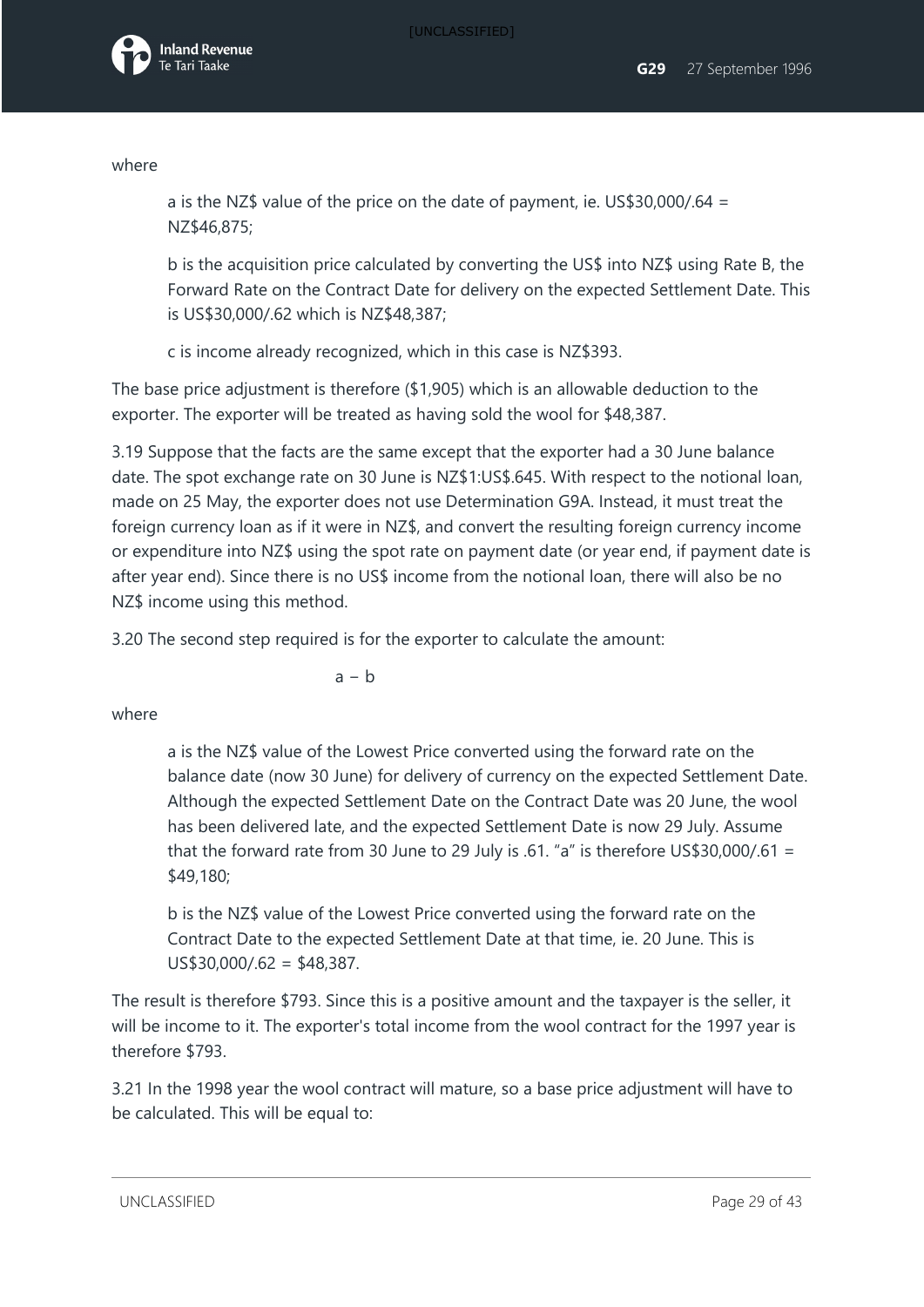$a - (b + c)$ 

where

a is the NZ\$ value of the US\$ price received, on the day it is received, ie. US\$30,000/.64 = \$46,875;

b is the acquisition price calculated by converting the US\$30,000 into NZ\$ using Rate B, the forward exchange rate on the Contract Date for delivery on the expected Settlement Date, ie. it is US\$30,000/.62 = NZ\$48,387.

c is income/expenditure already recognised, which in this case is \$793.

The base price adjustment is therefore (\$2,305), which is an allowable deduction to the taxpayer.

### Rate and Method C

3.22 If the exporter applies Rate C, it will calculate the NZ\$ value of the Lowest Price of the wool using the spot rate on the Rights Date, and must apply Method C to calculate its income/expenditure under section EH 1 from the contract in the year ended 31 March 1997.

3.23 In calculating its income/expenditure in the year ended 30 June 1997, the exporter first calculates its income from the notional US\$ loan, set out in paragraph 3.5. As no amounts have been advanced under the loan at 31 March, there is no income or expenditure in that year.

3.24 In the 1998 income year the exporter applies the base price adjustment in section EH 4 to the contract to sell the wool. This will be calculated as follows:

 $a =$  all amounts of consideration paid by the buyer. This is the US\$ price of the wool, converted into NZ\$ at the Spot Rate when paid. This is US\$30,000/.64 = \$46,875;

 $b =$  the acquisition price, calculated converting the Lowest Price in US\$ into NZ\$ using Rate C (the spot rate on the Rights Date), ie. US\$30,000/.635 = \$47,244;

c = expenditure already recognized, of 0.

The base price adjustment is therefore (\$369). Since this is a negative amount and the exporter is the holder of the Foreign Currency ASAP, this will be an allowable deduction to the exporter in the 1998 year.

3.25 Under section EH 8(2) of the Act, the acquisition price for the wool will also be its sale price for tax purposes.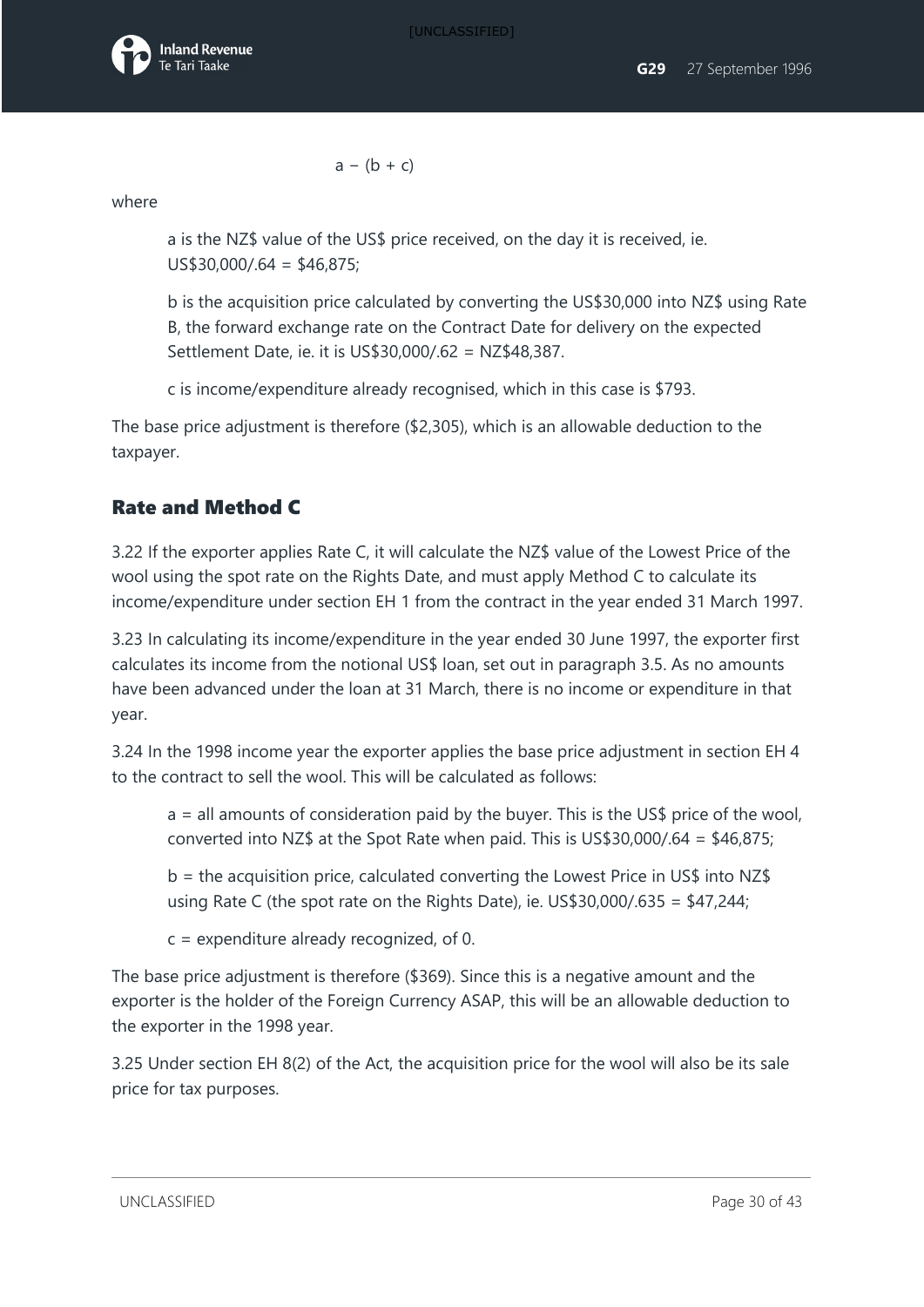

3.26 Suppose that the facts are the same except that the exporter had a 30 June balance date. The spot exchange rate on 30 June is NZ\$1:US\$.645. With respect to the notional loan, made on 25 May, the exporter applies determination G9A to calculate its income/expenditure for the 1997 year. Since there is no implied interest component, this will be equal to the NZ\$ currency fluctuation, from the Rights Date to balance date, in the NZ\$ value of principal amount of US\$30,000. This will be:

| 30,000              | 30,000 |
|---------------------|--------|
| .645                | .635   |
| $= 46,512 - 47,244$ |        |
| $= (5732).$         |        |

This will be expenditure to the exporter in the 1997 year.

3.27 In the 1998 year the wool contract will mature, so a base price adjustment will have to be calculated. This will be equal to:

$$
a - (b + c)
$$

where

a is the amount received by the exporter. This is the US\$ price received, on the day it is received, ie. US\$30,000/.64 = \$46,875;

b is the acquisition price calculated converting the Lowest Price into NZ\$ using the spot rate on the Rights Date, ie. it is NZ\$47,244;

c is income/expenditure already recognised, which in this case is (\$732).

The base price adjustment is therefore \$363, which will be income to the taxpayer.

### Rate and Method D

3.28 If the exporter applies Rate D it will calculate the NZ\$ value of the Lowest Price of the wool using the spot rate on the Contract Date, and must apply Method D to calculate income/expenditure in the year ended 31 March 1997.

3.29 In calculating its income/expenditure in the year ended 31 March 1997 the exporter first calculates its income from the notional US\$ loan set out in paragraph 3.5. As no amounts have been advanced under the loan at 31 March, there is no income or expenditure in that year.

3.30 The second step requires the exporter to calculate the result of:

$$
a - b
$$

UNCLASSIFIED **Page 31 of 43**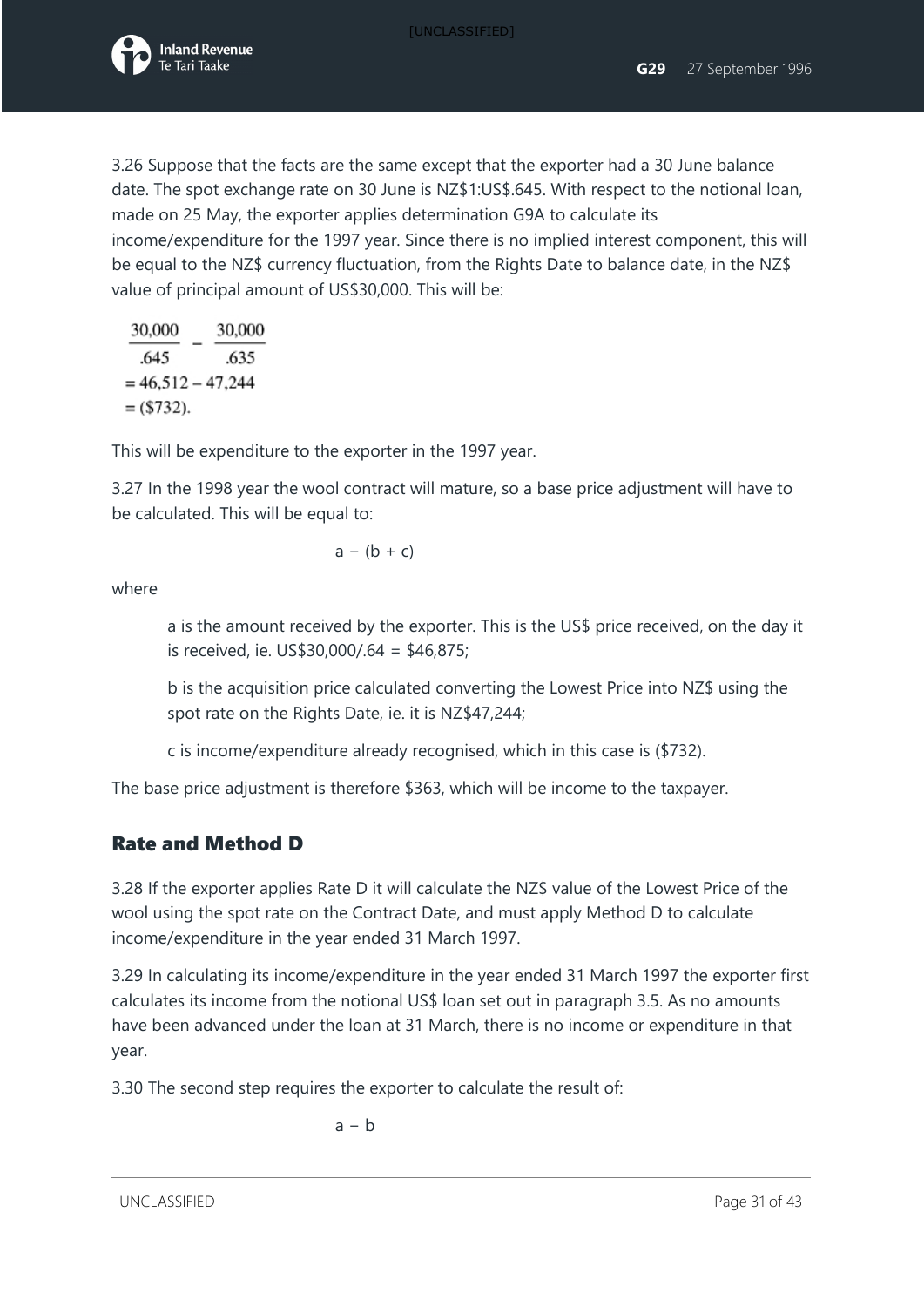

#### where

a is the NZ\$ value of the Lowest Price using the spot rate on balance date. This is US\$30,000/.61 which is \$49,180;

b is the NZ\$ value of the Lowest Price using the spot rate on Contract Date. This is US\$30,000/.585 which is \$51,282.

The result is therefore (\$2,102). As this is negative and the exporter is the seller, this is expenditure to the exporter. This will be all of its expenditure in the 1997 year from the wool contract. This expenditure is solely attributable to the fluctuations in the US\$/NZ\$ spot exchange rate.

3.31 The exporter must perform a base price adjustment for the wool contract in the 1998 year. This will be equal to:

 $a - (b + c)$ 

where

a is the NZ\$ value of the price on the date of payment, ie. US\$30,000/.64 = NZ\$46,875;

b is the acquisition price. Because the exporter is using Rate D, this is calculated by converting the US\$ into NZ\$ using the exchange rate on the Contract Date, ie. it is US\$30,000/.585 which is NZ\$51,282;

c is income/expenditure already recognized, which in this case is (NZ\$2,102).

The base price adjustment is therefore \$2,305 which is an allowable deduction to the exporter. The exporter will be treated as having sold the wool for \$51,282.

3.32 Suppose that the facts are the same except that the exporter had a 30 June balance date. The spot exchange rate on 30 June is NZ\$1:US\$.645. With respect to the notional loan, made on 25 May, the exporter applies Determination G9A to calculate its income/expenditure for the 1997 year. Since there is no implied interest component, this will be equal to the NZ\$ currency fluctuation, from delivery date to balance date, in the principal amount of US\$30,000. This will be:

30,000 30,000 .645 .635  $= 46,512 - 47,244$  $=$  (\$732).

This will be expenditure to the exporter.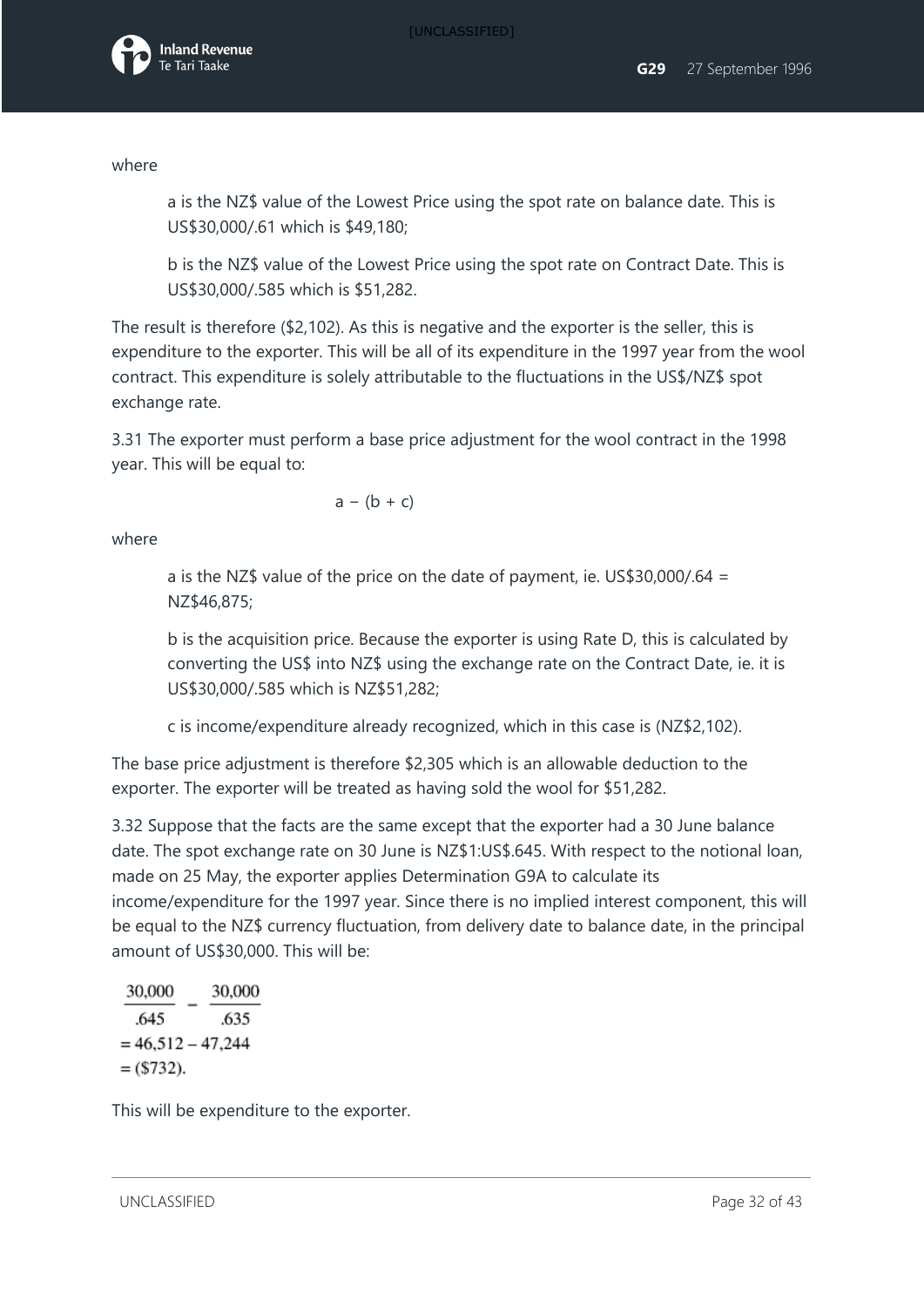3.33 The exporter will also have to make the adjustment a − b. In this case:

a is the NZ\$ value of the Lowest Price converted using the spot rate on the Rights Date. This is US\$30,000/.635 which is \$47,244;

b is the NZ\$ value of the Lowest Price converted using the spot rate on the Contract Date. This is US\$30,000/.585 which is \$51,282.

The result is therefore (\$4,038). Since the exporter is the seller, and this amount is negative, it is expenditure.

3.34 The exporter's total expenditure from the wool contract for the 1997 year is therefore \$4,770.

3.35 In the 1998 year the wool contract will mature, so a base price adjustment will have to be calculated. This will be equal to:

 $a - (b + c)$ 

where

a is the amount received by the exporter. This is the US\$ price received, on the day it is received, ie. US\$30,000/.64 = \$46,875;

b is the acquisition price. Because the exporter is using Rate D, the US\$30,000 is convened into NZ\$ using the exchange rate on the Contract Date, ie. it is US\$30,000/.585 which is NZ\$51,282;

c is income/expenditure already recognised, which in this case is (\$4,770).

The base price adjustment is therefore \$363, which will be income to the exporter.

## Example 4: Further example of income calculation by seller under sections EH 1 and EH 4 using various rates and methods

*This is an example with payments in advance and in arrears, and no difference between the actual price and a cash settlement price. It shows how Rates and Methods A to D would apply to calculate a seller's income/expenditure under sections EH 1 and EH 4.* 

4.1 On 7 November 1997, a NZ furniture manufacturer with a December 31 balance date sells a consignment of pine furniture to an Australian purchaser for A\$2,000,000. The furniture is to be shipped on a FOB basis, ie. the purchaser takes property in it once it is loaded on the vessel. A\$150,000 is payable on 7 November, a further A\$150,000 is payable once the furniture has been accepted by the shipper, and the remainder of the price is payable once the furniture is unloaded in Sydney, which is expected to be at the end of February.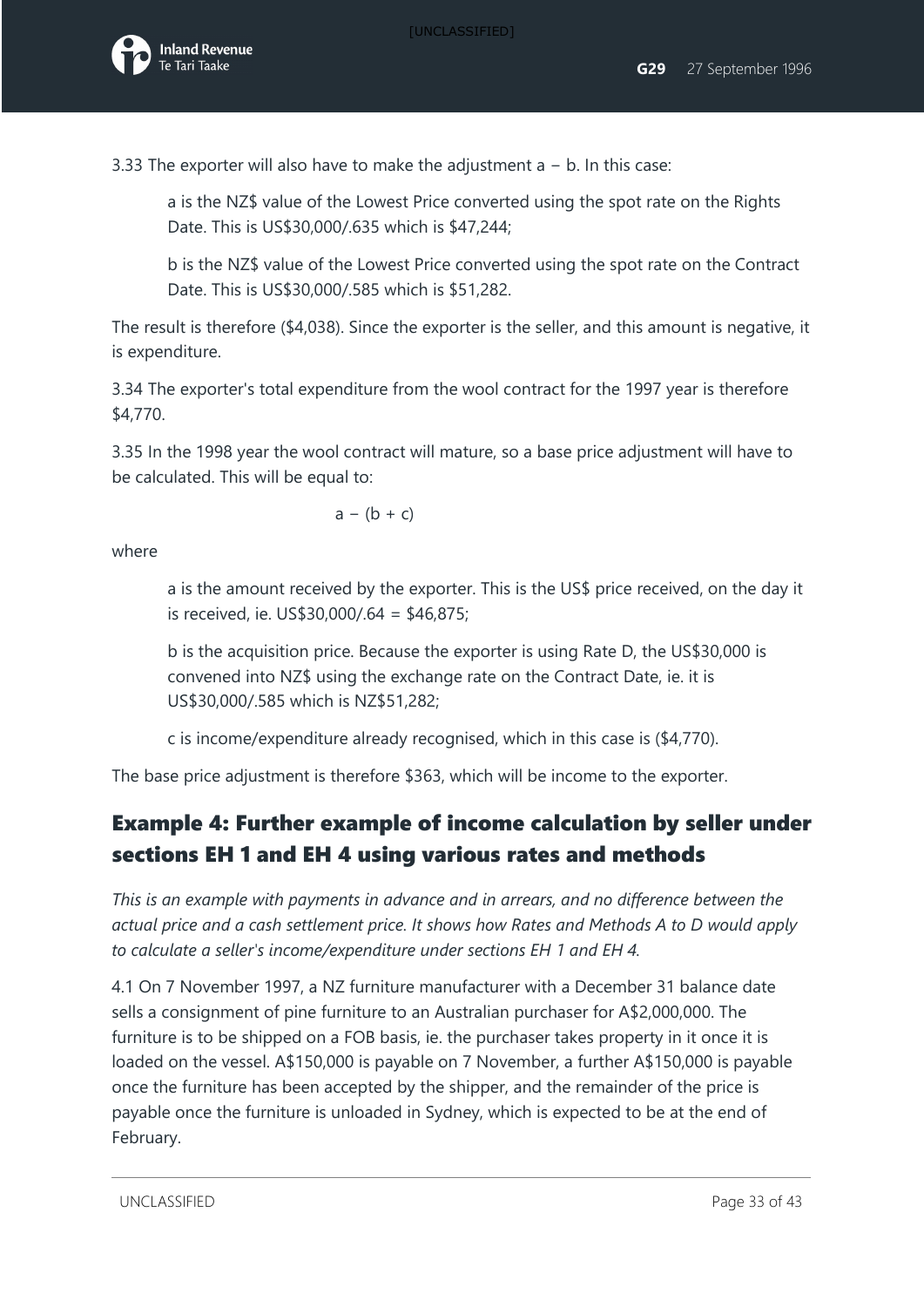4.2 Because the furniture is shipped FOB, the Rights Date is the date it is loaded, which is expected to be 20 February 1998. The parties agree that A\$2,000,000 is the price they would have agreed on for the furniture on the basis of payment in full on 20 February.

4.3 The goods are in fact shipped on 5 March 1998, and arrive in Sydney on 10 March 1998. The A\$/NZ\$ Spot Rates on the relevant dates, and the resulting NZ\$ spot values, are:

|             | Spot     | <b>Forward rate</b> | <b>Forward rate</b> |
|-------------|----------|---------------------|---------------------|
|             | exchange | to                  | to                  |
| Date        | rate     | 20 February         | 28 February         |
| 7 Nov 1997  | 0.8875   | 0.9205              | 0.9250              |
| 31 Dec 1997 | 0.9110   | 0.9300              | 0.9275              |
| 5 Mar 1998  | 0.9505   | n/a                 | n/a                 |
| 10 Mar 1998 | 0.9550   | n/a                 | n/a                 |

4.4 Diagrammatically, the transaction can be represented as follows:

| NZ\$1:               | NZ\$1:       | NZ\$1:          | NZ\$1:      |
|----------------------|--------------|-----------------|-------------|
| A\$.8875             | A\$.911      | A\$.9505        | A\$.955     |
| 7 Nov 1997           | 31 Dec 1997  | 5 March 1998    | 10 Mar 1998 |
| <b>Contract Date</b> | Balance date | Shipping date   | Balance of  |
| and first            |              | and second      | price paid  |
| instalment paid      |              | instalment paid |             |

#### **General**

4.5 Whichever method the manufacturer decides to use, it will have to treat itself as party to two notional foreign currency loans, as follows:

4.5.1 A loan from the buyer to the seller:

- (a) advanced on 7 November (the Contract Date);
- (b) of A\$150,000;
- (c) repaid on 5 March 1998 (the Rights Date);
- (d) with a repayment amount of A\$150,000.
- 4.5.2 A loan from the seller to the buyer:
	- (a) advanced on 5 March (the Rights Date);
	- (b) of A\$1.7m;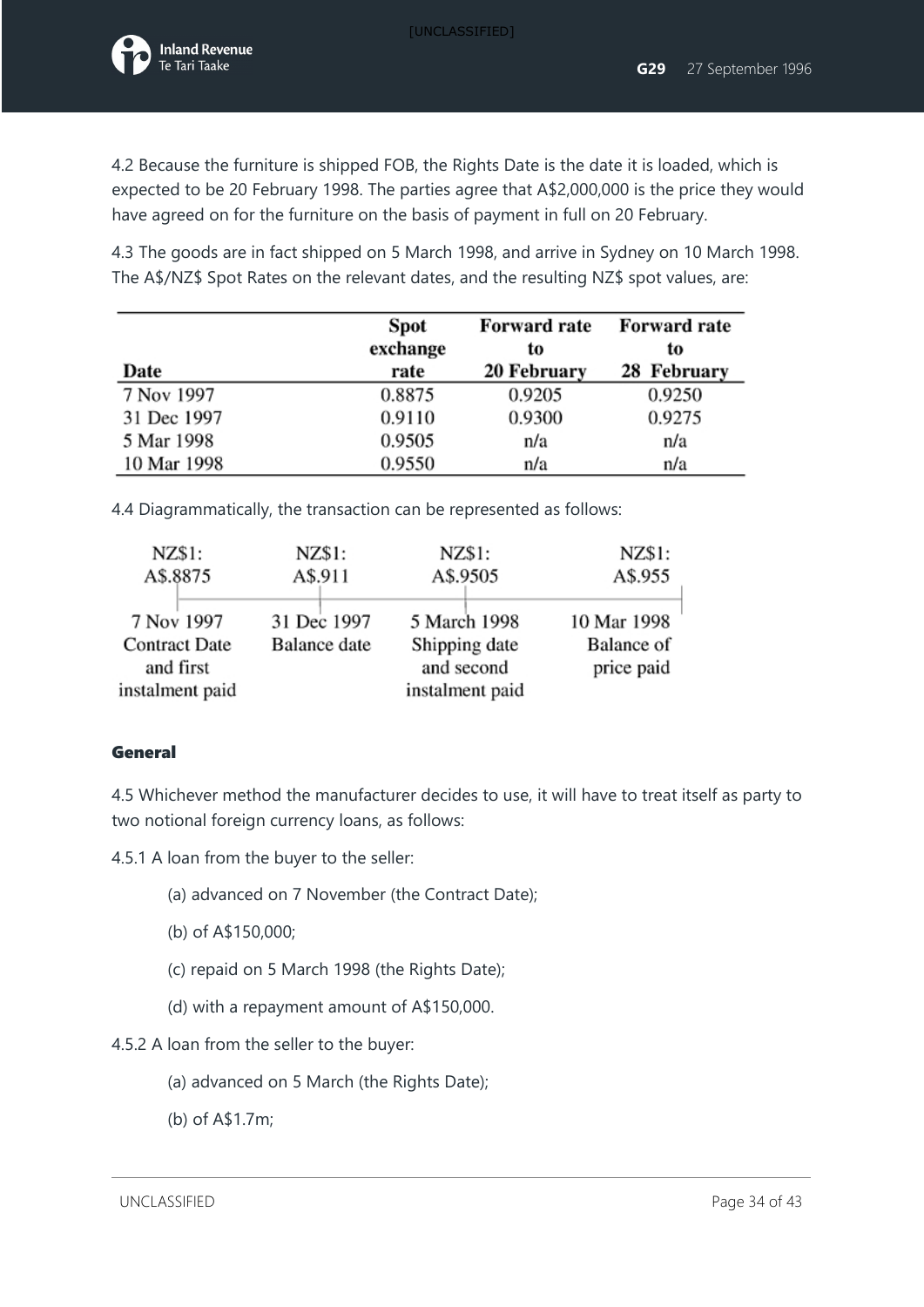

- (c) repaid on 10 March 1998 (the Settlement Date);
- (d) with a repayment amount of A\$1.7m.

#### Rate and Method A

4.6 If the manufacturer applies section OB 7(1)(a) and calculates the Lowest Price of the furniture using the forward rate on the Contract Date for delivery on the Rights Date it must apply Method A to calculate income/expenditure in the year ended 31 December 1997.

4.7 In calculating its income/expenditure in the year ended 31 December 1997 the manufacturer first calculates its income from the notional foreign currency loan set out in paragraph 4.5.1 above. Applying the formula in Determination G9A, the furniture manufacturer's income/expenditure in the year ended 31 December 1997 will be calculated in accordance with the following formula:

 $a + b - c - d$ 

where:

a is the value of NZ\$ of the closing tax book value, using the spot rate at balance date; and

b is the sum of the value in NZ\$ of all consideration given during the income year to or for the benefit of the person in relation to the financial arrangement, using the spot rate when that consideration is given; and

c the value in NZ\$ of the opening tax book value, using the spot rate at the start of the year; and

d is the sum of the value in NZ\$ of all consideration given during the income year by or on behalf of the person in relation to the financial arrangement, using the spot rate when that consideration is given.

4.8 The closing tax book value is calculated as follows:

$$
e + f + g - h - i
$$

where

e is the opening tax book value at the beginning of the year, if the person was a party to the arrangement at that time. This will be zero because the transaction was entered into during the year; and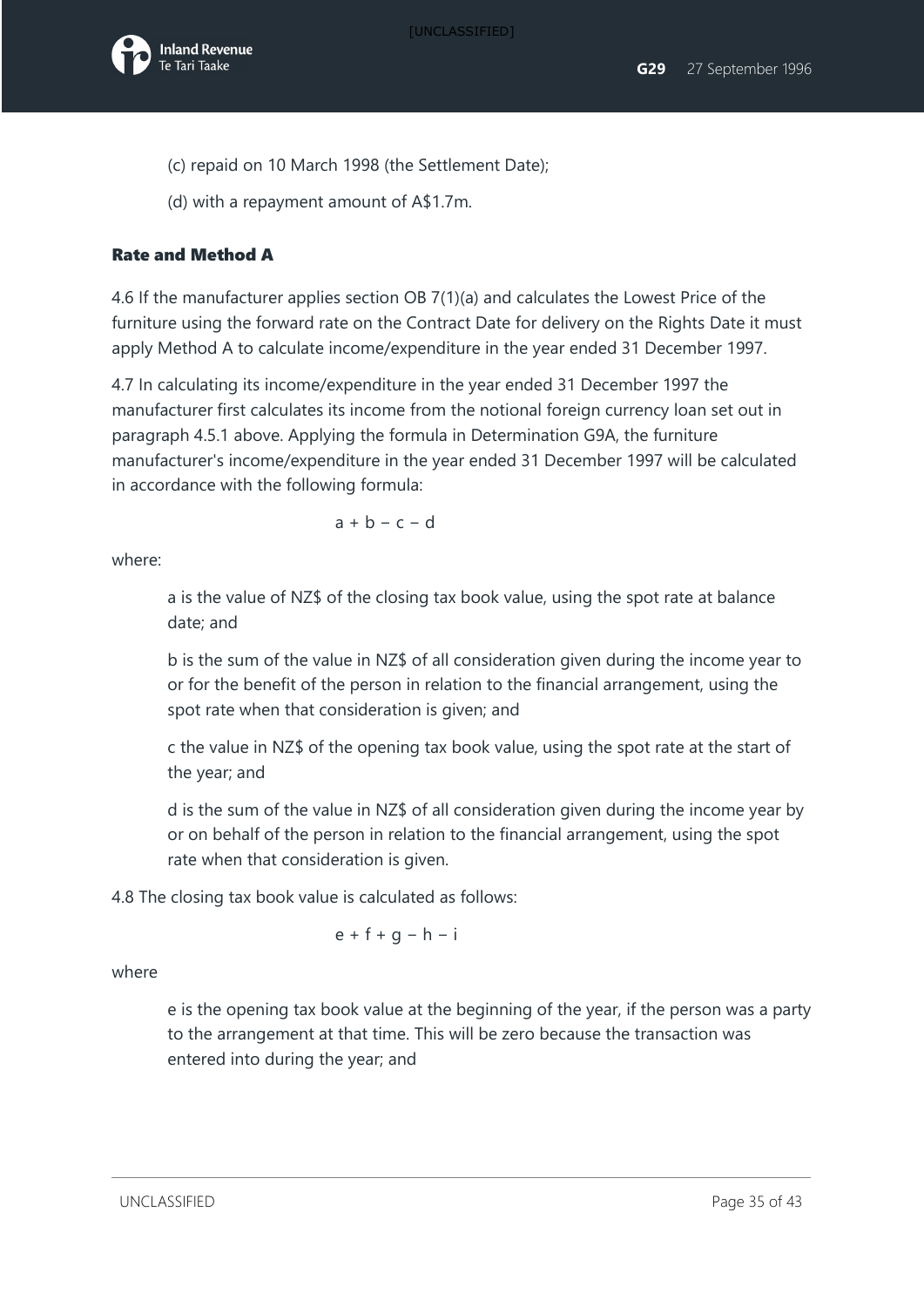

f is the sum of the A\$ value of all consideration given during the income year by or on behalf of the seller in relation to the notional loan. This will be zero for the year, since the manufacturer does not repay the loan until the 1998 year; and

g is the manufacturer's A\$ income in respect of the loan during the year. This will be zero, since there is no difference between the A\$ amounts lent and repaid; and

h is the sum of the A\$ value of all consideration given during the income year to or for the benefit of the manufacturer in relation to the notional loan. This will be A\$150,000; and

i is the A\$ expenditure of the manufacturer in relation to the notional loan. This will be zero.

The closing tax book value is therefore (A\$150,000).

4.9 To calculate "a" in the formula, the manufacturer converts this closing tax book value into NZ\$ using the spot rate on the balance date.

This gives a figure of  $(A$150,000)/.911 = ($164,654)$ .

4.10 "b" in the formula is the A\$150,000 paid to the manufacturer during the income year, converted into NZ\$ using the spot rate on the date of payment, ie. A\$150,000/.8875, which is \$169,014.

4.11 "c" and "d" in the formula are both zero. The manufacturer therefore has income from the notional foreign currency loan in the year ended 31 December 1997 of \$4,360.

4.12 The second step requires the manufacturer to calculate the amount:

a − b

where

a is the NZ\$ value of the Lowest Price converted using the forward rate on the balance date for exchange of currencies on the expected Rights Date, ie. 20 February. This is A\$2,000,000/ .9300 = \$2,150,538;

b is the NZ\$ value of the Lowest Price converted using the forward rate on the Contract Date for exchange of currencies on the expected Rights Date, ie. 20 February. This is A\$2,000,000/.9205 = \$2,172,732.

The result is therefore (\$22,194). Since this is a negative amount and the manufacturer is the seller, it will be expenditure to the seller.

4.13 The manufacturer's income/expenditure for the year ended 31 December 1997 is therefore \$4,360 + (\$22,194) which gives expenditure of \$17,834.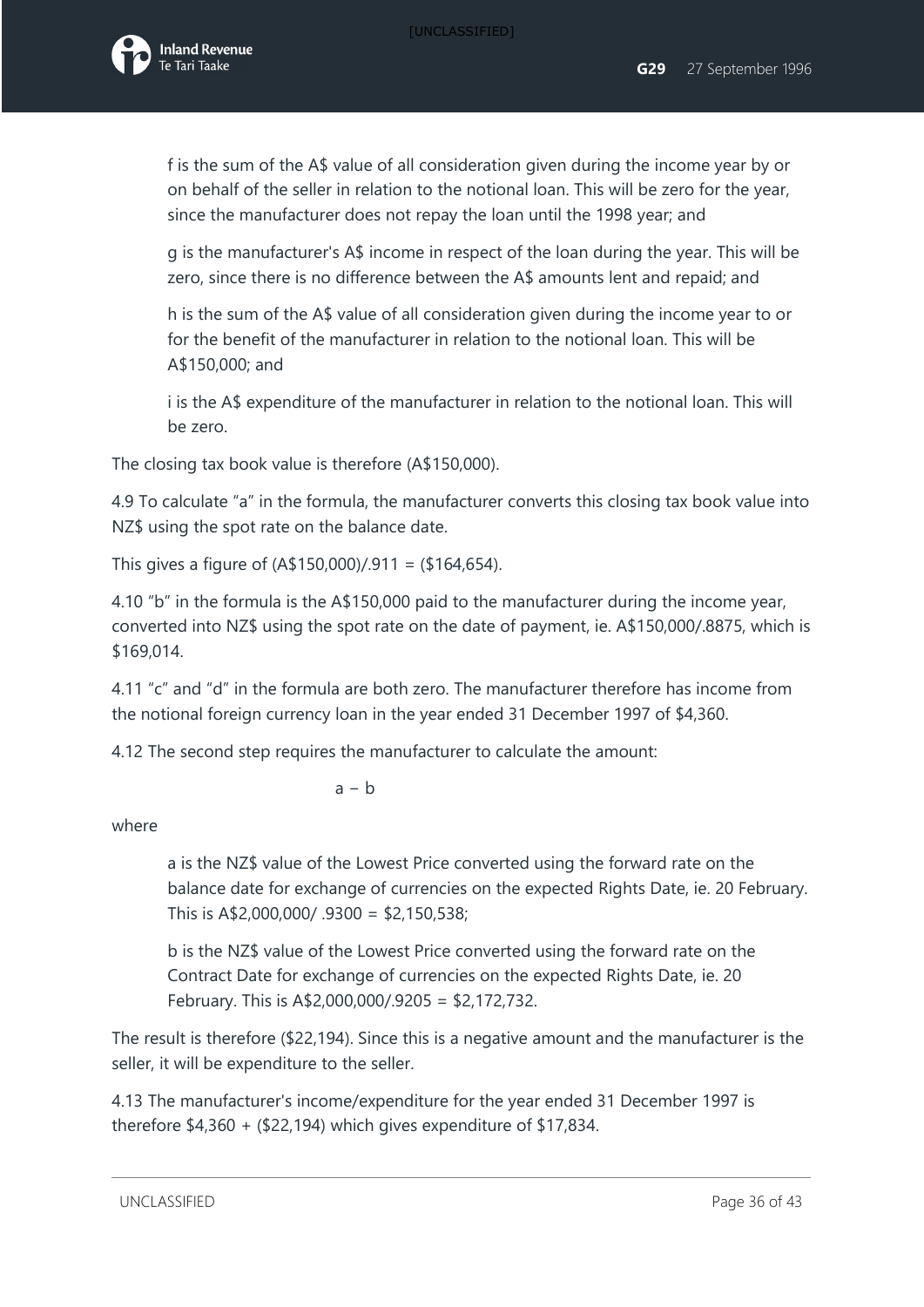4.14 In the year ended 31 December 1998, the furniture manufacturer calculates a base price adjustment. This will be equal to:

$$
a - (b + c)
$$

where

a is the total of the amounts received by the manufacturer. This will be the total of

(a)  $A\$ 150,000/.8875 =  $\frac{1}{2}169,014$  (the payment on the Contract Date); plus

(b)  $A$150,000/.9505 = $157,812$  (the payment on the shipment date); plus

(c) A\$1,700,000/.955 = \$1,780,105 (the final payment)

which gives a total of \$2,106,931.

b is the acquisition price, calculated by converting the Lowest Price into NZ\$ using Rate A, the forward rate on the Contract Date for delivery on the expected Rights Date, ie. it is \$2,172,732 (A\$2,000,000/.9205);

c which is income/expenditure already recognized will be (\$17,834).

The base price adjustment will therefore be (\$47,967). Since the furniture manufacturer is a holder of the Foreign Currency ASAP, and since the base price adjustment is a negative figure, this will be an allowable deduction to the furniture manufacturer.

4.15 The furniture will be treated as sold for NZ\$2.172.732.

#### Method B

4.16 If the manufacturer applies section OB 7(1)(b) and calculates the Lowest Price of the furniture using the forward rate on the Contract Date for delivery on the Settlement Date it must apply Method B to calculate income/expenditure in the year ended 31 December 1997.

4.17 In calculating its income/expenditure in the year ended 31 December 1997 the manufacturer first calculates its income from the notional foreign currency loan described in paragraph 4.5.1. However, in calculating this income or expenditure, it does not use Determination G9A. Instead, it must treat the foreign currency loan as if it were in NZ\$, and convert the resulting foreign currency income or expenditure into NZ\$ using the spot rate on payment date (or year end, if payment date is after year end). Since there is no A\$ income on the notional loan there is also no NZ\$ income.

4.18 The second step required is for the manufacturer to calculate the amount:

$$
a - b
$$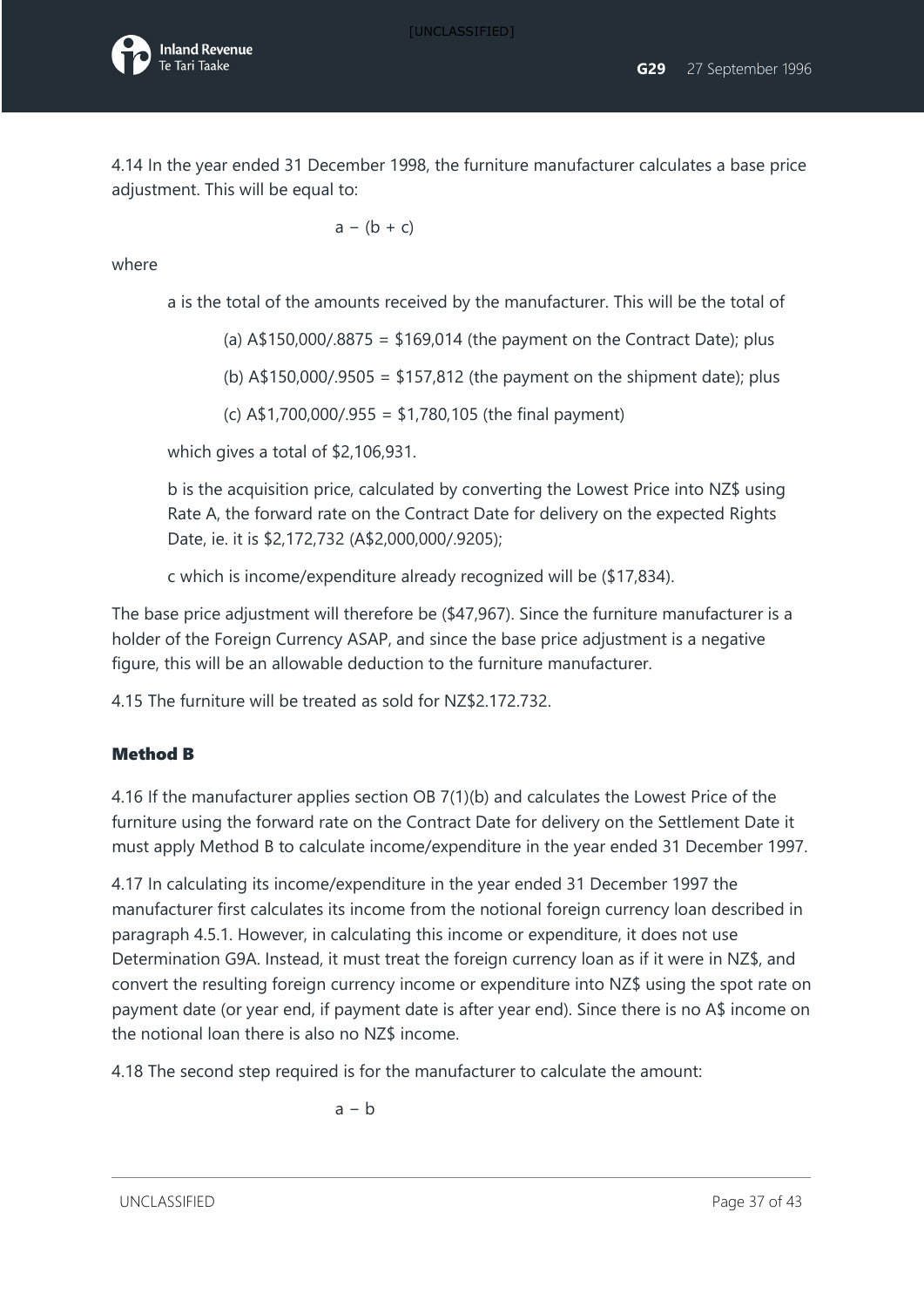#### where

a is the NZ\$ value of the Lowest Price converted using the forward rate on the balance date for delivery of currency on the expected Settlement Date, ie. 20 February. This is A\$2,000,000/.9275 = \$2,156,334;

b is the NZ\$ value of the Lowest Price converted using the forward rate on the Contract Date to the expected Settlement Date, ie. 20 February. This is A\$2,000,000/.9250 = \$2,162,162.

The result is therefore (\$5,828). Since this is a negative amount and the taxpayer is the seller, it will be expenditure to it. This will be the manufacturer's expenditure from the agreement for the year.

4.19 In the 1998 year, the manufacturer calculates a base price adjustment. This will be:

 $a - (b + c)$ 

where

a is the total of the amounts received by the manufacturer, which will be A\$150,000/.8875 + A\$150,000/.9505 + A\$1,700,000/.955 which gives a total of \$2,106,931;

b is the acquisition price calculated by converting the Lowest Price into NZ\$ using Rate B, the forward rate on the Contract Date for delivery on the Settlement Date, ie. it is  $A$2,000,000/.9250 = $2,162,162;$ 

c which is income/expenditure already recognized will be (\$5,828).

The base price adjustment will therefore be (\$49,403). Since the furniture manufacturer is a holder of the Foreign Currency ASAP, and since the base price adjustment is a negative figure, this will be an allowable deduction to the furniture manufacturer.

4.20 The furniture will be treated as sold for NZ\$2,162,162.

### Rate and Method C

4.21 If the manufacturer applies Rate C, it will calculate the NZ\$ value of the Lowest Price of the furniture using the spot rate on the Rights Date, and must apply Method C to calculate its income/expenditure under section EH 1 from the contract in the year ended 31 December 1997.

4.22 Under Method C, the manufacturer treats itself as being party to a notional A\$ loan, as set out in paragraph 4.5.1. It applies Determination G9A to calculate its income/expenditure for the year ended 31 December 1997. It therefore undertakes the calculations set out in 4.7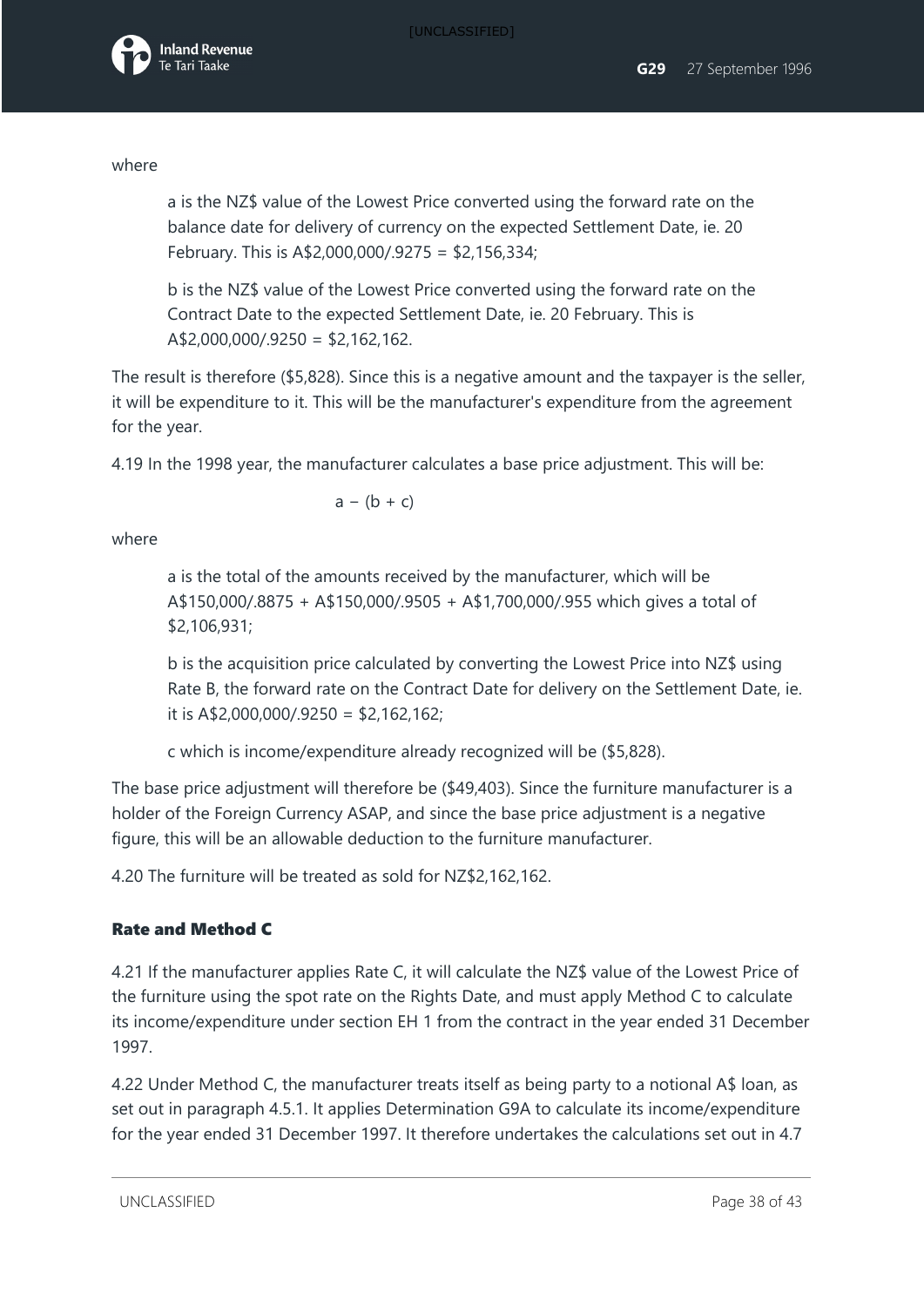[UNCLASSIFIED]



to 4.11 above, and has income from the notional foreign currency loan in the year ended 31 December 1997 of \$4,360.

4.23 In the year ended 31 December 1998, the furniture manufacturer calculates a base price adjustment. This will be:

 $a - (b + c)$ 

where

a is the total of the amounts received, ie. A\$150,000/.8875 + A\$150,000/.9505 + A\$1,700,000/.955 which gives a total of \$2,106,931;

b is the acquisition price calculated by converting the Lowest Price into NZ\$ using Rate C, ie. the spot rate on the Rights Date. This is  $A$2,000,000/.9505 = $2,104,156;$ 

c is income/expenditure already recognized which will be \$4,360.

The base price adjustment will therefore be (\$1,585). Since the furniture manufacturer is a holder of the Foreign Currency ASAP, and since the base price adjustment is a negative figure, this will be an allowable deduction to the furniture manufacturer.

4.24 The furniture will be treated as sold for NZ\$2,104,156.

#### Rate and Method D

4.25 If the manufacturer applies Rate D it will calculate the NZ\$ value of the Lowest Price of the furniture using the spot rate on the Contract Date, and must apply Method D to calculate income/expenditure in the year ended 31 December 1997.

4.26 In calculating its income/expenditure in the year ended 31 March 1997 the manufacturer first calculates its income from the notional A\$ loan set out in paragraph 4.5.1. It applies Determination G9A to calculate its income/expenditure for the year ended 31 December 1997. It therefore undertakes the calculations set out in 4.7 to 4.11 above, and has income from the notional foreign currency loan in the year ended 31 December 1997 of \$4,360.

4.27 The furniture manufacturer must also take into account as income or expenditure the amount:

 $a - b$ 

where

a is the NZ\$ value of the Lowest Price calculated using the Spot Rate on the balance date. This is A\$2,000,000/.9110 which is \$2,195,390;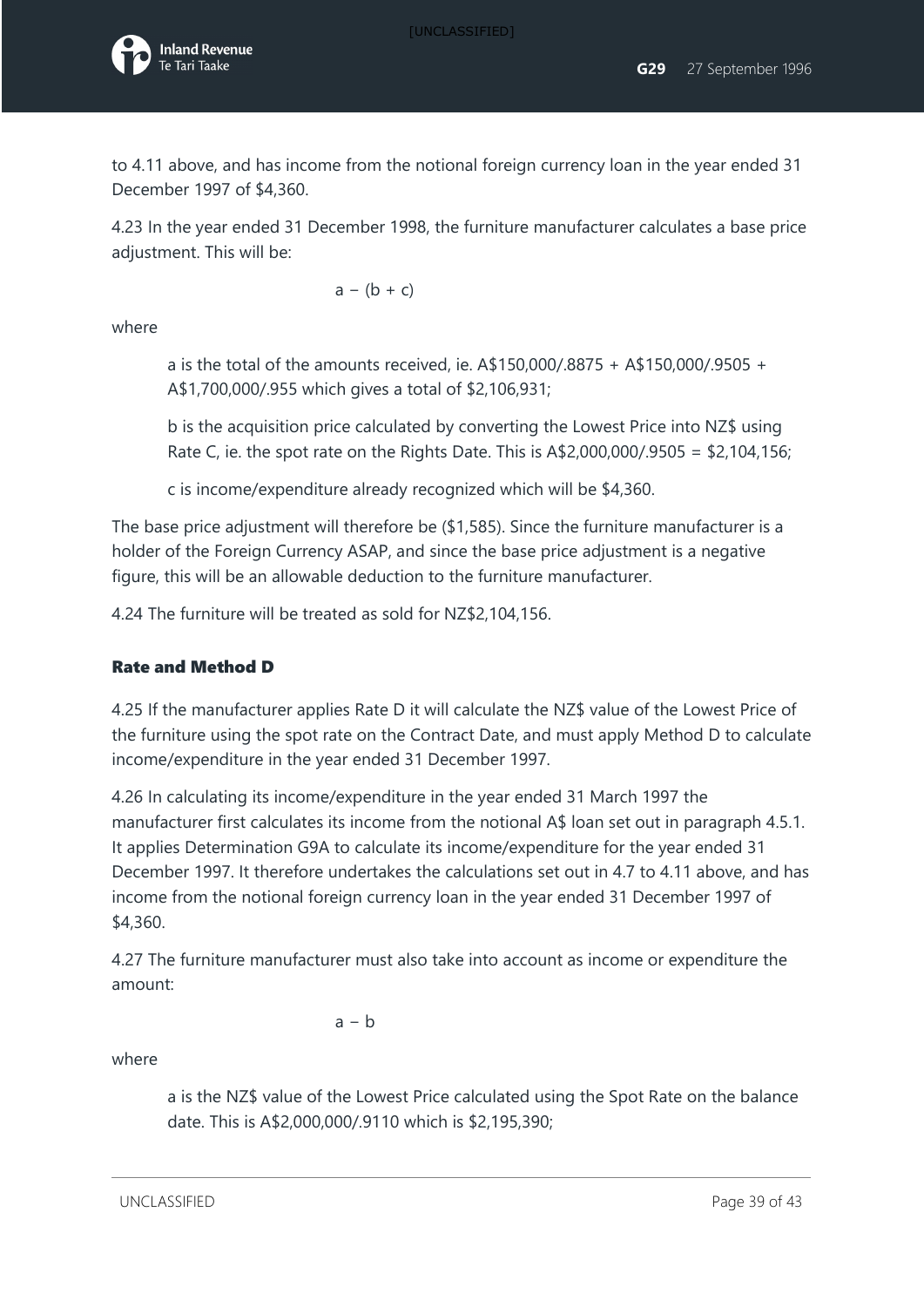

b is the NZ\$ value of the Lowest Price calculated using the Spot Rate on the Contract Date. This is A\$2,000,000/.8875 which is \$2,253,521.

The result is therefore (\$58,131). Since the furniture manufacturer is the seller, this will be expenditure to the seller.

4.28 The furniture manufacturer's expenditure from the contract for the year ended 31 December 1997 will therefore be \$4,360 + (\$58,131) = (\$53,771).

4.29 In the 1998 year, the furniture manufacturer calculates a base price adjustment. This will be:

$$
a - (b + c)
$$

where

a is the total of the amounts received by the manufacturer, ie. A\$150,000/.8875 + A\$150,000/.9505 + A\$1,700,000/.955 which gives a total of \$2,106,931;

b is the acquisition price calculated by converting the Lowest Price into NZ\$ using Rate D, the spot rate on the Contract Date of the Foreign Currency ASAP, will be \$2,253,521;

c which is income/expenditure already recognized will be (\$53,771).

The base price adjustment will therefore be (\$92,819). Since the furniture manufacturer is a holder of the Foreign Currency ASAP, and since the base price adjustment is a negative figure, this will be an allowable deduction to the furniture manufacturer.

4.30 The furniture will be treated as sold for NZ\$2,253,521.

## Example 5: Purchase of a building: payment in arrears

#### Calculation of income by buyer under sections EH 1 and EH 4 using rate and method E

*This is an example with payment in arrears, and a charge for the deferral. It shows how Rate and Method E would apply to calculate a buyer's income/expenditure under sections EH 1 and EH 4.*

5.1 A commercial property is sold by a US resident to a NZ resident for US\$1,400,000 on 1 February 1997. The parties agree that the price will be paid six months after the date possession passes, which is expected to occur in March, after the seller has undertaken certain repairs. They also agree that if payment were made on the date of possession, the price would have been US\$1,300,000.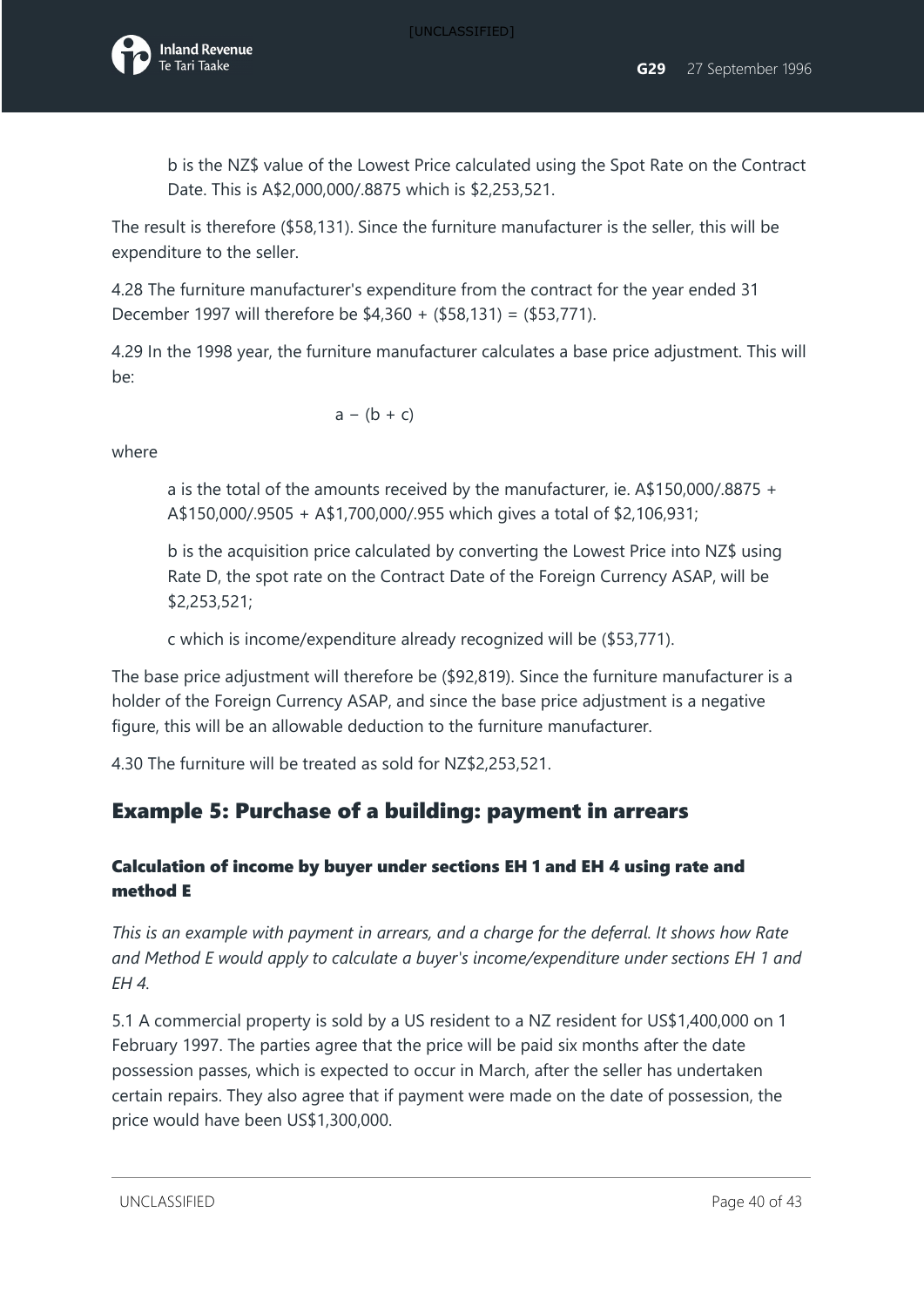

5.2 Possession of the property passes on 15 March 1997, which is the Rights Date. Therefore the term of the agreement is 1 February 1997 to 15 September 1997 — 226 days.

5.3 The purchaser's balance date is 30 June.

5.4 The US\$/NZ\$ spot exchange rates for the various dates are:

| 1 February 1997   | 0.5600 |
|-------------------|--------|
| 15 March 1997     | 0.5800 |
| 30 June 1997      | 0.5750 |
| 15 September 1997 | 0.5700 |

In this case the purchaser is the "issuer" for the purposes of the qualified accruals rules.

5.5 This fact situation can be represented diagrammatically as follows:

| NZ\$1:               | NZ\$1:         | NZ\$1:       | NZ\$1:         |
|----------------------|----------------|--------------|----------------|
| <b>US\$.56</b>       | <b>US\$.58</b> | US\$.575     | <b>US\$.57</b> |
| 1 Feb 1997           | 15 Mar 1997    | 30 June 1997 | 15 Sept 1997   |
| <b>Contract Date</b> | Rights Date    | Balance date | Payment Date   |

5.6 The purchaser is entitled to use Rate and Method E, and elects to do so. For the year ended 30 June 1997, it calculates its income using the formula:

 $a - b - c$ 

where

a is the NZ\$ value of the price. This is US\$1,400,000/.57 = \$2,456,140. Although the payment date is after the end of the relevant year, it is before the taxpayer is required to file its return for the year (for a 30 June year, 7 October — see section 37 of the Tax Administration Act 1994);

b is the NZ\$ value of the Lowest Price, using the same exchange rate used to calculate "a". This is US\$1,300,000/.57 = \$2,280,702;

c is the unaccrued difference between the price and the Lowest Price, treating the agreement as a loan:

(i) from the seller to the buyer;

UNCLASSIFIED **Page 41 of 43**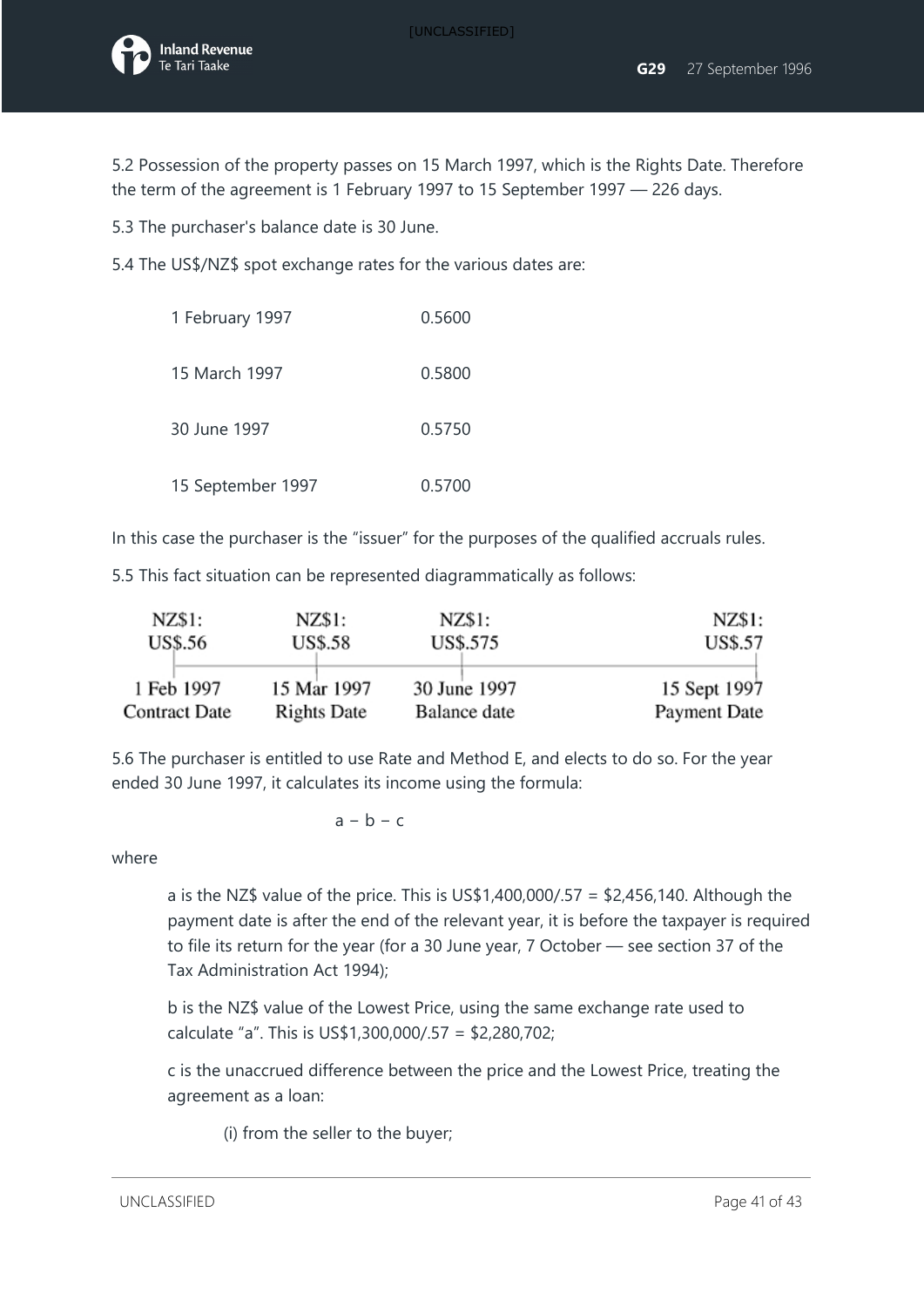

- (ii) advanced on 15 March 1997 (the Rights Date);
- (iii) of US\$1,300,000;
- (iv) repaid on 15 September 1997;
- (v) with a repayment amount of US\$1,400,000.

5.7 To calculate this unaccrued difference, the purchaser allocates the resulting US\$100,000 of expenditure over the period using an available method under the qualified accruals rules. For a loan of less than one year's duration, a straight line basis is available, and the purchaser elects to use this.

5.8 For the period after the end of the year ended 30 June 1997, this gives expenditure of:

$$
(77/184) \times US$100,000 = US$41,848.
$$

5.9 The purchaser converts this amount into NZ\$ using the same spot rate used to calculate "a". This gives an unaccrued difference of:

$$
US$41,848/.57 = $73,417.
$$

5.10 The result of a − b − c is therefore \$2,456,140 − \$2,280,702 − \$73,417 = \$102,021. Because this is a positive amount, it will be expenditure for the purchaser.

5.11 For the year ended 30 June 1998, the purchaser applies the base price adjustment in section EH 4. This will be calculated as follows:

a = all amounts of consideration paid by the purchaser. This is the US\$ price of the building, converted into NZ\$ at the spot rate when paid. This will be US\$1,400,000/.57 = \$2,456,140;

 $b =$  the acquisition price, calculated converting the Lowest Price in US\$ into NZ\$ using the spot rate on the Payment Date. This is US\$1,300,000/.57 = \$2,280,702;

c = expenditure already recognized, of \$102,021.

The base price adjustment is therefore \$73,417, which will be expenditure to the purchaser in the 1998 year.

5.12 If the seller did not complete the repairs until July so that the purchaser did not take possession until after June, the buyer would have no expenditure under section EH 1 in the year ended 30 June 1997, since no payment under the notional loan contract would have been made during the 1997 year.

5.13 Under section EH 8(2) of the Act, the acquisition price of \$2,280,702 for the building will also be its cost price for depreciation purposes.

UNCLASSIFIED Page 42 of 43